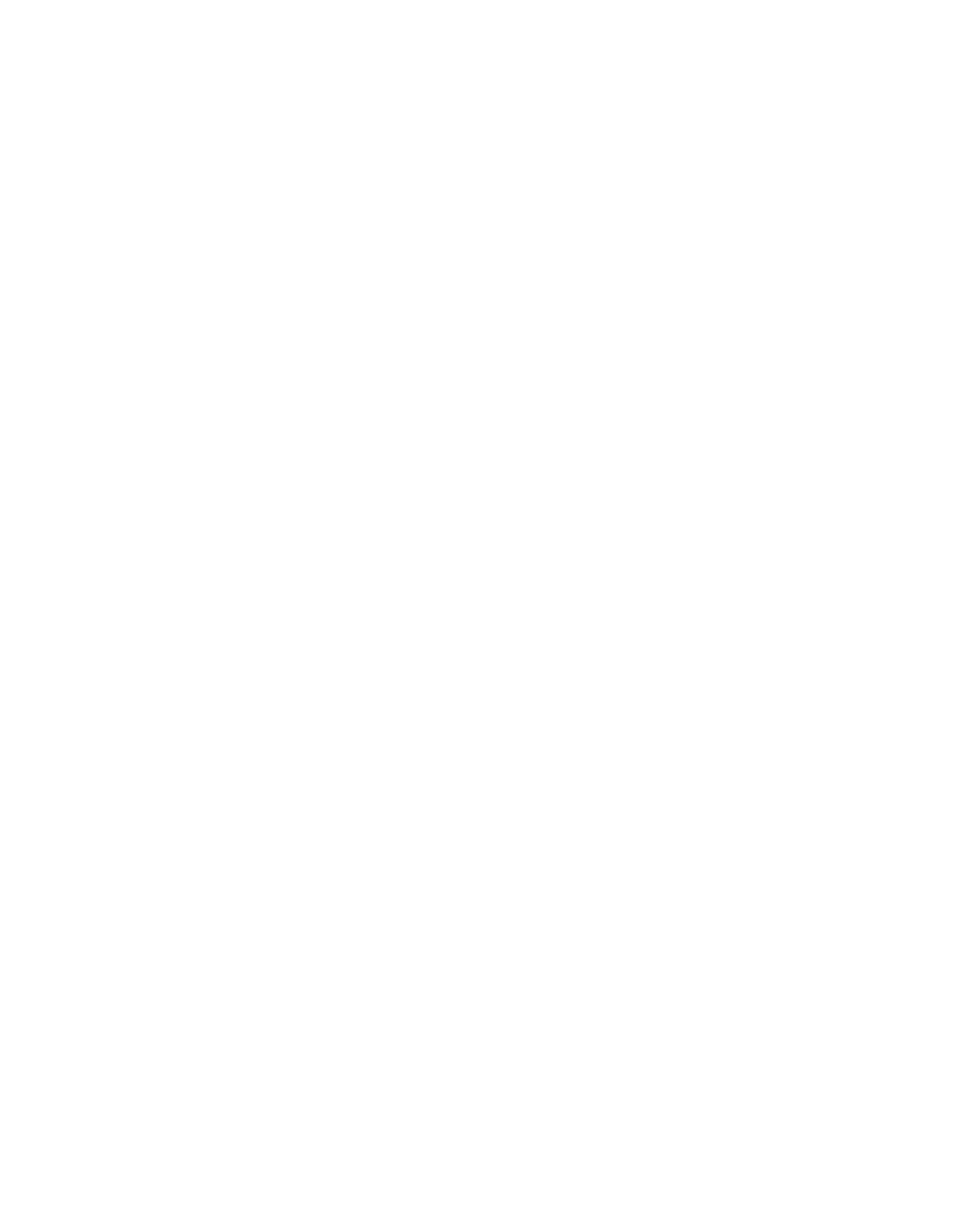The Hartt School

University of Hartford

November 22, 2009

I HEREBY RECOMMEND THAT THE DOCTORAL THESIS PREPARED

UNDER MY SUPERVISION BY: Tracy Richard Wiggins

ENTITLED: *27'10.554"* **by John Cage and** *The King of Denmark* **by** 

**Morton Feldman and Their Influence Upon Thomas DeLio's** *as* 

*though* 

BE ACCEPTED IN PARTIAL FULFILLMENT OF THE REQUIREMENTS FOR THE DOCTOR OF MUSICAL ARTS DEGREE

Thesis Advisor

\_\_\_\_\_\_\_\_\_\_\_\_\_\_\_\_\_\_\_\_\_\_\_\_\_

\_\_\_\_\_\_\_\_\_\_\_\_\_\_\_\_\_\_\_\_\_\_\_\_\_

\_\_\_\_\_\_\_\_\_\_\_\_\_\_\_\_\_\_\_\_\_\_\_\_\_

\_\_\_\_\_\_\_\_\_\_\_\_\_\_\_\_\_\_\_\_\_\_\_\_\_

\_\_\_\_\_\_\_\_\_\_\_\_\_\_\_\_\_\_\_\_\_\_\_\_\_

Division Director

Thesis Committee

 $\frac{1}{2}$  ,  $\frac{1}{2}$  ,  $\frac{1}{2}$  ,  $\frac{1}{2}$  ,  $\frac{1}{2}$  ,  $\frac{1}{2}$  ,  $\frac{1}{2}$  ,  $\frac{1}{2}$  ,  $\frac{1}{2}$  ,  $\frac{1}{2}$ 

Date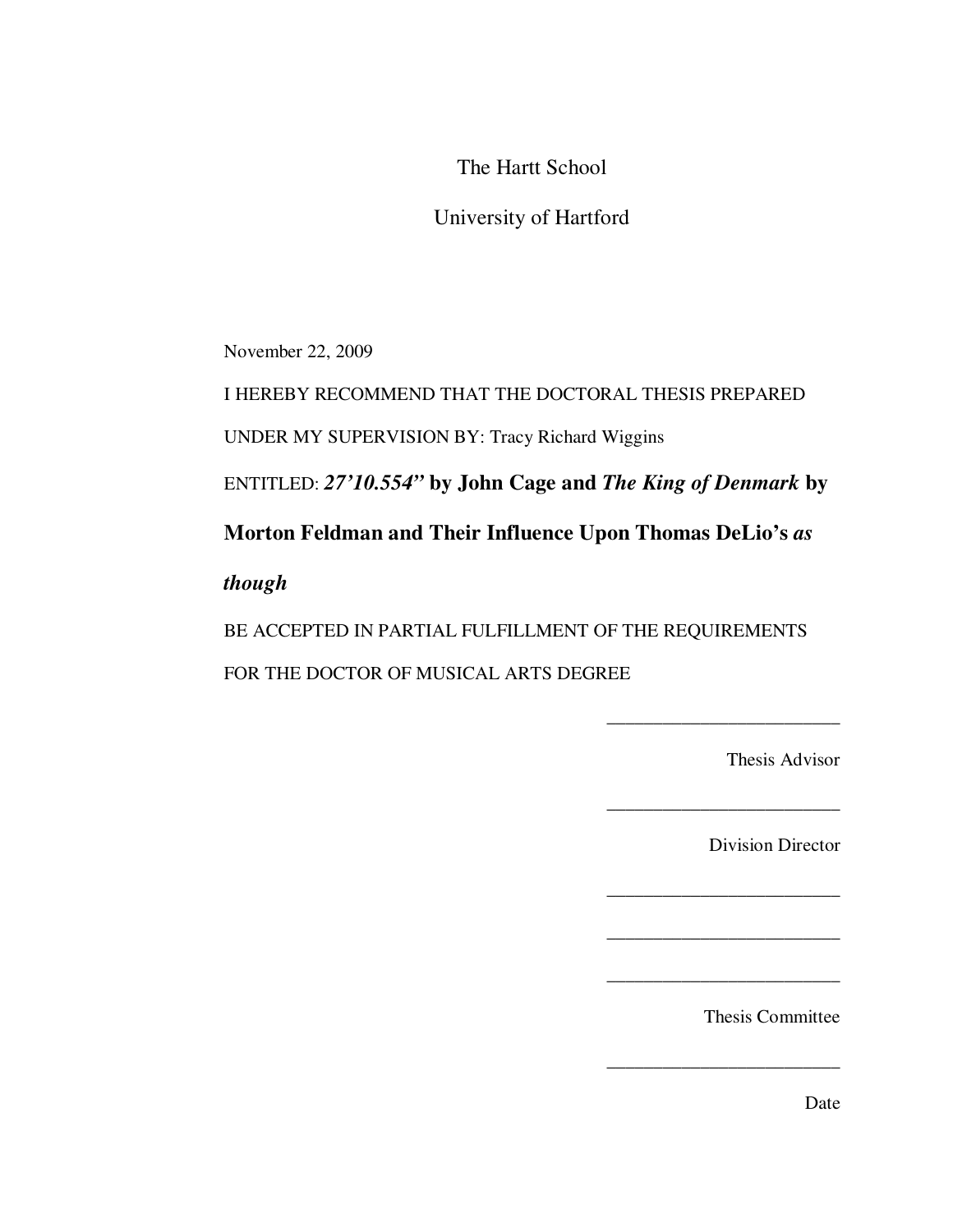# Tracy Wiggins

1716 Berwick Drive Laurinburg, NC 28352 USA

Fax: 910/291/9905 Home Phone: 910/291/9905 Office Phone: 910/522/5705 Home Email: wigg3131@bellsouth.net School Email: tracy.wiggins@uncp.edu

#### **EDUCATION**

**THE HARTT SCHOOL**, **UNIVERSITY OF HARTFORD**, Hartford, Connecticut Doctor of Musical Arts in Percussion Performance, 2009

**Responsibilities**: care and maintenance of percussion inventory; teach percussion methods course; assist with instruction of steelband; assist with instruction of percussion ensemble; percussion section manager for wind ensemble and orchestra

**UNIVERSITY OF NEW MEXICO**, Albuquerque, New Mexico Master of Music in Percussion Performance, conferred May 1997 **Responsibilities**: care and maintenance of instruments; instruction and arranging for the marching band percussion section; teach percussion methods courses; teach non-major percussion lessons; Performed at the 1995-1996 Percussive Arts Society International Convention as member of percussion ensemble.

**OKLAHOMA STATE UNIVERSITY**, Stillwater, Oklahoma Bachelor of Music in Music Education, conferred May 1995

#### **PRINCIPAL TEACHERS**

 Johnny Almendra - International Recording and Concert Artist - Latin Percussion Wayne Bovenschen - Oklahoma State University Michael Bump - Truman State University Joe Galeota - International Recording and Concert Artist - African Percussion Gregg Koyle - Santa Fe Pro Musica Alexander Lepak - Hartford Symphony Orchestra; Percussive Arts Society Hall of Fame Christopher Shultis - University of New Mexico Benjamin Toth - The Hartt School Glen Velez - International Recording and Concert Artist - Frame Drums Nancy Zeltsman - International Recording and Concert Artist - Marimba

#### **TEACHING EXPERIENCE**

 **THE UNIVERSITY OF NORTH CAROLINA AT PEMBROKE**, Pembroke, North **Carolina** 

**Director of Percussion Studies**, 2003-present

**Responsibilities:** oversee all aspects of the UNCP percussion program; teach applied lessons and masterclasses (orchestral, chamber, and solo literature, drumset, hand drums, etc.); conductor/director UNCP Percussion Ensemble; assist director of Marching Band and Pep Band; teach percussion methods course; teach undergraduate music appreciation; assist with direction of wind ensemble.  **Administrative Responsibilities**: hire and oversee guest artists and clinicians; recruit students for marching band and percussion studio; generate revenue,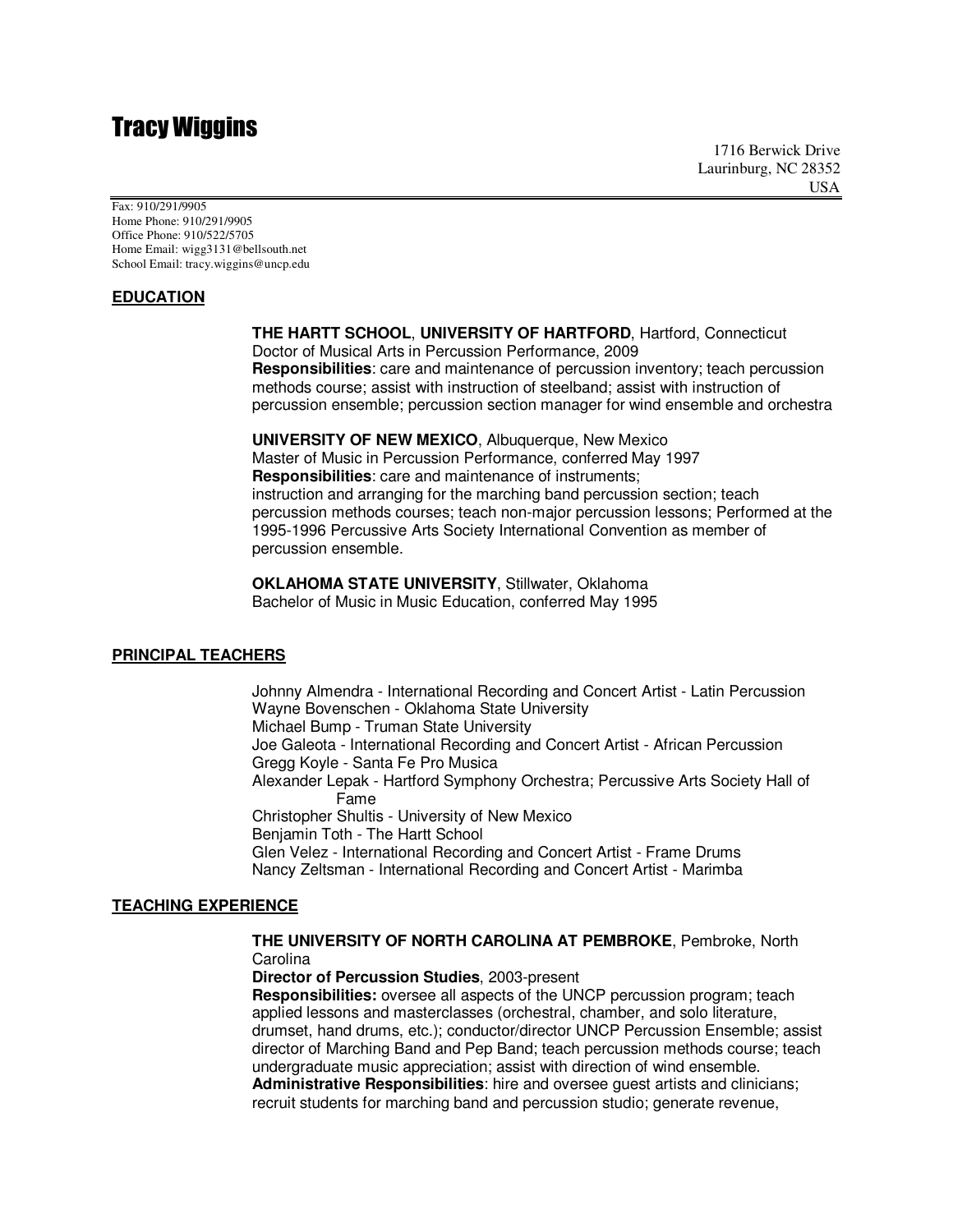sponsorships and endorsements; cultivate performance opportunities **Committee Responsibilities**: Music Department Scholarship Audition Committee; Faculty Awards Committee.

#### **SAMFORD UNIVERSITY**, Birmingham, Alabama

**Instructor of Percussion/Assistant Director of Bands**, 1998-2001 **Responsibilities**: oversee all aspects of the Samford University percussion program; teach applied lessons and masterclasses (orchestral, chamber, and solo literature, drumset, hand drums, etc.); conductor/director Samford Percussion Ensemble; director of Samford Steel steel drum band; director of "Bulldog" Marching Band and Pep Band; teach percussion methods course; teach undergraduate sight-singing and ear-training; assist with direction of wind ensemble. **Administrative Responsibilities**: hire and oversee guest artists and clinicians; recruit students for marching band and percussion studio; generate revenue, sponsorships and endorsements; cultivate performance opportunities; supervise all advertising and public relations aspects of the Samford percussion studio and "Bulldog" Marching Band.

**Committee Responsibilities**: University Writing Committee

#### **ORCHESTRAL/ENSEMBLE PERFORMANCES**

 2003 -present – Performing as principal timpanist with the Fayetteville Symphony 2004-present – Performing as percussionist with the Florence Symphony 2002 - 2003 - Performed as percussionist with The Waterbury Symphony 2002- 2003- Performed as percussionist with the New Britain Symphony 2002 - 2003 - Performed as member of The Hartt School African Drumming Ensemble 2001 - 2003 - Performed as member of "Performance 20/20", The Hartt School Honors Chamber Ensemble 2001 - 2003 - Performed as member of Hartt Graduate Percussion Duo 2001 - 2003 - Performed as member of Hartt Steel Drum Band 2001 - 2003 - Performed as member of Hartt Percussion Ensemble 2001 - 2003 - Performed as member of Hartt Hand-drum Ensemble 2001 - 2003 - Performed as member of Hartt Contemporary Players 2000-2001 - Performed as extra- percussionist with Alabama Symphony 1999 - Performed as pit percussionist for touring production of "Ragtime" in Birmingham Broadway Series 1998 - Performed as pit percussionist for touring production of "Cathy Rigby is Peter Pan" in Birmingham Broadway Series 1998 - Performed as pit percussionist for the Birmingham Town and Gown Theater production of "Kiss of the Spider Woman" 1997-1998 - Performed as percussionist and assistant timpanist with the Westerville Civic Symphony 1996-1997 - Performed as principal percussionist with the Santa Fe Symphony Orchestra 1995-1996 - Performed as extra-percussionist with the New Mexico Symphony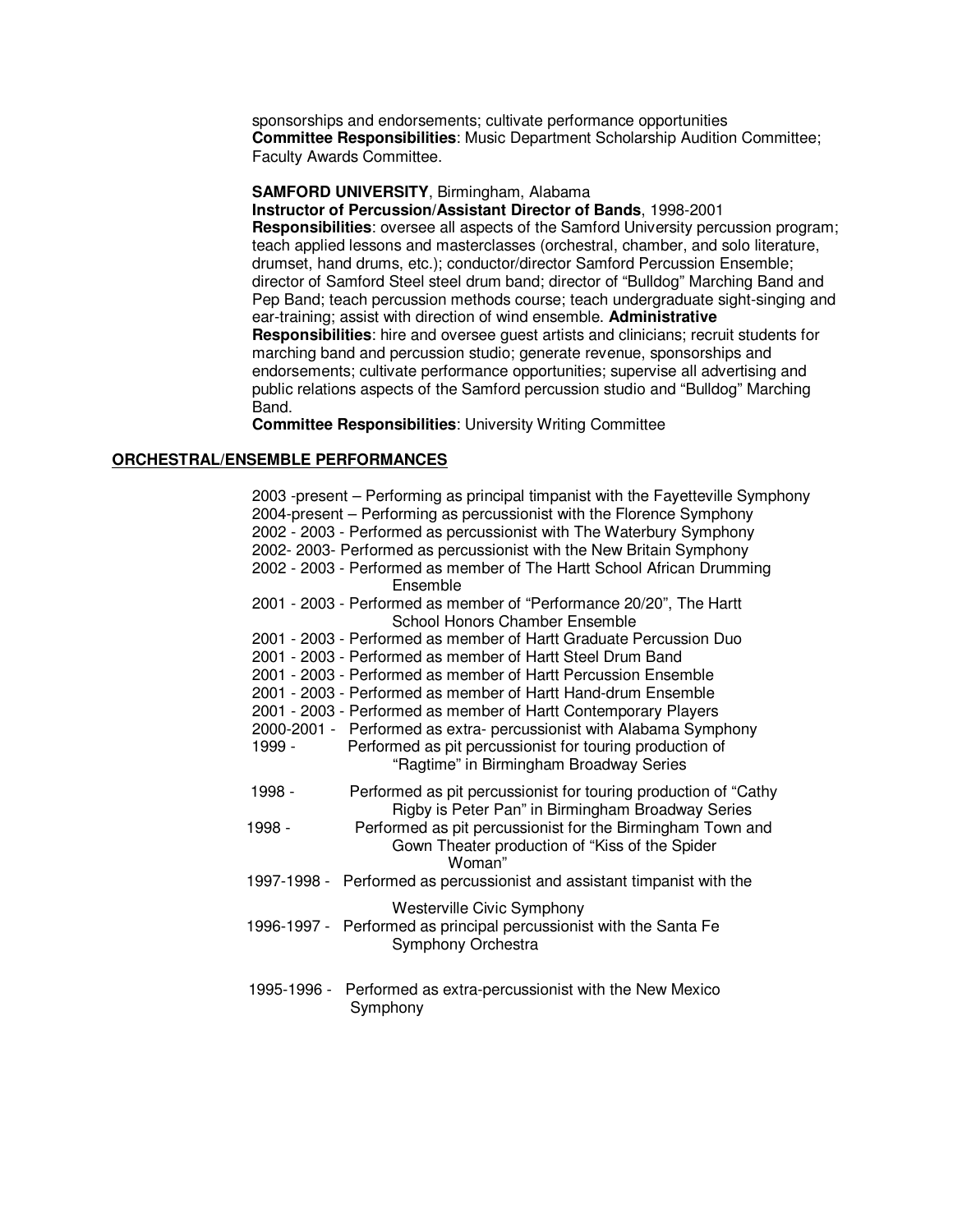#### **SOLO/CONCERTO APPEARANCES**

- 2006 Conducted North Carolina All-State Percussion Ensemble
- 2005 Guest Artist Performance at the University of Maryland College-Park
- 2004 Solo Performance at the Percussive Arts Society International Convention
- 2003 Duo performance at the North American Saxophone Alliance Northeastern **Conference**
- 2003 Recital at The Hartt School
- 2003 Marimba soloist with the Hartt School Percussion Ensemble on Maki Ishii's " Concertante"
- 2002 Drum-set soloist with the Hartt School Contemporary Players on Frank Zappa's "The Black Page"
- 2002 Recital at The Hartt School
- 2002- Conducted David MacBride's "Amanaplanacanalpanama" with the Hartt School Percussion Ensemble in concerts in Connecticut and New York
- 2002- Performed the World Premiere of David MacBride's "Elegy" for Horn and Timpani
- 2002 Guest artist for recital at Michigan State University
- 2002 Performed at the University of New Mexico Composers Symposium
- 2001 Recital at Samford University
- 2001 Guest artist for recital at the University of Alabama-Birmingham
- 2001 Performed as marimba soloist with the Samford University Wind Ensemble on Daniel McCarthy's "Chamber Symphony for Marimba and
	- Winds" as the Alabama Percussive Arts Society Day of Percussion
- 2000 Recital at Samford University
- 1999 Performed World Premiere of Daniel Davis's "Riding the Clouds: Spirit Dances for Solo Marimba" at The Ohio State University
- 1999 Recital at Samford University
- 1998 Recital at The Ohio State University
- 1998 Performed as marimba soloist with The Ohio State University Percussion Ensemble on Akira Nishimura's "Matra"
- 1998 Performed guest artist recital at Oklahoma State **University**
- 1997 Performed as marimba soloist on Akira Nishimura's "Matra" with the University of New Mexico Percussion Ensemble
- 1994 Performed Ney Rosauro's "Concerto for Marimba" with the Oklahoma State University Percussion Ensemble
- 1993 Performed Alan Hovhaness' "Fantasy of Japanese Woodprints" with the Oklahoma State University Symphony Orchestra

#### **MASTERCLASS PERFORMANCES**

2008 – Presented "Keyboard FUNdamentals" clinic at Percussive Arts Society International Convention

2008 – Presented "Advanced tambourine Techniques" clinic at North Carolina Music Educators In-Service Conference

- 2007 Presented clinic for UNCP Summer Drum Daze Marching Percussion Camp
- 2005 Presented masterclass at Tarleton State University Day of Percussion
- 2005-2007 Presented percussion ensemble clinic at North Carolina Music Educators Convention
- 2004 Presented marching percussion clinic at North Carolina Music Educators Convention
- 2003 Presented Clinic at South Windsor Band Festival, South Windsor, **Connecticut**
- 2003 Presented Masterclass at Western Connecticut State University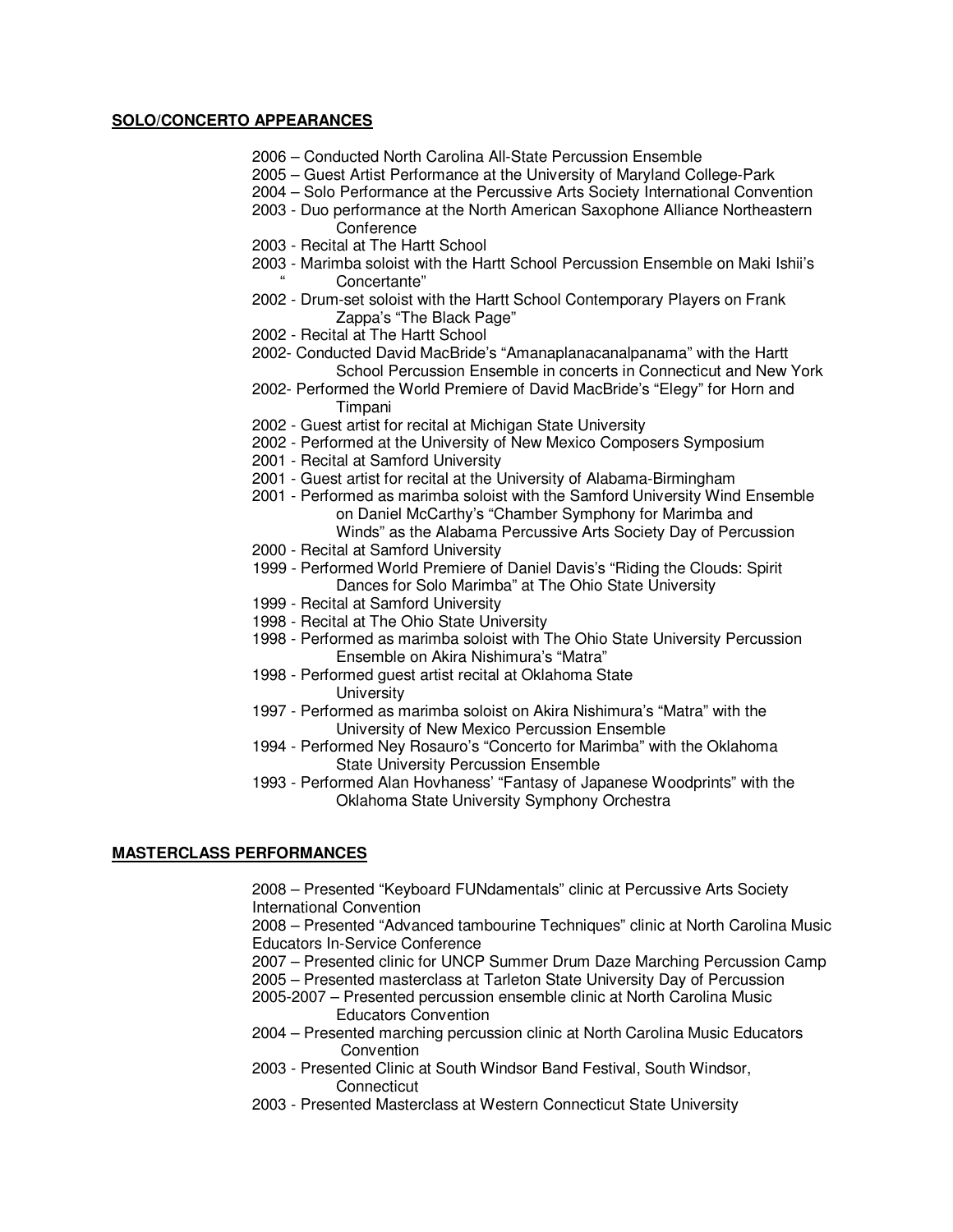- 2002 Performed in Masterclass with Nebojsa Zivkovic
- 2002 Presented Clinic at the University of New Mexico, Albuquerque, New Mexico
- 2002 Presented Clinic at Cleburne HS Day of Percussion, Cleburne, Texas
- 2002 Presented Clinic/Masterclass at American Bandmasters Festival in Fairfield, **Connecticut**
- 2001 Performed Keiko Abe's "Wind in the Bamboo Grove" in Masterclass with Evelyn Glennie
- 1998 Performed Peter Klatzow's "Dances of Earth and Fire" in Masterclass with Robert Van Sice
- 1998 Presented Masterclass at Oklahoma State University
- 1998 Presented Masterclass at Van Buren High School, Van Buren, Arkansas
- 1996 Presented Orchestral Percussion Clinic for New Mexico All-State Percussion Section
- 1997 Performed Keiko Abe's "Wind in the Bamboo Grove" in Masterclass with Janis Potter

#### **MARCHING PERCUSSION**

 $\setminus$ 

 **CAROLINA GOLD DRUM AND BUGLE CORPS,** Raleigh, North Carolina Front Ensemble Instructor/Arranger, 2004-2005

**FREELANCERS DRUM AND BUGLE CORPS**, Sacramento, California Snare Drum, 1994 Ralph Hardimon/Shawn Glyde, Percussion Caption Heads

**BLACK GOLD DRUM AND BUGLE CORPS**, Tulsa, Oklahoma Snare Drum/Tenor Drums, 1991-1993 Percussion Section Leader, 1993 Wayne Bovenschen, Percussion Caption Head

 **DELTA BRIGADE DRUM AND BUGLE CORPS**, Little Rock, Arkansas Percussion Caption Head and Arranger, 1995-1998

**UNIVERSITY OF NEW MEXICO**, Albuquerque, New Mexico Marching Percussion Instructor and Arranger, 1995-1997

**EL DORADO HIGH SCHOOL**, Albuquerque, New Mexico Percussion Instructor and Arranger, 1996-1997

**NORTHERN AURORA DRUM AND BUGLE CORPS**, Saginaw, Michigan Percussion Instructor, 1996

**BROKEN ARROW HIGH SCHOOL**, Broken Arrow, Oklahoma Percussion Caption Head, 1994

**PONCA CITY HIGH SCHOOL**, Ponca City, Oklahoma Percussion Instructor, 1993

**STILLWATER HIGH SCHOOL**, Stillwater, Oklahoma Percussion Instructor, 1992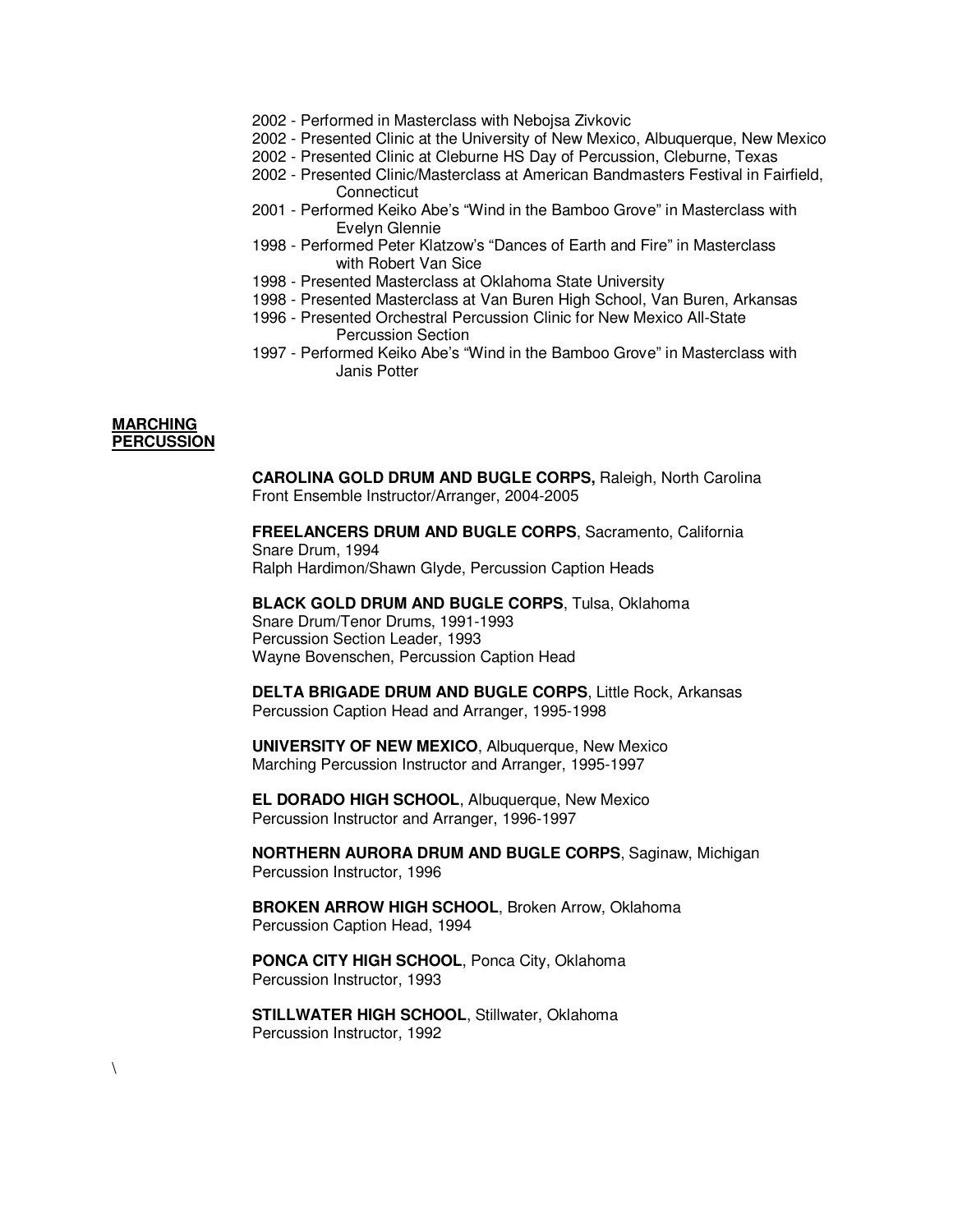#### **PROFESSIONAL AFFILIATIONS**

 The Percussive Arts Society – North Carolina Chapter Vice President; Alabama Chapter Vice President The College Music Society Music Educators National Conference - Connecticut and Alabama All-State Adjudicator Phi Mu Alpha Sinfonia Kappa Kappa Psi

### **HONORS**

- 2003 Received the John Cage Award for outstanding percussion student, The Hartt **School**
- 2001 Received appointment to "Performance 20/20", The Hartt School's honors chamber music program
- 2000 Named to International Who's Who in Music and Musicians

#### **ENDORSEMENTS**

 Black Swamp Percussion 2008-present Ludwig/Musser Percussion 2007-present Innovative Percussion Sticks and Mallets 2000-present Sabian Cymbals 1999-present Vic Firth Incorporated 1999-2002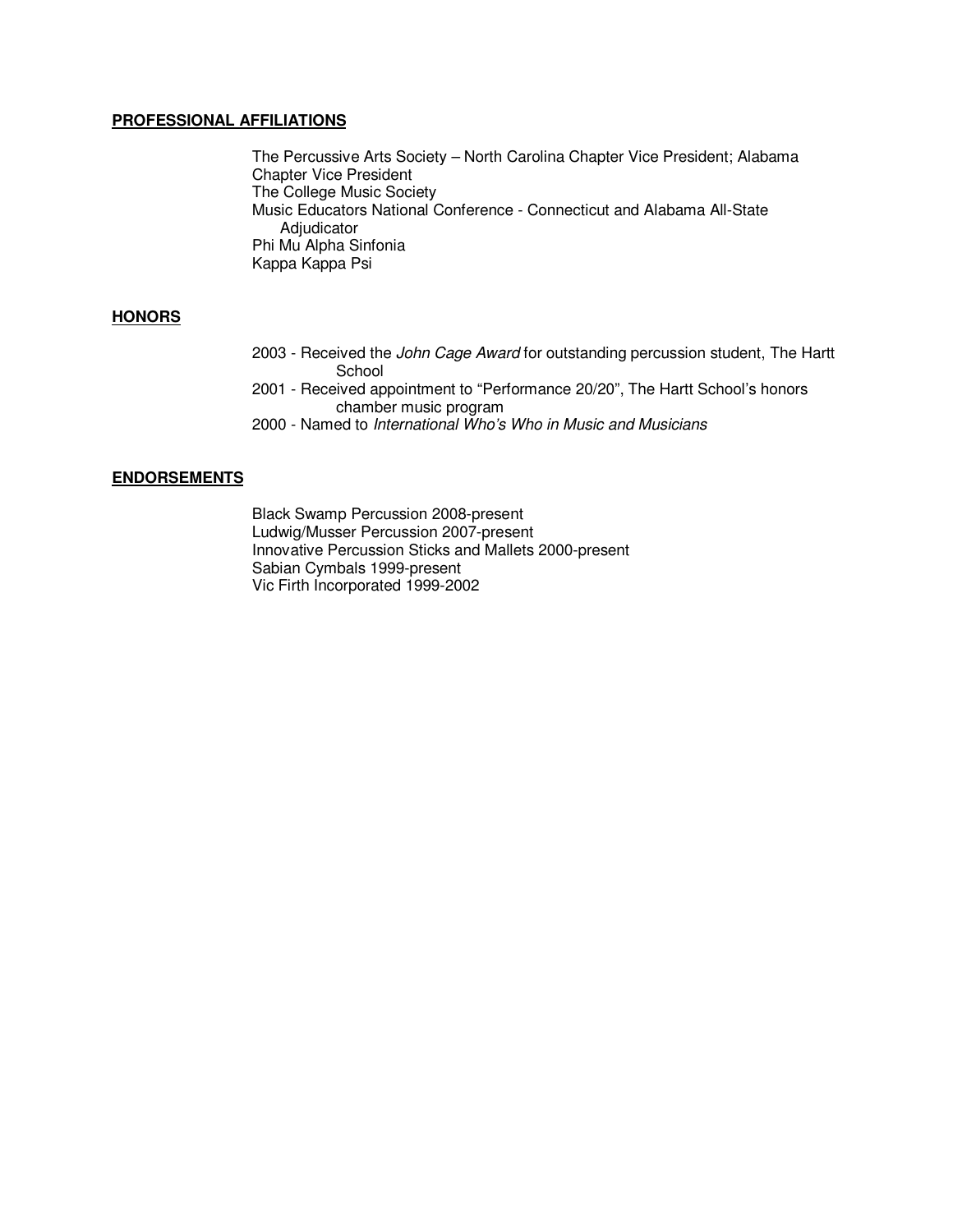## **ABSTRACT**

Thomas DeLio is currently a member of the theory and composition faculty at the University of Maryland at College Park. When referring to his compositional style he has credited composers Morton Feldman and John Cage with having a major influence, especially regarding their use of silence. In this essay, I shall, by means of close comparison, investigate how *as though* may be seen as a continuation and further development of ideas first explored in multiple percussion by Cage and Feldman: *27'10.554"* and *The King of Denmark.*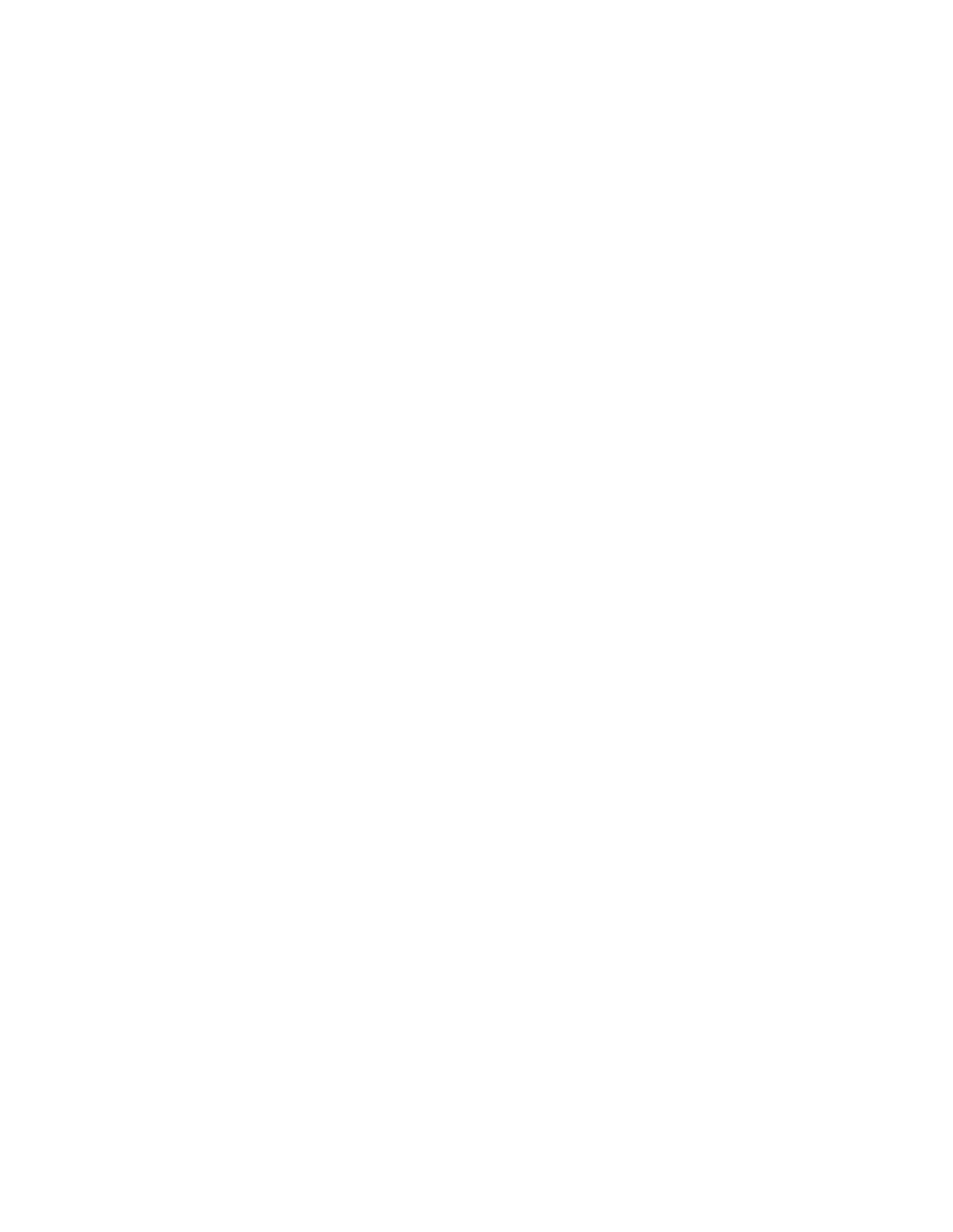# *27'10.554"* **by John Cage and** *The King of Denmark* **by Morton**

# **Feldman and Their Influence Upon Thomas DeLio's** *as though*

Tracy Richard Wiggins

Submitted in Partial Fulfillment Of the Requirements for the Degree Doctor of Musical Arts The Hartt School, University of Hartford November 22, 2009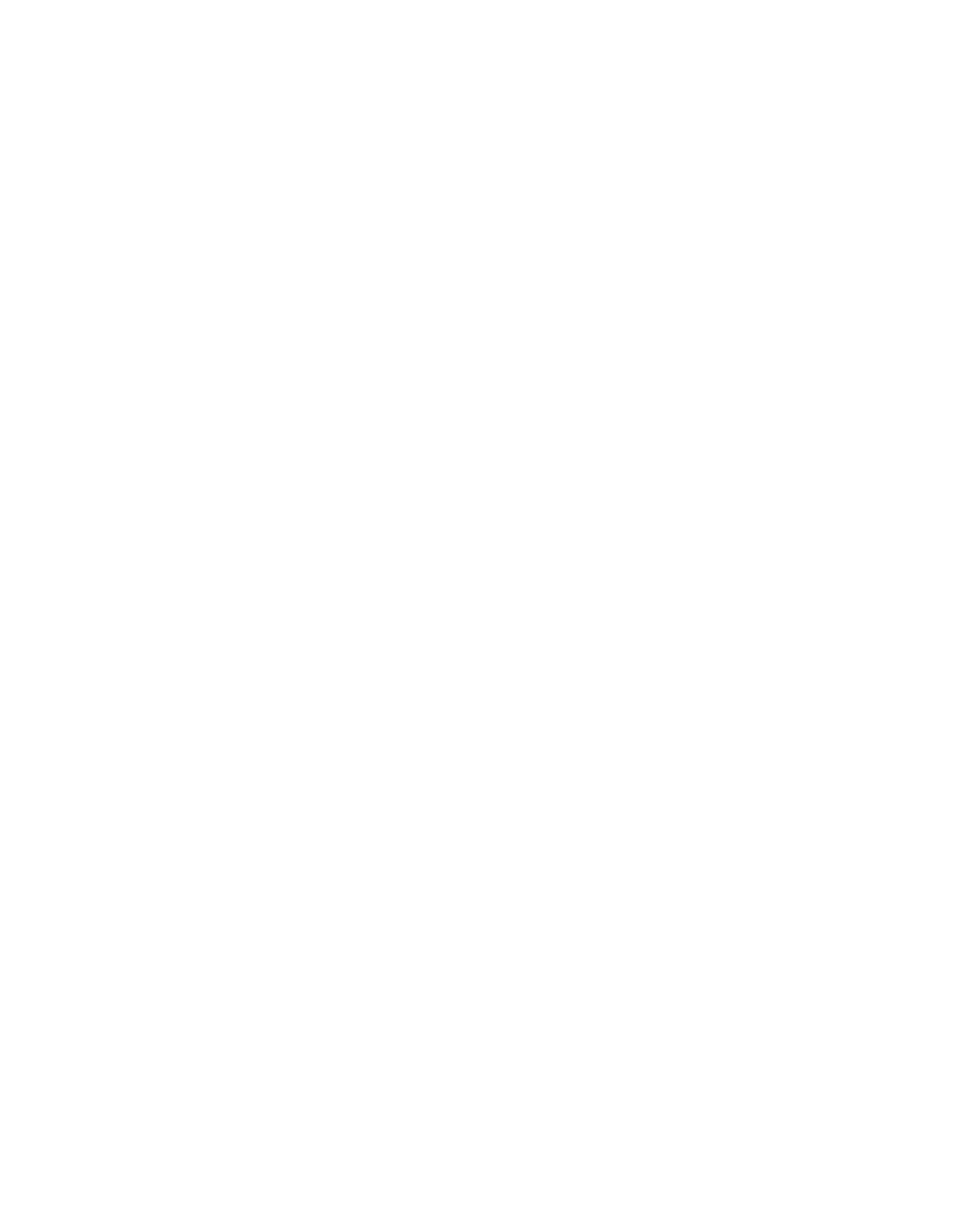Copyright 2009

By

Tracy Wiggins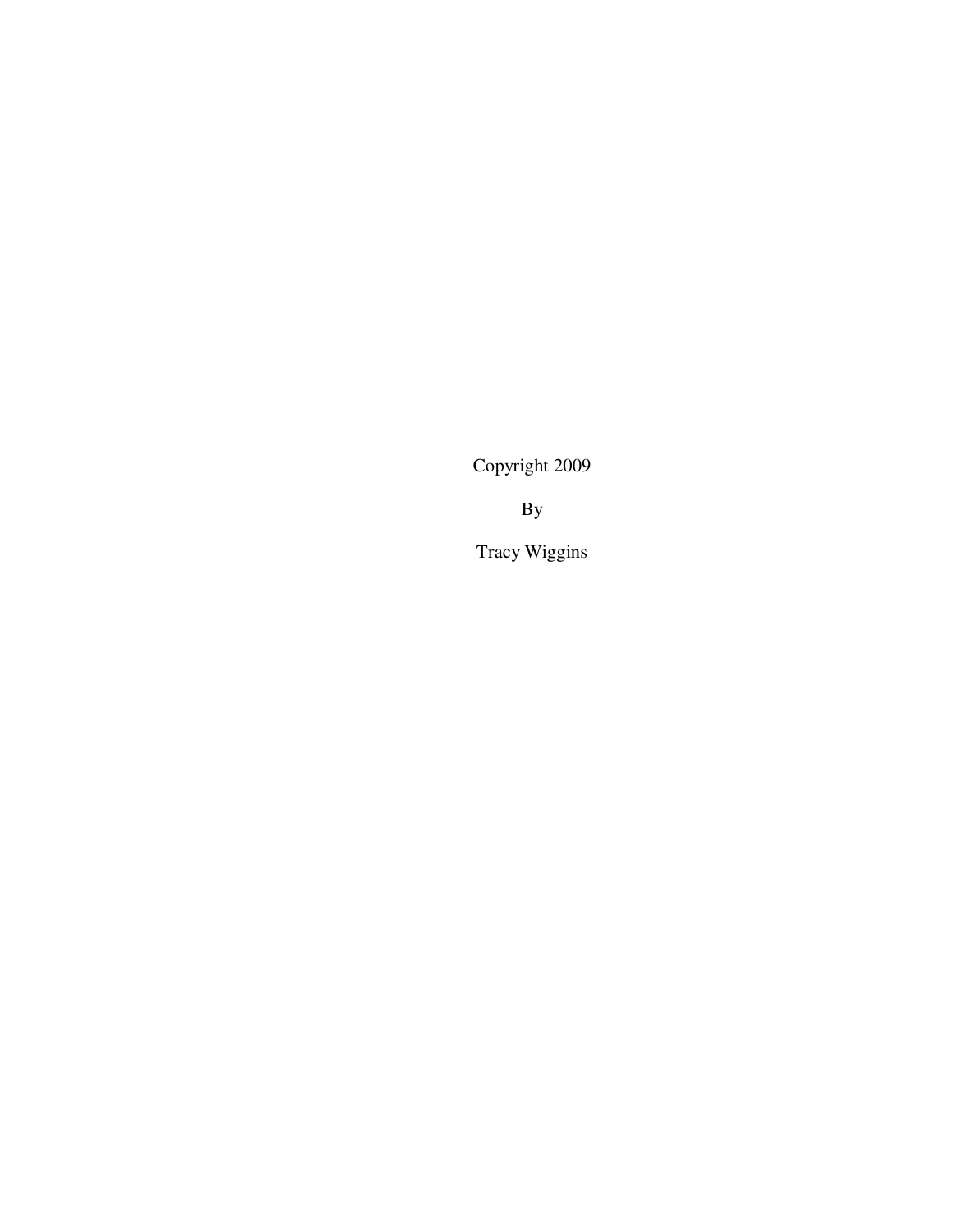### ACKNOWLEDGEMENTS

My sincerest appreciation goes to my committee members Michael Schiano, David MacBride and Benjamin Toth for their time and help on creating and editing this project. Without their advice and assistance, this paper would not have been possible.

 I am grateful to my friends, students and peers for their constant support and encouragement throughout my education.

Additionally, I would like to thank Edition Peters and Sonic Arts Editions for permission to reprint portions of the three scores used in this thesis.

Finally, I want to thank my family for all of their help, support, encouragement and love.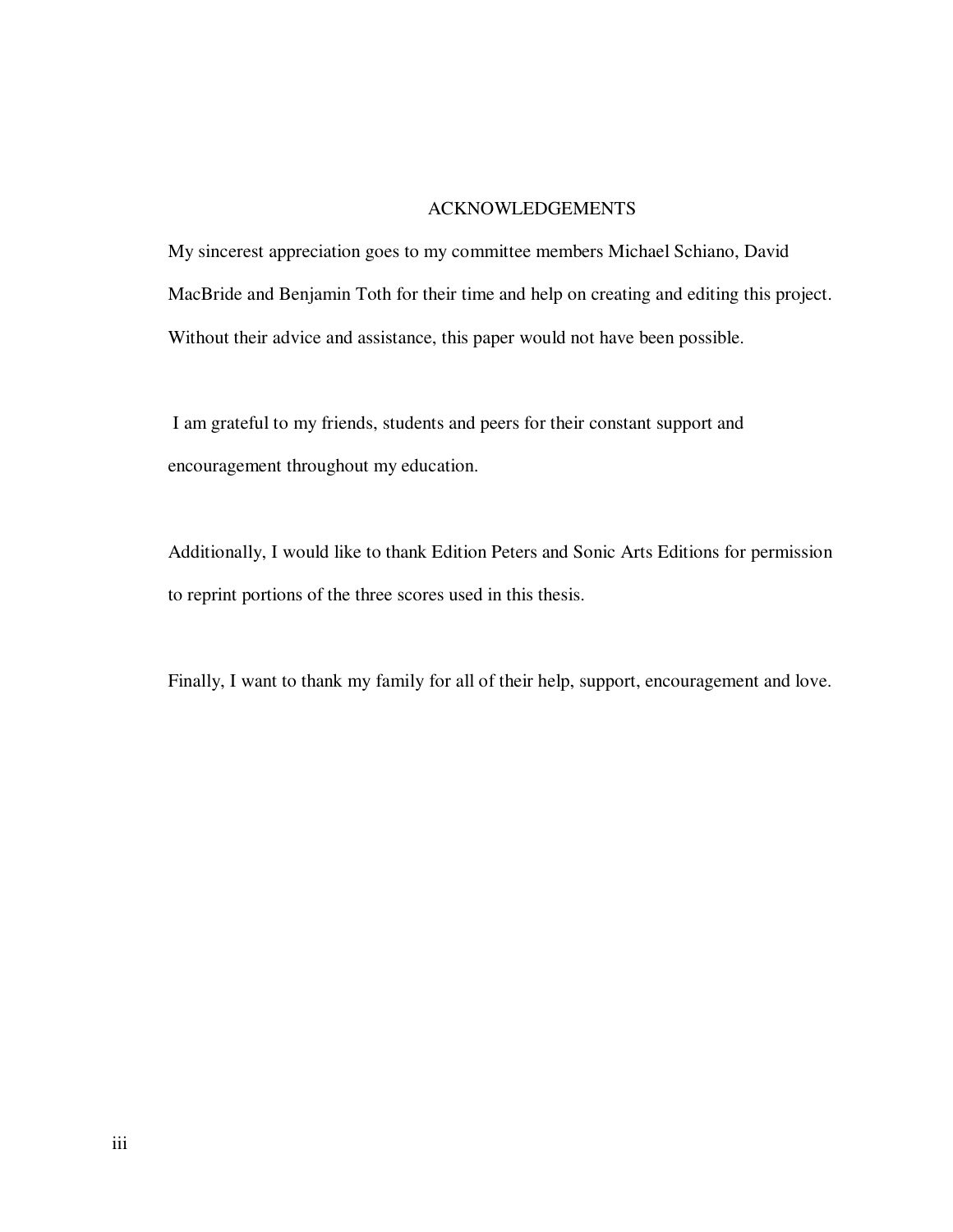## **TABLE OF CONTENTS**

|                                                                         | Page |
|-------------------------------------------------------------------------|------|
| <b>ACKNOWLEDGEMENTS</b>                                                 | iii  |
| <b>LIST OF MUSIC EXAMPLES</b>                                           | V    |
| <b>LIST OF FIGURES</b>                                                  | vi   |
| Chapter                                                                 |      |
| 1. A SHORT HISTORY OF MULTIPLE PERCUSSION                               | 1    |
| 2. METHODOLOGY FOR ANALYSIS                                             | 6    |
| 3. 27'10.554" for a Percussionist BY JOHN CAGE                          | 9    |
| Biographical Information on John Cage<br>Form and Content Analysis      |      |
| 4. The King of Denmark BY MORTON FELDMAN                                | 25   |
| Biographical Information on Morton Feldman<br>Form and Content Analysis |      |
| 5. as though BY THOMAS DELIO                                            | 37   |
| Biographical Information on Thomas DeLio<br>Form and Content Analysis   |      |
| <b>6. FOUR POINTS OF COMPARISON</b>                                     | 47   |
| 7. CONCLUSION                                                           | 57   |
| <b>BIBLIOGRAPHY</b>                                                     |      |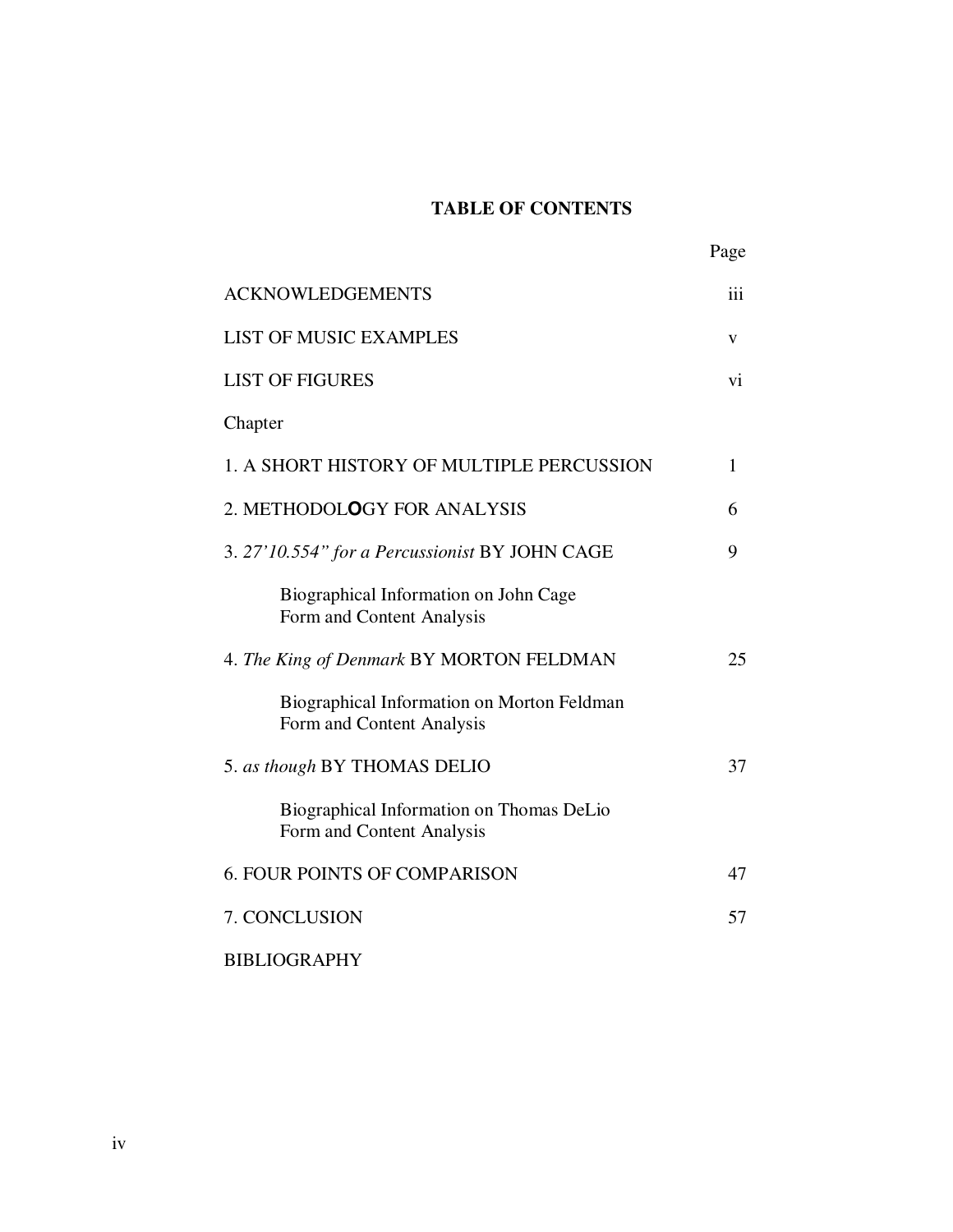## **LIST OF MUSICAL EXAMPLES**

Example 1 – Page 3 of the score to John Cage's *27'10.554"* p. 13

- Example 2 Page 1 of the score to John Cage's *27'10.554"* p. 18
- Example 3 Page 7 of the score to John Cage's *27'10.554"* p. 19
- Example 4 Page 4 of the score to John Cage's *27'10.554"* p. 23
- Example 5 Page 1 of the score to Morton Feldman's *The King of Denmark* p. 28
- Example 6 Page 2 of the score to Morton Feldman's *The King of Denmark* p. 30
- Example 7 Page 1 of the score to Thomas DeLio's *as though* p. 39
- Example 8 Page 3 of the score to Thomas DeLio's *as though* p. 40
- Example 9 Comparison of first page of Cage and DeLio scores p. 48-49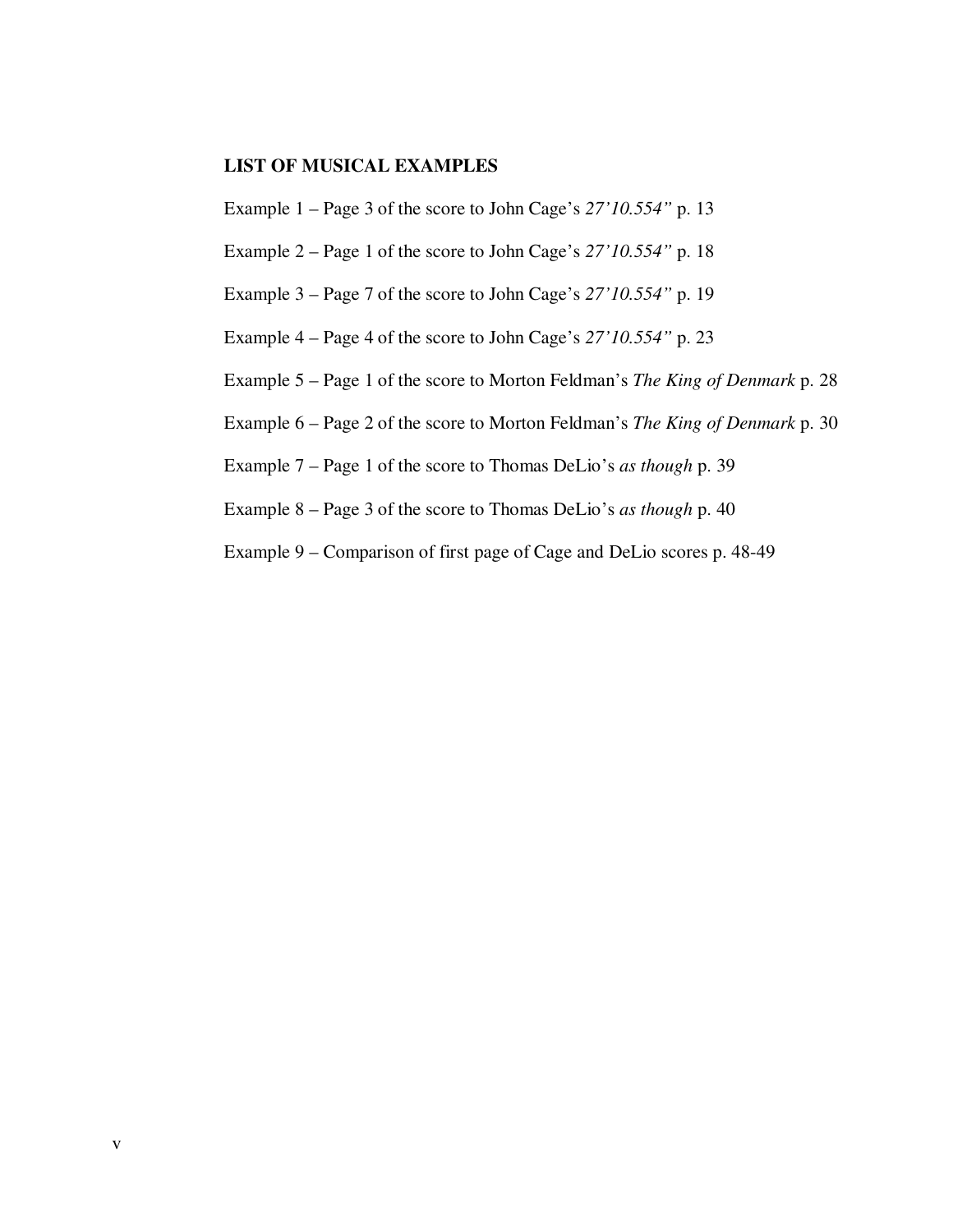## **LIST OF FIGURES**

- Figure 1 Analysis of John Cage's *27'10.554"* p. 14-15
- Figure 2 Analysis of Morton Feldman's *The King of Denmark* p. 31-32
- Figure 3 Analysis of Thomas DeLio's *as though* p. 46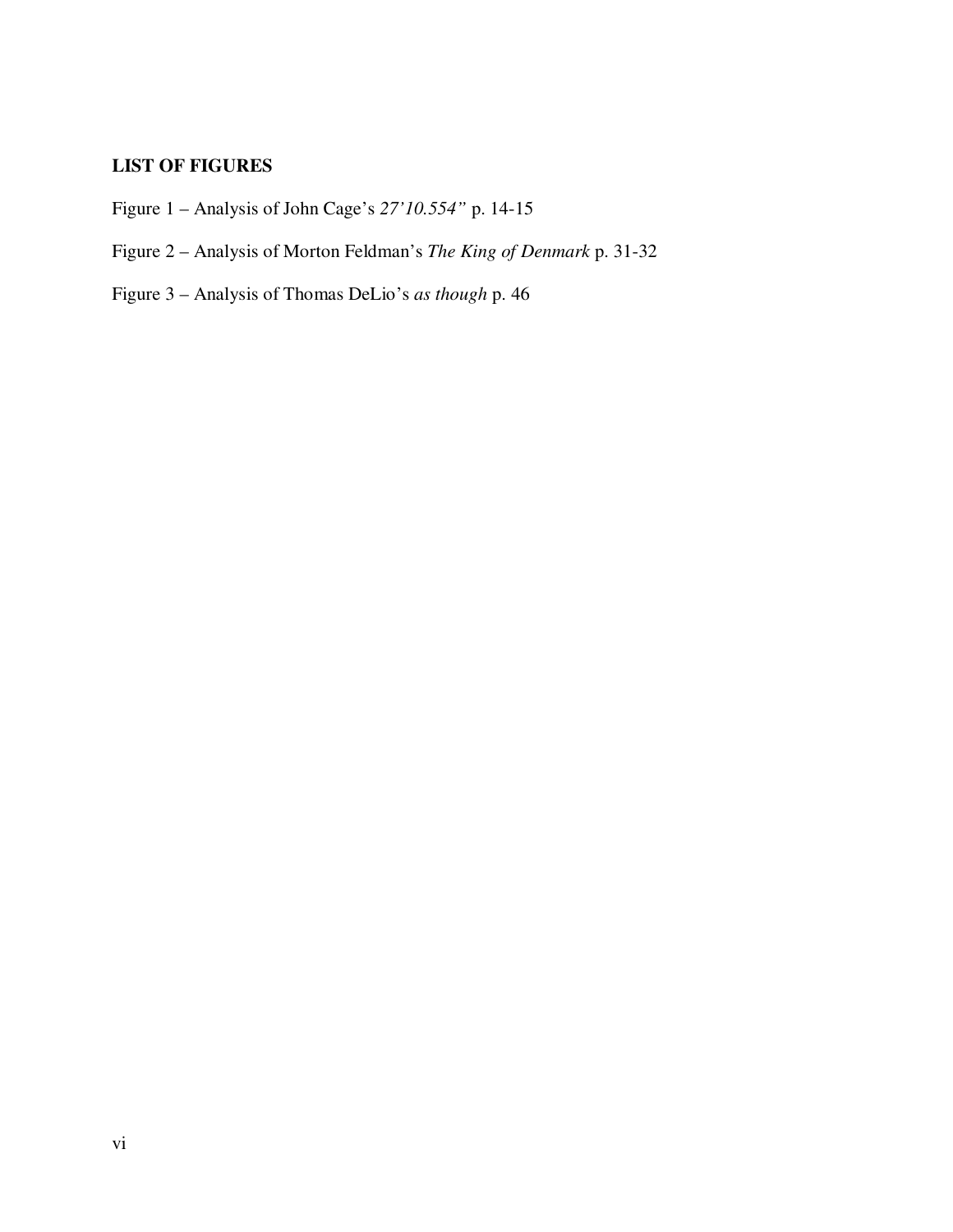#### **Chapter 1: A Short History of Multiple Percussion**

The family of percussion instruments produces sound by being struck, scraped or shaken. Throughout the early history of orchestral music percussionists took on the responsibility of performing on one instrument at a time, as would be the case where one plays timpani, bass drum or snare drum. This is primarily due to the military background from which many of the early percussion instruments derived. Timpani were originally called "nakers" and played by musicians on horseback who were a part of early military groups. Throughout history the snare drum has often been utilized as the major instrument to relay signals from one group of soldiers to another. Many of the percussion instruments most common in the orchestra today, including cymbals and triangles, come from the Turkish janissary tradition. In the military each performer would only perform on one instrument at any given time. As these instruments moved into the orchestral repertoire this tradition continued.

Timpani were the first percussion instrument to be used regularly in the orchestra. Dating back to Lully's *Thesee* in 1647, timpani have appeared regularly in orchestral and opera scores. The janissary instruments begin appearing more regularly in musical scores in the mid-eighteenth century. At first composers wrote for these instruments to represent Turkish sounds. Haydn and Mozart both included janissary instruments in their operas with Haydn also including them in some of his symphonies. These instruments later appeared in Beethoven's music as well, most notably the final movement of his Ninth Symphony. In these works,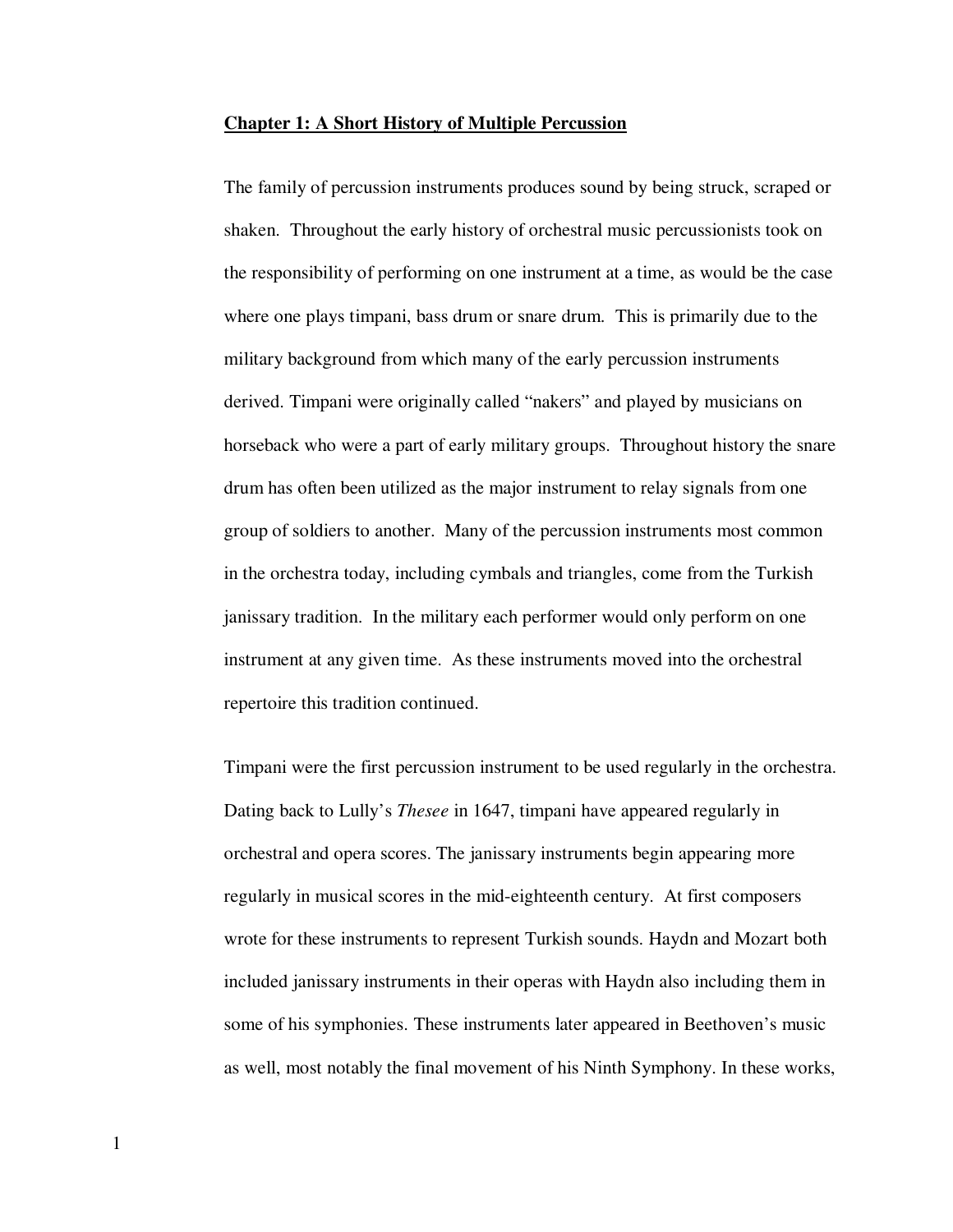the percussion instruments are still performed one player to a part, and would primarily remain as such throughout the nineteenth century.

Multiple percussion performance involves one percussionist playing several instruments at one time. Composers could see performers on the early trap set (often including bass drum, snare drum, Chinese tom, temple blocks, tambourine, etc.) which would show the capability of one performer to play several different percussion instruments. One of the earliest examples of a multiple percussion performer is mentioned in James Blades *Percussion Instruments and Their History*:

At the turn of the nineteenth century (1802), Sir George Smart, whilst in Paris with friends wrote: 'all five went underground to another coffee room to hear a concert and a man play upon five drums, triangle, and small bells at once.....' (from Leaves from the Journals of Sir George Smart, Longman Green, London, 1907 p. 20).<sup>1</sup>

According to percussionist Steven Schick:

"In two very early examples, both *Histoire du Soldat* (1918) and the Bartok *Sonata for Two Pianos and Percussion* (1937) featured a mode of organizing percussion as a "multiple instrument. A multiple percussion instrument consists of several individual instruments arranged so that one percussionist might play them as a single poly-instrumental unit. After 1956 most percussion solo and chamber works, with the exception of those for single solo instruments like the vibraphone or marimba, were composed for multiple percussion. The sonic impact of multiple percussion music is collective, the unified result of the accumulated sounds of single instruments."<sup>2</sup>

*Histoire du Soldat* requires that a single percussionist perform on a set of

instruments similar to the jazz drum set of the early twentieth century. The

<sup>&</sup>lt;sup>1</sup> James Blades, Percussion Instruments and Their History, The Bold Strummer, 1992, p. 417

<sup>2</sup> Steven Schick, *The Percussionists Art,* Rochester, NY: University of Rochester Press, 2006, p.16.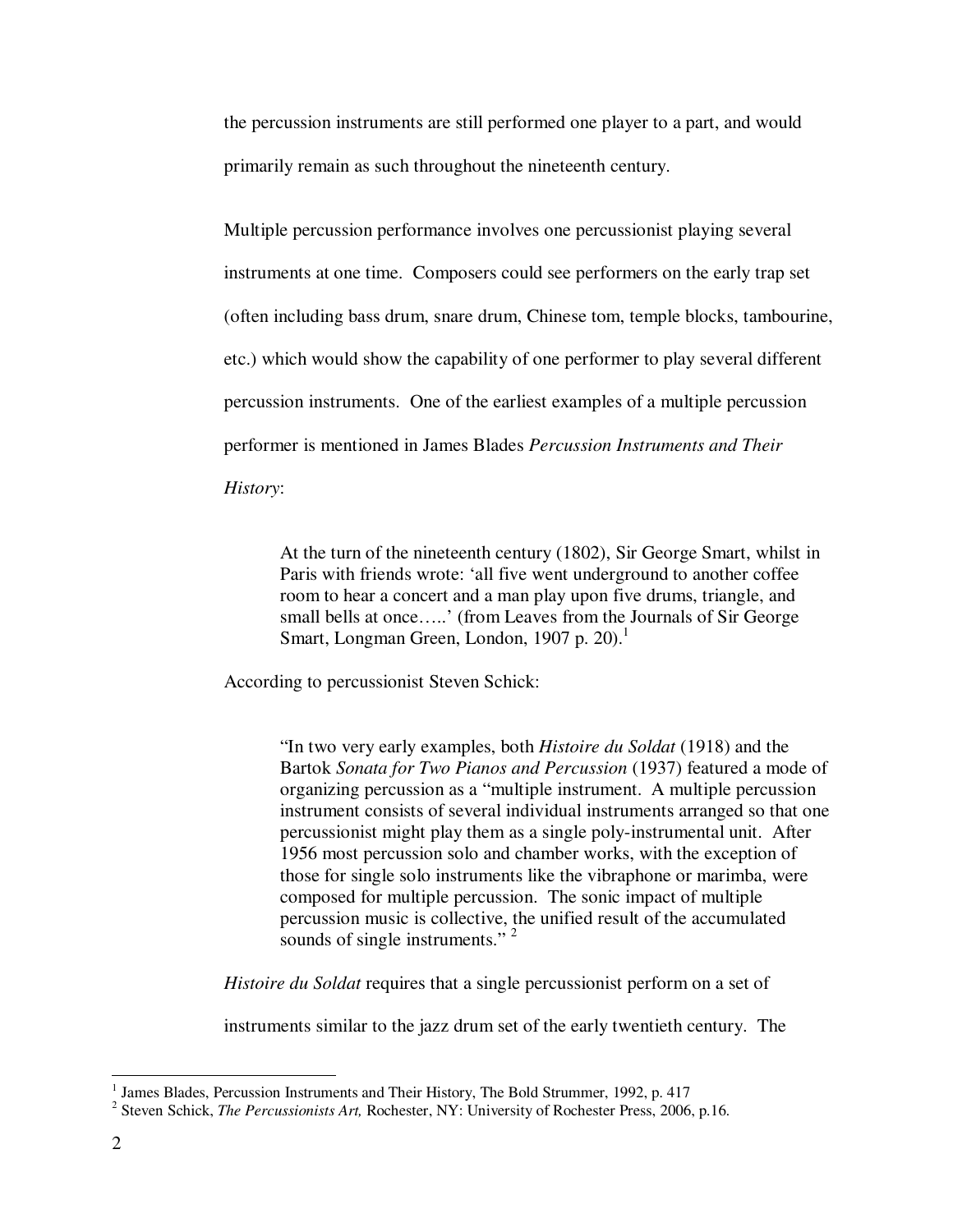percussion set-up for this work is bass drum, snare drum, field drum, cymbal, triangle and tambourine. Stravinsky maintains the "double drumming" set-up where the bass drum is played with mallets rather than a foot pedal as was becoming more popular with jazz players at that time. Throughout the work one percussionist is asked to play this collection of instruments that would have traditionally been covered by several performers. This set-up is typically performed in a standing position with the bass drum laid flat, rather than in the traditionally seated drum set approach. In 1922 and 1923, William Walton and Darius Milhaud took the jazz drum set usage one step further in *Façade* and *La Creation du Monde* respectively. *Façade* asks the performer to utilize snare drum, bass drum, cymbal, castanets, triangle and tambourine. In *La Creation du Monde*, Milhaud uses a snare drum, 2 tom toms, bass drum with attached cymbal (sometimes performed with hi-hat), cymbal, cowbell, tambourine and woodblock. While the instrumentation is similar among the three works, the Walton and Milhaud are performed from a seated position. This is due to many rolls and rhythmic figures being performed at the same time as the bass drum is being played, a performance requirement that does not appear in the Stravinsky. Milhaud took another important step in the world of multiple-percussion when in 1930 he finished composition of his *Concerto for Percussion and Small Orchestra*. This is the first appearance of a multiple percussionist in a solo role with an orchestra and features the soloist performing on timpani, toms, cymbals and bass drum.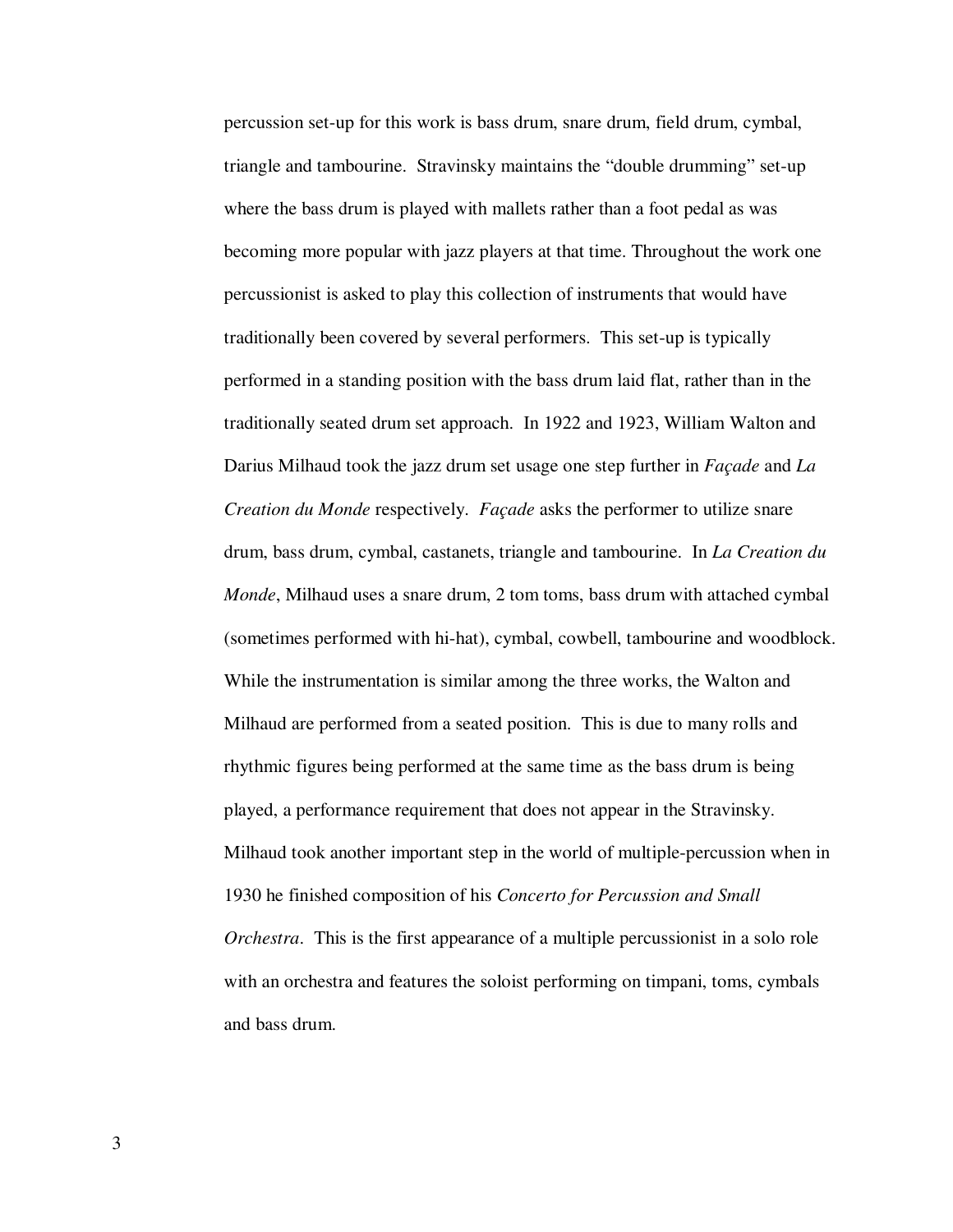Bela Bartok's *Sonata for Two Pianos and Percussion* is the first work where two performers are asked to take on a multiple percussion role. One player is primarily responsible for the timpani part, but this performer is also occasionally charged with snare drum and cymbal parts. The second player is responsible for performing on xylophone as well as snare drum, bass drum, triangle, cymbals and tambourine.

In 1938 John Cage began composing his *Constructions* for percussion ensemble. These works explore many new sounds not previously associated with music, including automobile brake drums, tin cans and conch shells.<sup>3</sup> In each of the three *Constructions,* Cage calls for the members of the ensemble to perform on multiple instruments. After writing these works for percussion ensemble, a logical next step for Cage may have been to consider writing for solo percussion.

The earliest solo works for multiple percussion were technically demanding works, most often composed for a large set-up.<sup>4</sup> Some of the earliest and most significant of these works included John Cage's *27'10.554"* (1956), Stockhausen's *Zyklus* (1959), Morton Feldman's *The King of Denmark* (1964), Charles Wuorinen's *Janissary Music* (1966), Herbert Brun's *Plot*, *Touch and Go*, and *Stalks and Trees and Drops and Clouds* (1967) and *Psappha* (1975) by Iannis Xenakis. One of the most interesting details of each of these works is that in all of them the performer encounters a new instrumental set-up as well notational style with which they must contend. Many of these works are now cornerstones

-

<sup>3</sup> Some of the sounds called for in Cage's *Third Construction* (1941) were, in fact, called for in *Ionisation* by Edgard Varese (1931) but only one or two instruments are required for each performer. 4 Schick, p. 18.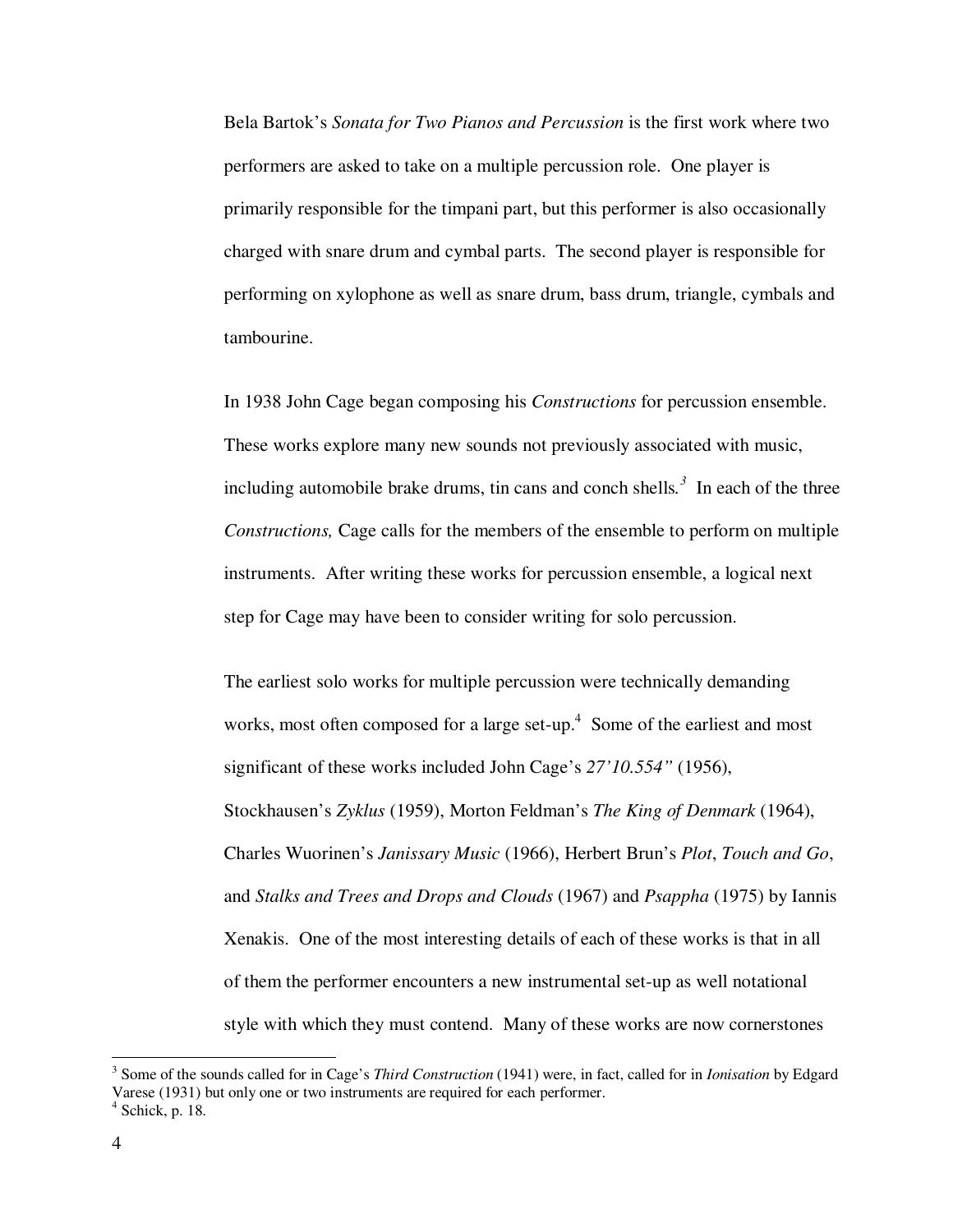in the percussion repertoire and have all had significant influence on pieces that have followed.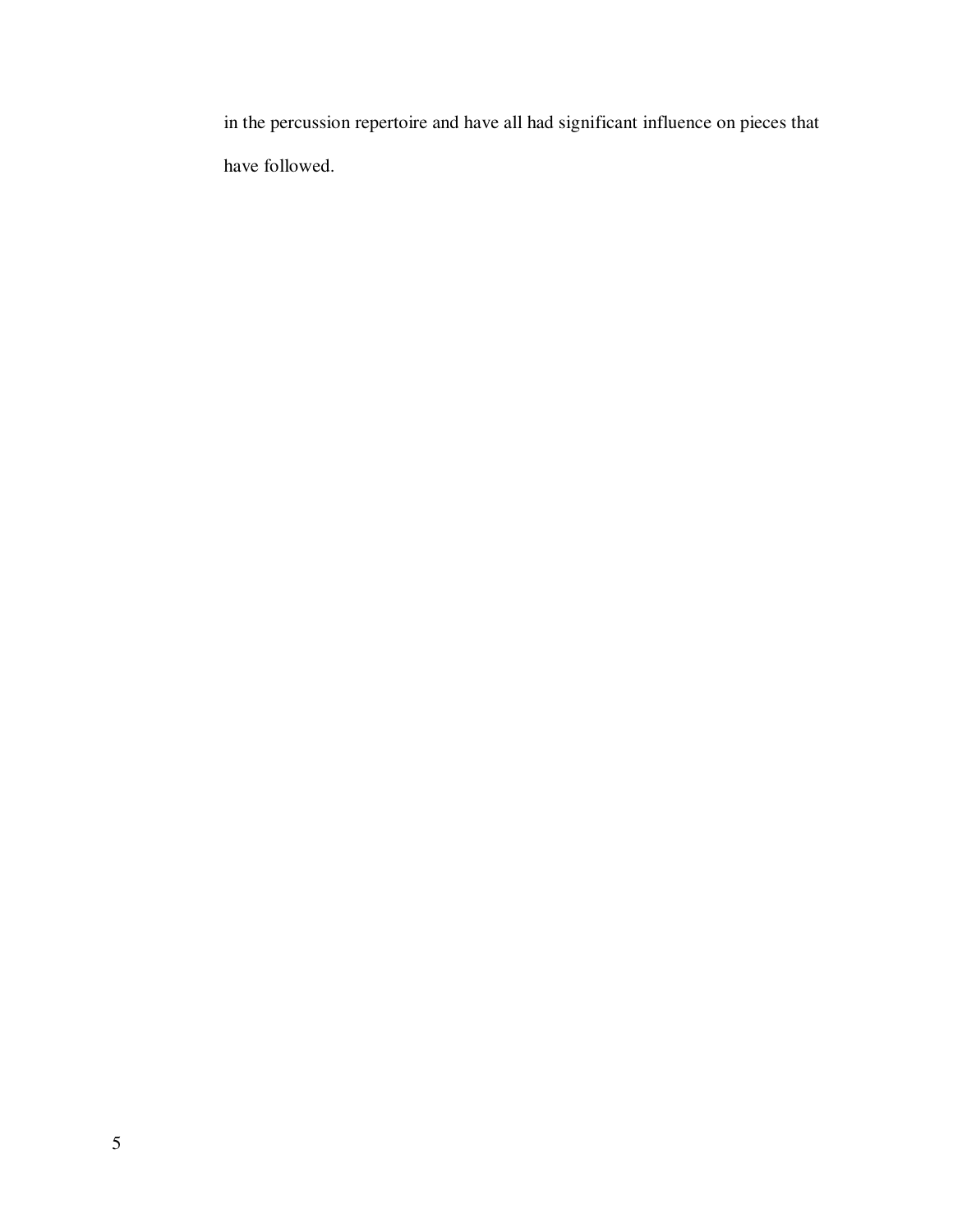## **Chapter 2: Methodology for Analysis**

The works involved in this project do not utilize traditional harmonic and melodic structures as they are written predominately for non-pitched percussion instruments.

In an interview DeLio related his beliefs in this way:

"Regarding analysis; analytical approaches change over the years. Analysis, like music itself is never static. This is important because if analysis is static, students who undertake it learn the same thing over and over again from pieces that should teach different things! So my answer to how they should analyze any piece is that they should analyze in new and hitherto unforeseen ways. Using information theory, spectrographic analysis, psychoacoustics... Find what is new, special and unique in a piece. Too much theory today is devoted to finding what is trivially similar in different musics (sic), and when the similarity cannot be found the theorists conclude that the music is at fault."<sup>5</sup>

In this quote DeLio describes an analytical approach that focuses upon looking for new ways to see music, but I believe that in the beginning analysis needs to start with the basics of music as we know them: melody; harmony; form; rhythm. From that starting point one can see where unusual techniques of analysis might aid the understanding of a composition. This project will look at three pieces with special regard to the relationship between silences and sonic activity. A combination of analytical techniques, appropriate for this style of music, will be employed, including: counts of strokes in particular events; study of instrumental groupings; measurement of durations of silent events throughout the works; analysis of timbre and register of events. I will also look at the use of texture, be it

Tracy Wiggins, "A Conversation with Composer Thomas DeLio," Percussive Notes, 44, 1, 2006, pp. 50-51.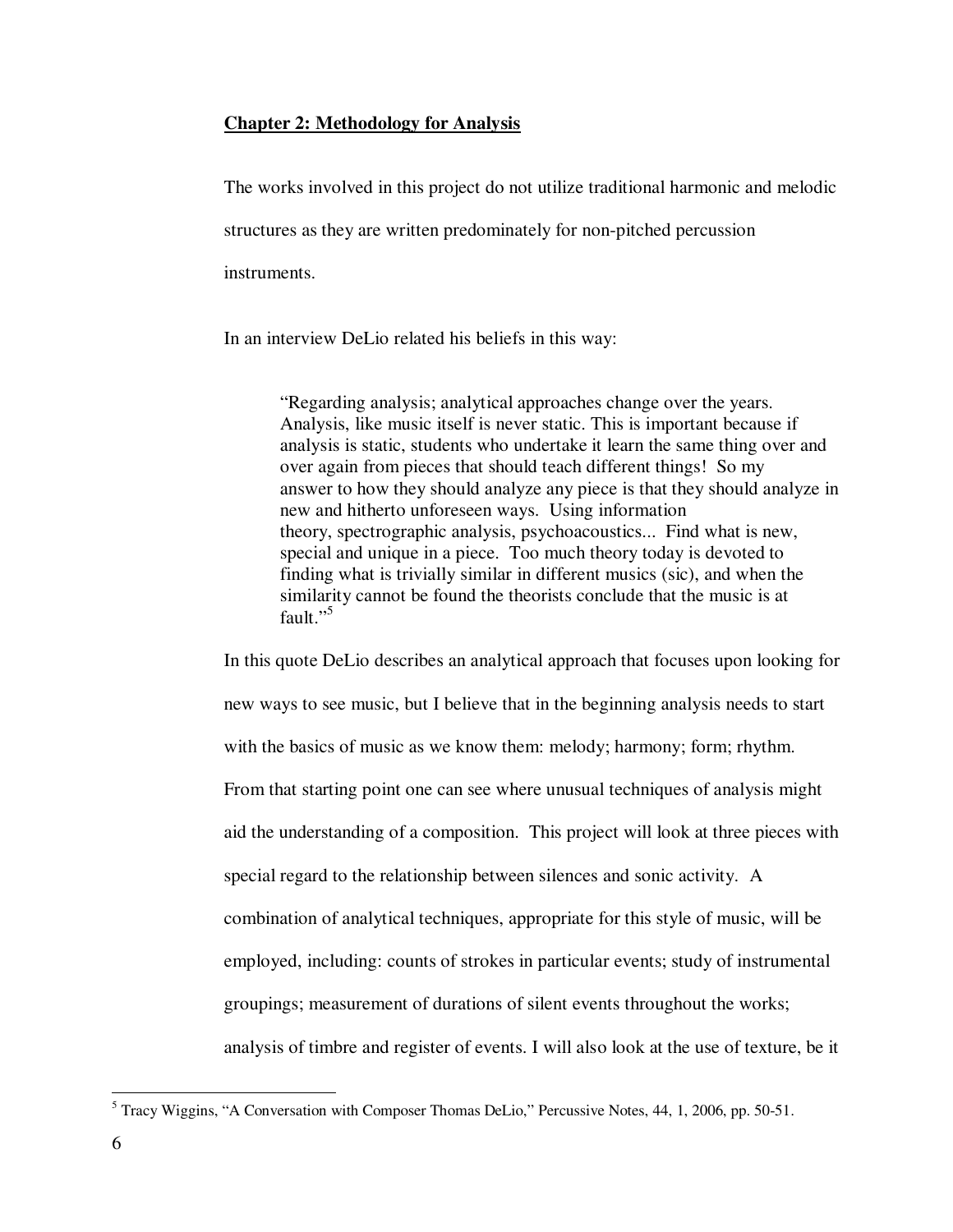monophonic, homophonic or polyphonic within the compositions, especially focusing upon this area in the multi-percussion works where it is most clearly evident. The paper will describe the density in the three works as utilized by percussionist Steven Schick to describe Feldman's *The King of Denmark.* This technique will look at the works through three types of density: linear; peripheral and saturation. The linear densities are those that consist of individual events creating small clusters or individual lines. He describes the peripheral densities as events in any register that are supposed to be placed freely over the course of three to five units of time. Saturation is a density in which many sounds occur at the same time, leading the listener and performer to not focus on any particular sound group.<sup>6</sup> In addition, the analysis of structure utilized by John Welsh in his article "The Secret Structure in Morton Feldman's *The King of Denmark"* will be applied to the Cage and DeLio works. In this analysis Welsh focuses on density, register, timbre and silence.

The analysis will also take a look at timbre by focusing upon the instrument categories given by Mr. Feldman in his work, *The King of Denmark,* and how these groups are combined throughout the compositions. In addition the variety of notation utilized by the composers will be examined, with a focus upon on how the notation both highlights and creates differences in the compositional approach. Charts will be completed for all of the works focusing upon the amount of attacks and silences within approximately one minute of performance time. For the purpose of charting attacks only the initial strike of sustained and

 $6$  Schick, p.173.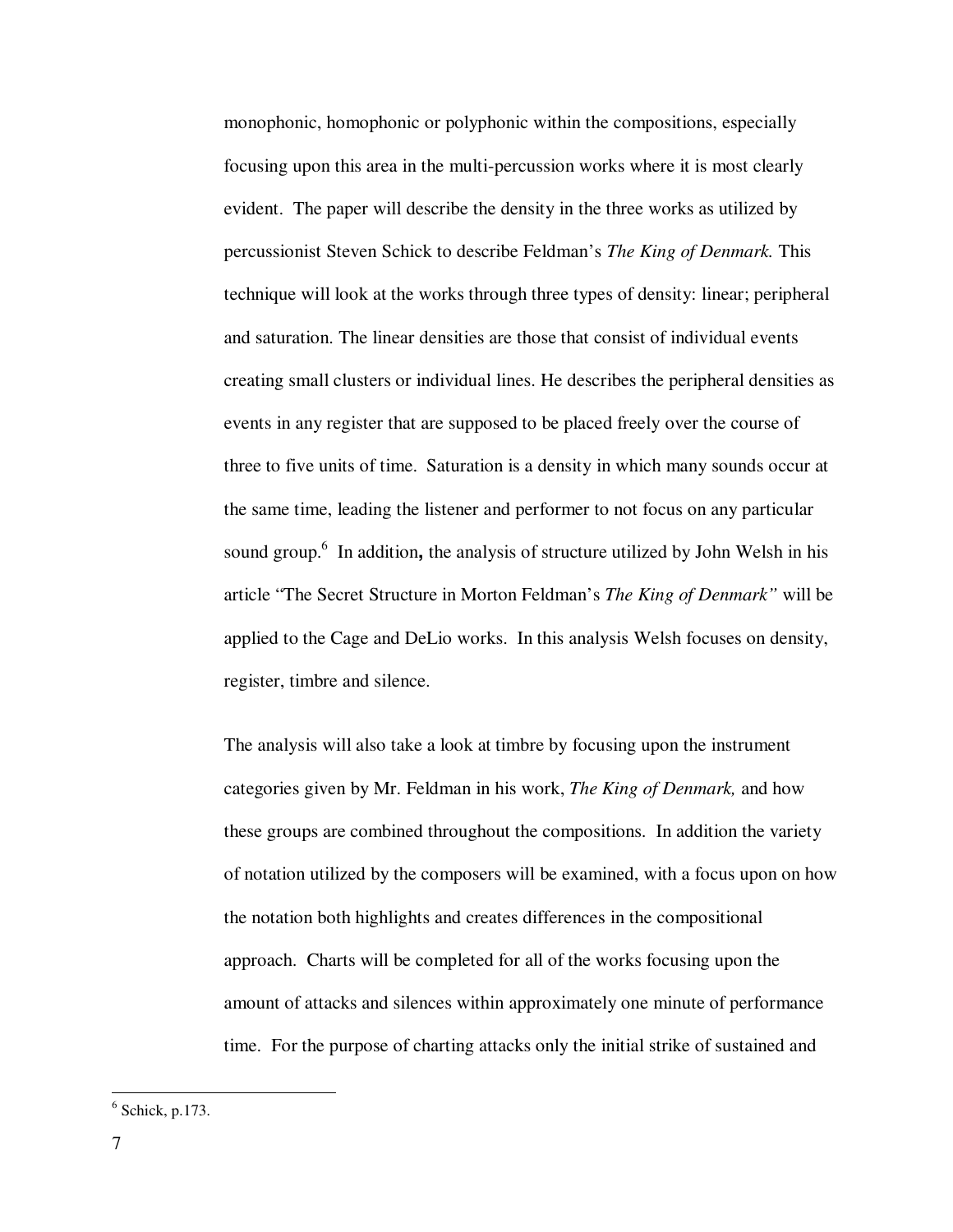cluster sounds will be counted. The works will be examined in their chronological order of composition to highlight how the Cage and Feldman works would have influenced Delio's composition.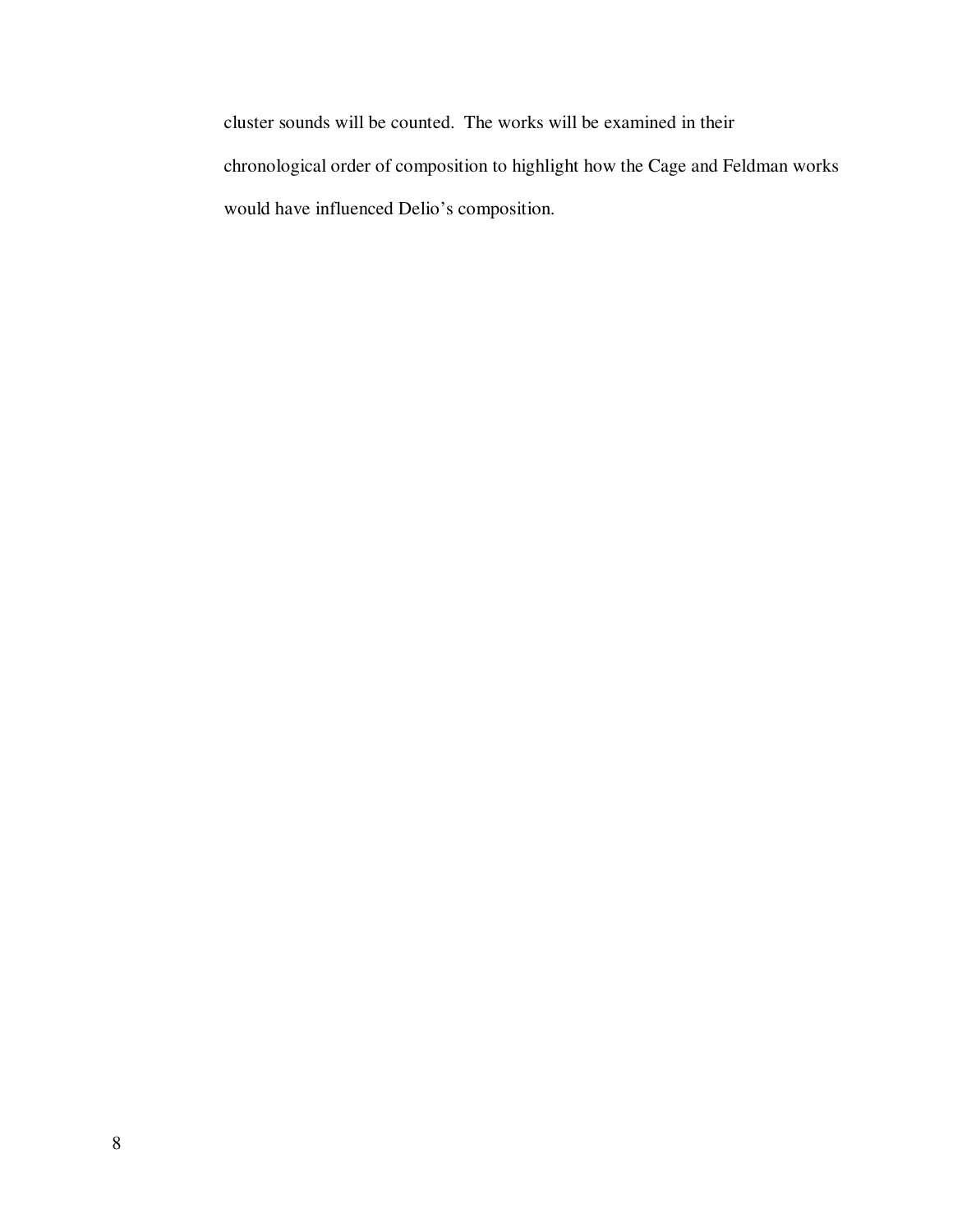### **Chapter 3:** *27'10.554" for a Percussionist* **by John Cage**

#### **Biographical Information on John Cage**

John Cage (1912-1992) studied composition initially with Richard Buhling, who introduced Cage to Henry Cowell. Cage went on to study contemporary and folk music with Cowell at the New School for Social Research. In 1934 Cage moved to Los Angeles to study with Arnold Schoenberg. Cage started working as a dance accompanist while in Los Angeles. This work lead to his close association with the dancer Merce Cunningham. While working as a dance accompanist Cage began to write many compositions for percussion. In one instance the lack of space for a full percussion ensemble in a recital hall in Seattle, Washington led to his development of the prepared piano.<sup>7</sup> As Cage states:

"Bacchanale (1940) is the first piece composed for the prepared piano. The need to change the sound of the instrument arose through the desire to make an accompaniment, without employing percussion instruments, suitable for the dance by Syvilla Fort for which it was composed."<sup>8</sup>

The preparations would include the addition of bolts and screws to the inside of the piano to create new effects.

Cage was a composer attracted to noise and also its opposite, silence. *4'33"*is his self-proclaimed favorite work and is of course his best known experiment with the world of silence.<sup>9</sup> In this three movement work no sound is actually made by the

-

<sup>7</sup> James Pritchett, "Cage, John", New Grove Online,

http://www.oxfordmusiconline.com/subscriber/article/grove/music/49908?q=john+cage&hbutton\_search.x=12&hbu tton\_search.y=15&hbutton\_search=search&source=omo\_gmo&search=quick&pos=1&\_start=1#firsthit, (accessed January 8, 2009).

<sup>&</sup>lt;sup>8</sup> Richard Kostelantz ed., John Cage: Writer, New York: First Cooper Square Press, 2000, p. 7.

<sup>&</sup>lt;sup>9</sup> American Masters Documentary Video: "John Cage: I Have Nothing To Say and I am Saying It.", 1990.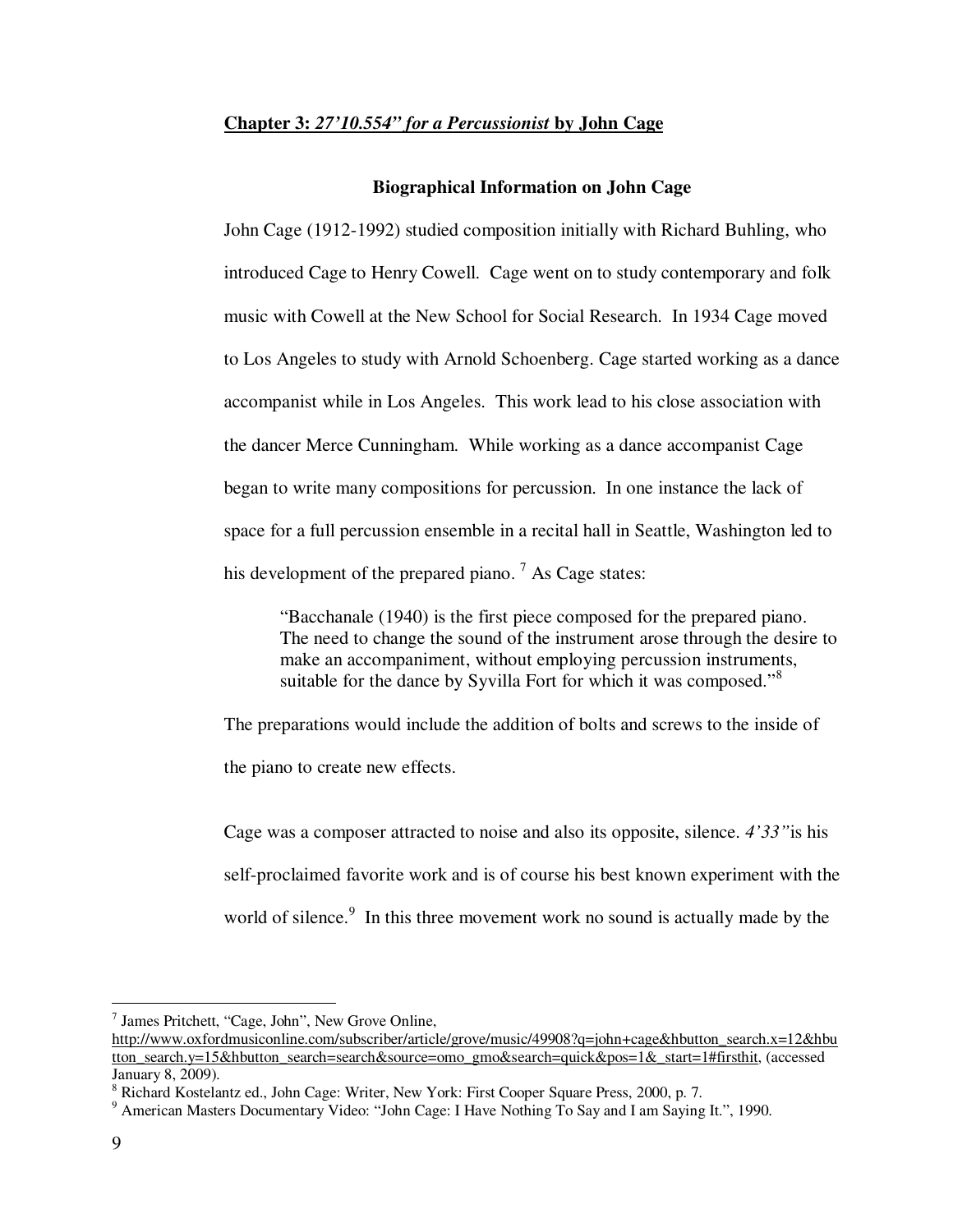artist. Rather, the idea is that silence consists of all of the sounds we do not intend. As he stated:

"There is no such thing as absolute silence. Therefore silence may very well include loud sounds and more and more in the twentieth century does. The sound of jet planes, of sirens, et cetera. For instance now, if we heard sounds coming from the house next door, and we weren't saying anything for the moment, we would say that was part of the silence, wouldn't we?"<sup>10</sup>

Cage has described this work as a spiritual first movement to Satie's *Vexations*. 11 Regarding that composition, the composer states that the work should commence with a "deepest silence" and "serious immobility." Cage was intrigued by this concept and wrote *4'33"* to act as this period before the start of *Vexations*. <sup>12</sup> Cage was influenced by the compositions of Satie, most directly the work *Socrate*. Cage went on to compose his own adaptation of this work titled *Cheap Imitation*. Cage had intended to perform his adaptation of *Socrate* accompanied by an original dance by Merce Cunningham. When the French publishing firm that held the rights to the work would not allow the performance Cage created a work that maintains the phrase structure of *Socrate*, while replacing the tonalities in the work with new pitches chosen through use of the  $I Ching$ <sup>13</sup>. Hence, the choreography that was rehearsed with the Satie would still be applicable to the new work.

-

<sup>10</sup> John Cage, *Silence*, Wesleyan University Press: 1973 p. 166.

<sup>11</sup> Stephen Whittington, "Serious Immobilities: On the centenary of Erik Satie's Vexations*",* Satie Homepage*,* http://www.af.lu.se/~fogwall/article3.html (accessed January 8, 2009).

<sup>&</sup>lt;sup>12</sup> Whittington

 $^{13}$  Kostelantz, p. 93.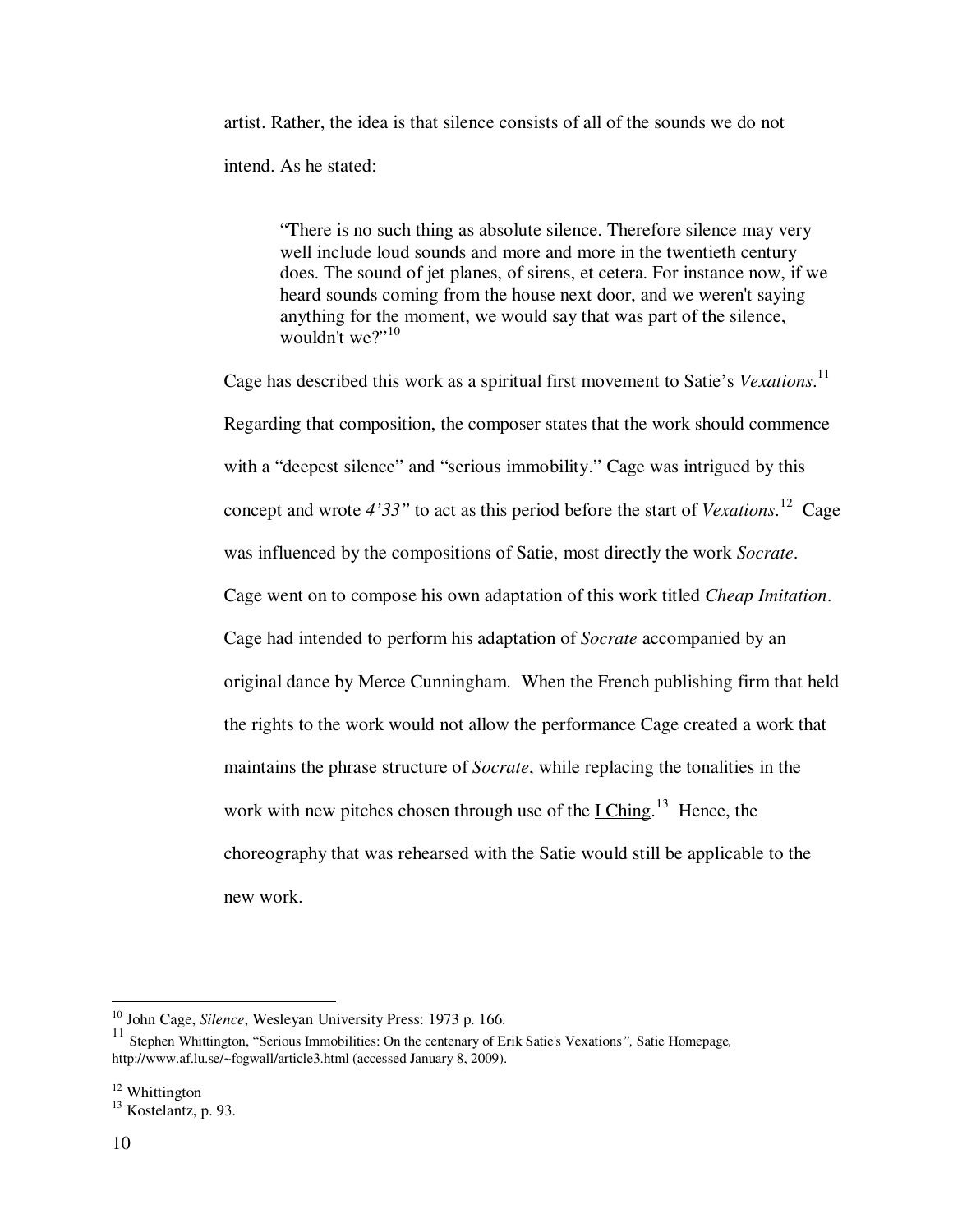Cage wrote *4'33"* after his failed attempt to experience true silence within an anechoic chamber (at Harvard University, 1951). Even in this room, designed to absorb rather than reflect sound, Cage was still able to hear the high-pitched sound of his nervous system and the circulation of his blood. Cage was also influenced by Robert Rauschenberg's paintings which consisted of white house paint upon blank canvases. While the paintings might appear to be blank, the contour of the paint will alter and reflect light, making them appear to be different colors depending upon where the observer is standing. In this way Rauschenberg and Cage both deal with the notion of absence: is white (or silence) the absence of something?

## *27'10.554" for a Percussionist*

*27'10.554"* (1956) is widely regarded as the first piece in the repertoire of multiple percussion pieces for solo performer. While the concept of multiple percussion had previously been used by composers it had always been in an ensemble context, as earlier seen in *Histoire du Soldat* and *La Creation du Monde*. To that end, Cage helped influence the development of this new style of performance within percussion. In this chapter, the structure of the piece will be analyzed to the extent that it will allow us to assess its influence on DeLio's works.

Each page of Cage's score corresponds to one minute of time, with numbers appearing on the page to describe approximately when the sounds should be performed in seconds. Chance procedures determined all details of the work in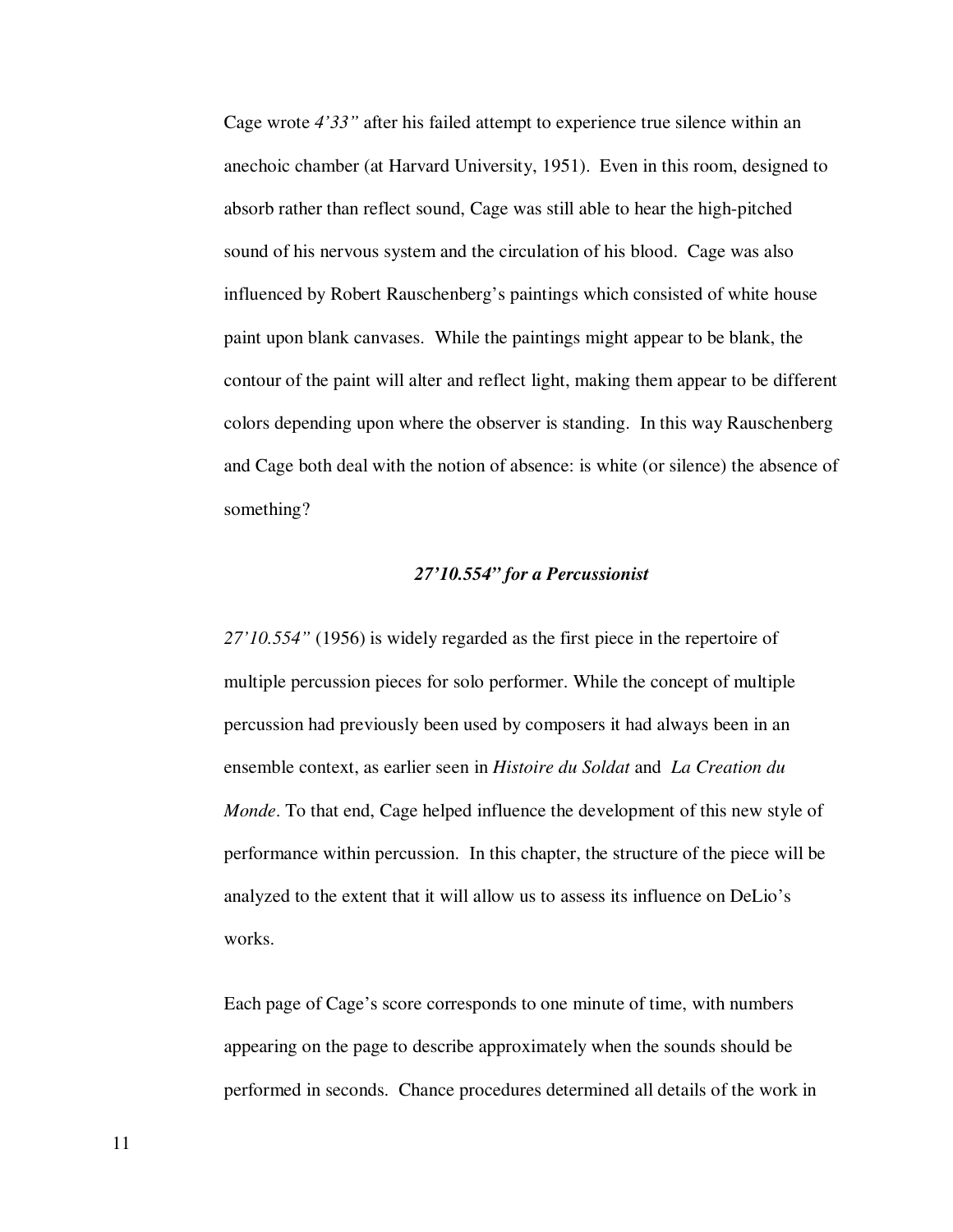regard to when notes will appear and what instrument group they will appear in. The composition means were complex involving both chance operations and observation of imperfections in the paper upon which the piece was written.<sup>14</sup> He then darkened imperfections throughout to become the note-heads of the piece. With this approach to composition the work shows elements of indeterminacy in the instrumentation and rhythms that appear during a performance.

The musical materials that appear were derived through chance operations

utilizing the *I Ching*. He asked the following questions to set up the work:

-Which moments within the existing time structure are sound and which are silence?

-What is the duration of each sounding phrase and silence?

-What is the number of events in the sounding phrases?

-Which of those potentially active events are actually sounding events (as some may actually be non-sounding)?

-What is the type of event (either points and lines, or a mixture of points of lines)?

Schick believes that one idea that needs to be kept in mind regarding Cage is that

he was primarily a structuralist:

"For all of the apparent freedom in compositions from his indeterminate period, he remained committed to the need for discipline and process in composition. "Anything goes as long as nothing else matters," he said once in a public lecture. He was also undeniably attracted to chance – to the inevitability that what would actually happen in a performance of music could not be completely foreseen by him or anyone else." <sup>15</sup>

This concept of being a structuralist can be seen in the importance to Cage of

having a system by which certain compositional elements are determined.

-

<sup>&</sup>lt;sup>14</sup> Richard Kostelantz ed., John Cage: Writer, New York: First Cooper Square Press, 2000, p. 55.

<sup>15</sup> Schick, p. 58.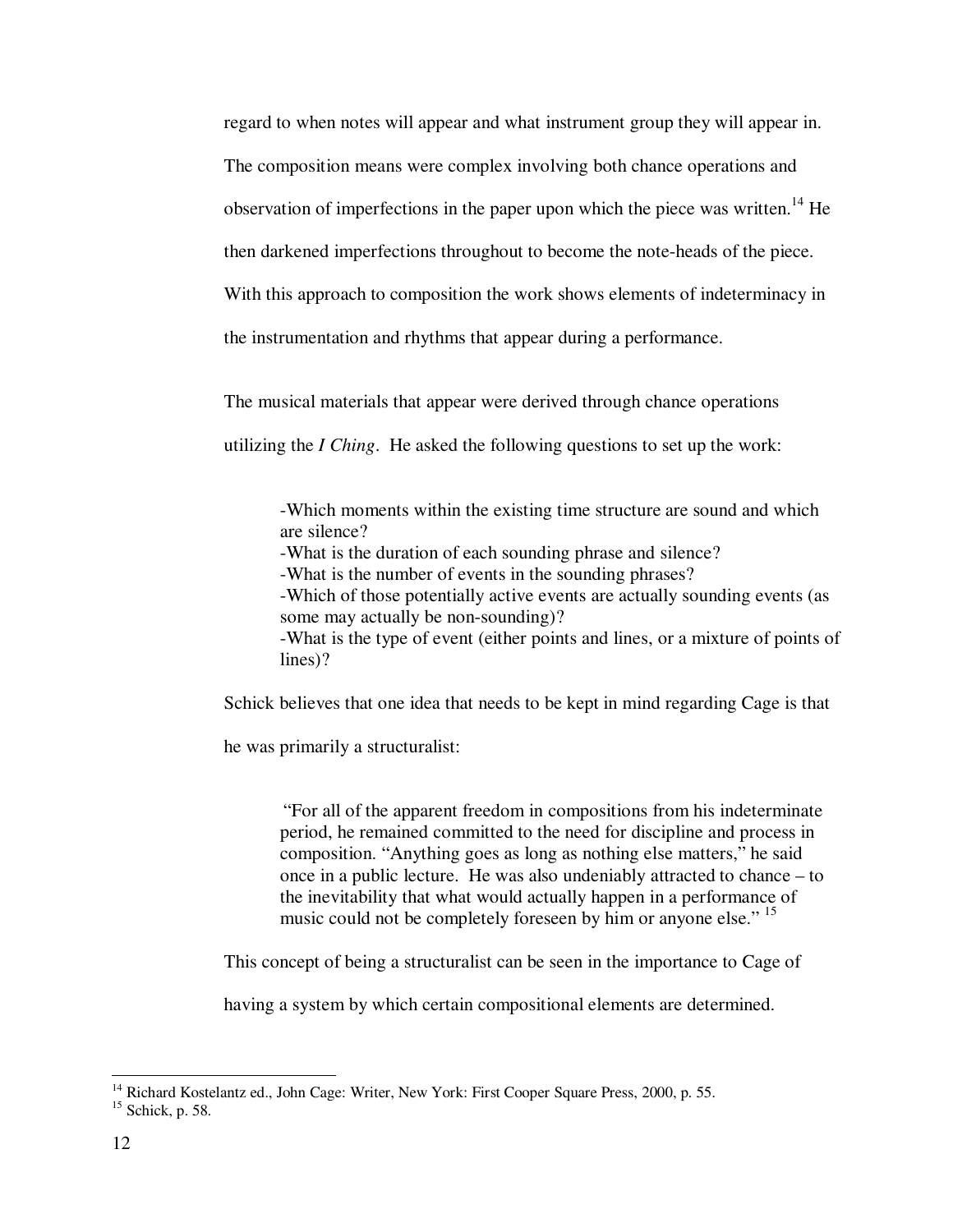## Form and Content Analysis

## **Density**

*27' 10.554" for a percussionist* shares the same structure with the works *31'57.9864" for a Pianist (1954)*, *34'46.776" for a Pianist (1954)* and 26'1.1499" *for a String Player (1955)*. Each of these works has a macrostructure of 5 sections with proportions of 3, 7, 2, 5, and 11 for a total of 28 units. The 28 smaller units are divided into five phrases of 3, 7, 2, 5, and 11 to make up the microstructure. The 28 units are shown in the score by dotted lines and the segments could be superimposed in any way to create duet, trios and quartets. Example 1 shows how the dotted lines divide sections of the work.

Example 1. *27'10.554",* minute 3



© Copyright 1960 by Edition Peters

Reprinted by permission.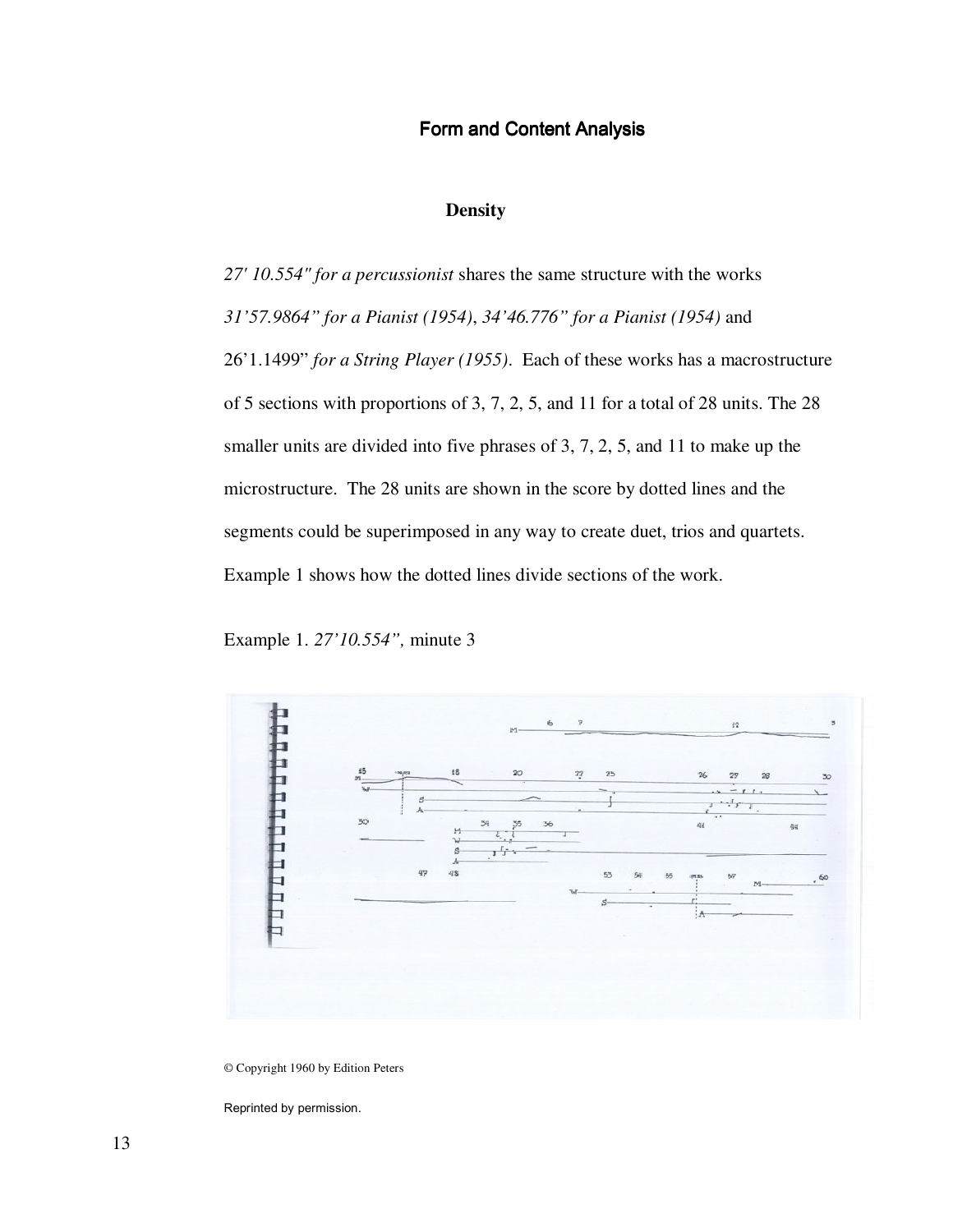A notable feature of the work is how silence is used to distance sounds from each other. For example, minute two of the work is almost a full minute of silence, appearing in between the first and third minutes that are relatively full from a sound standpoint. On average each minute of the work features between 15 and 40 seconds of silence. Minutes four, nine, ten, nineteen and twenty-one are the most musically dense periods of time in the work.

The following chart (figure 1) illustrates the approximate number of ictus and seconds of silence within each minute of the work.

| Section                   | Timing                      | <b>Ictus</b>   | <b>Silence</b> | <b>Sound Focus</b>                       |
|---------------------------|-----------------------------|----------------|----------------|------------------------------------------|
| $\bf{I}$                  | $\overline{1}$              | 31             | 38             | Metal and Wood                           |
|                           | $\overline{2}$              | $\overline{2}$ | 58             | Metal and Other                          |
|                           | $\underline{\underline{3}}$ | 55             | 22             | <b>Sustained Sound</b>                   |
| $\mathbf{\underline{II}}$ | $\overline{4}$              | 180            | 18             | Short sounds and sustained<br>interludes |
|                           | $\overline{5}$              | 109            | 36             | Short WMS sounds                         |
|                           | 6                           | 61             | 24             | <b>Softer Volumes</b>                    |
|                           | $\overline{1}$              | 46             | 44             | <b>Louder Volumes</b>                    |
|                           | 8                           | 38             | 42             | Sustained sounds                         |
|                           | $\overline{9}$              | 138            | 31             | Mixture                                  |
| III                       | 10                          | 214            | 34             | Short bursts                             |
|                           | 11                          | 54             | 49             | Mixture                                  |
| $\underline{\mathbf{IV}}$ | 12                          | 58             | 33             | Sustained                                |

Figure 1. Form of 27'10.554"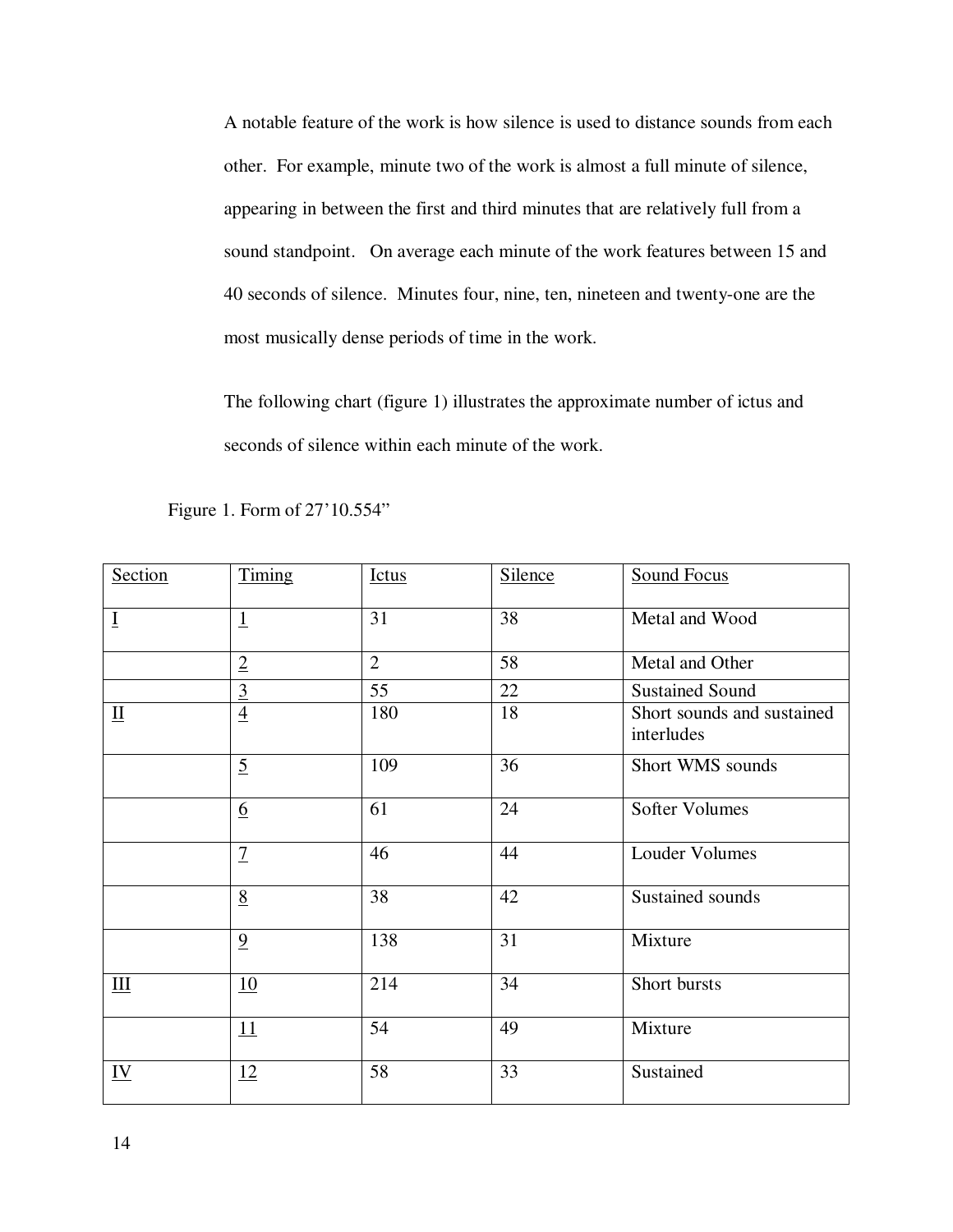|                          | <u>13</u>       | 27              | 40              | Mixture                 |
|--------------------------|-----------------|-----------------|-----------------|-------------------------|
|                          | 14              | 39              | $\overline{27}$ | Long Sustained sounds;  |
|                          |                 |                 |                 | Metal and Skin          |
|                          | 15              | 59              | 35              | Mixture                 |
|                          | 16              | $\overline{5}$  | $\overline{53}$ | <b>Sustained Sounds</b> |
|                          | $\overline{17}$ | 70              | $\overline{33}$ | Mixture                 |
| $\underline{\mathbf{V}}$ | $\overline{18}$ | $\overline{28}$ | $\overline{32}$ | Mixture                 |
|                          | 19              | 89              | 17              | Mixture                 |
|                          | 20              | $\overline{23}$ | $\overline{34}$ | Mixture                 |
|                          | 21              | 91              | 22              | Mixture                 |
|                          | $\overline{22}$ | $\overline{17}$ | $\overline{37}$ | Mixture                 |
|                          | $\overline{23}$ | $\overline{17}$ | $\overline{39}$ | Mixture                 |
|                          | 24              | 62              | 32              | Mixture                 |
|                          | 25              | 69              | 42              | Mixture                 |
|                          | 26              | 59              | 45              | <b>Short Sounds</b>     |
|                          | $\overline{27}$ | $\overline{17}$ | $\overline{38}$ | <b>Sustained Wood</b>   |
|                          | 28              | $\overline{3}$  | 6.554           | Metal Skin Other        |

By looking at this chart we can start to see trends in Cage's composition. Minute ten of the work features the largest count of ictus in the piece. This will create a great deal of rhythmic activity because this minute also includes over 30 seconds of silence, which means the performer will have to perform a large number of notes in thirty seconds. This can be compared to page two in which two notes are performed within that minute. This chart also shows that there is not a direct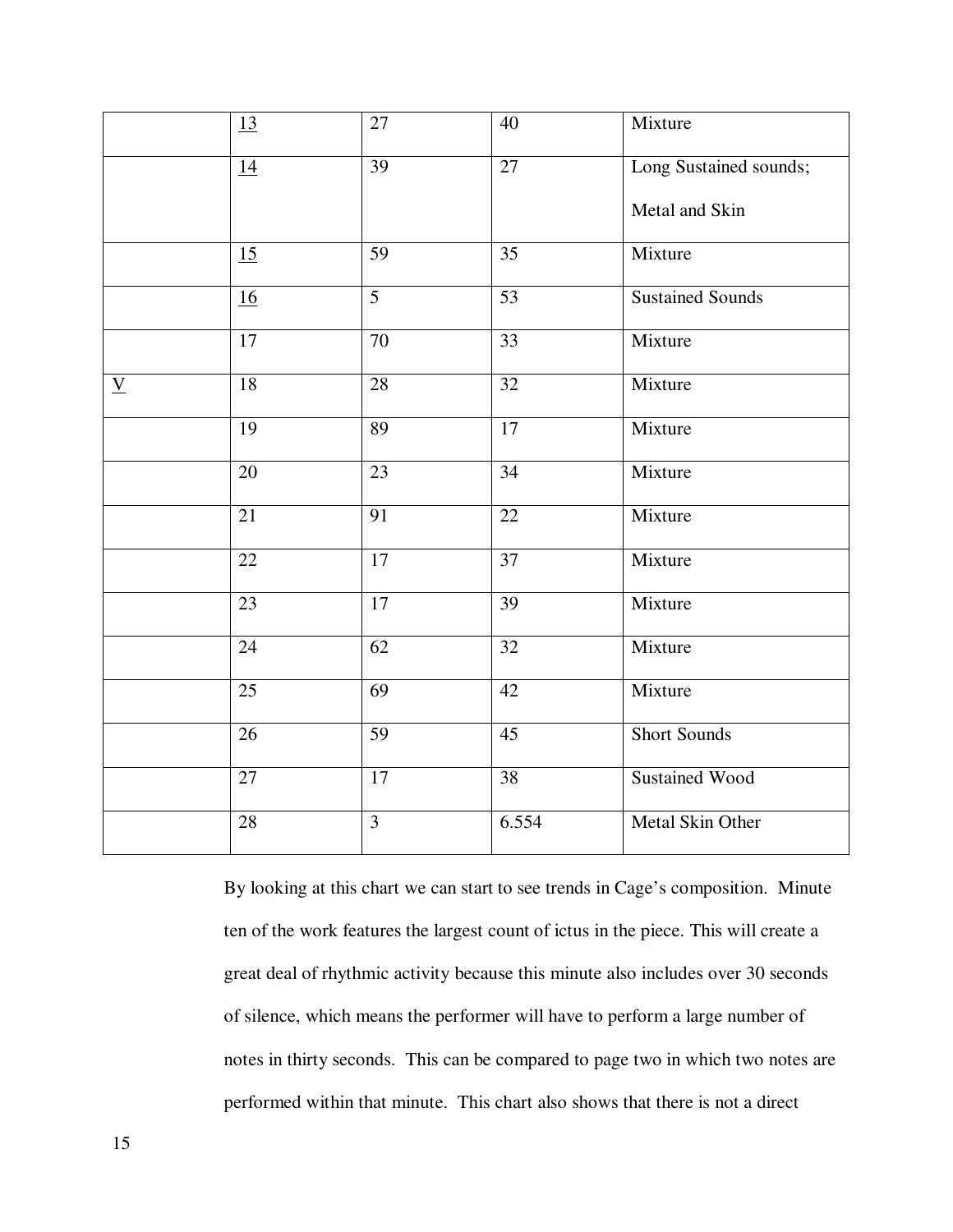correlation between the number of strokes in a section and the amount of silence within that section. Several of the densest passages also feature some of the longest silences. This will create a flurry of rhythmic activity for a brief period of time, which could serve to make the silent periods more striking to the listener.

The microstructure also demonstrates that the number of ictus and silence throughout the piece is tied to the microstructure. For example, in the first section it has 3 sub-sections with 88 ictus to 118 beats of silence. Section three contains only two sub-sections but includes 268 ictus and 83 beats of silence. In the piece the section with the largest number of ictus is the second (which is also the second longest section), while the largest number of beats of silence comes in the final (and longest) section. When looking at sections one and three as a set and two and four as a set the shortest sections of each pair feature a higher density of notes while longer sections feature a higher density of silence. The fifth section is the longest and features a high density of both ictus and silence to close the piece. Because of the length of the final section however the density of notes does not seem as concentrated as in other sections, leave more space in between sonic events.

By using Steven Schick's "density" approach we can see the different types of densities which appear in the piece. Linear densities can be found throughout the score as the majority of the music involves small clusters of sound or single lines of music. Minutes four, five, nine, ten and nineteen are the most saturated portions of the work, all featuring the highest number of notes per minute ratio.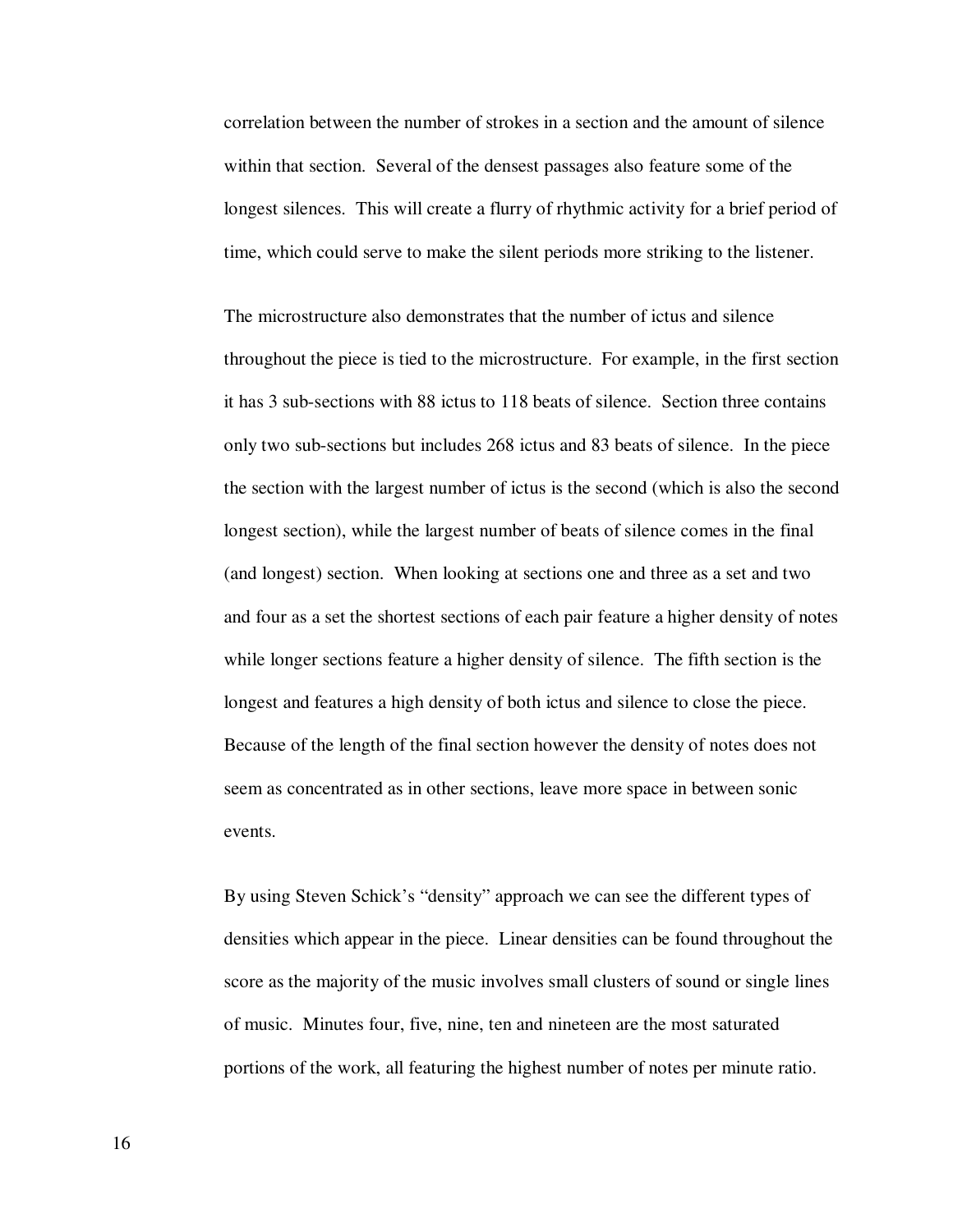Minutes two, sixteen and 28 fit most closely into Schick's definition of peripheral density as they alter the piece to much slower increments of sound. The peripheral densities further highlight the saturation points in the piece by contrasting (not directly but nearly in time) these two densities. Cage's unintentional densities would go on to influence the very intentional densities of Thomas DeLio.

### **Register**

Pitch in the work cannot be specifically defined or analyzed due to the lack of traditional notation. Therefore**,** pitch relationships throughout the work are defined by the instrument set-up chosen by the performer. This is not the case in *The King of Denmark* and *as though***,** as both of those works have more clearly defined pitch relationships from high to low. One concept to keep in mind however is that Cage states in the score that a virtuoso performance of the work will feature a wide variety of instruments which would insure a wide range of pitch possibilities for the performer. One approach that a performer could take with this piece is to arrange families of instruments from high to low in which a form of melody could emerge during the performance. This could even follow the dynamic contour of the piece by assigning specific sounds to specific dynamic markings in the score. For example, in the first gesture of the work a low wooden sound could be used for the first note, while a higher pitched metal could perform the second (example 2).

Example 2. *27'10.554",* minute 1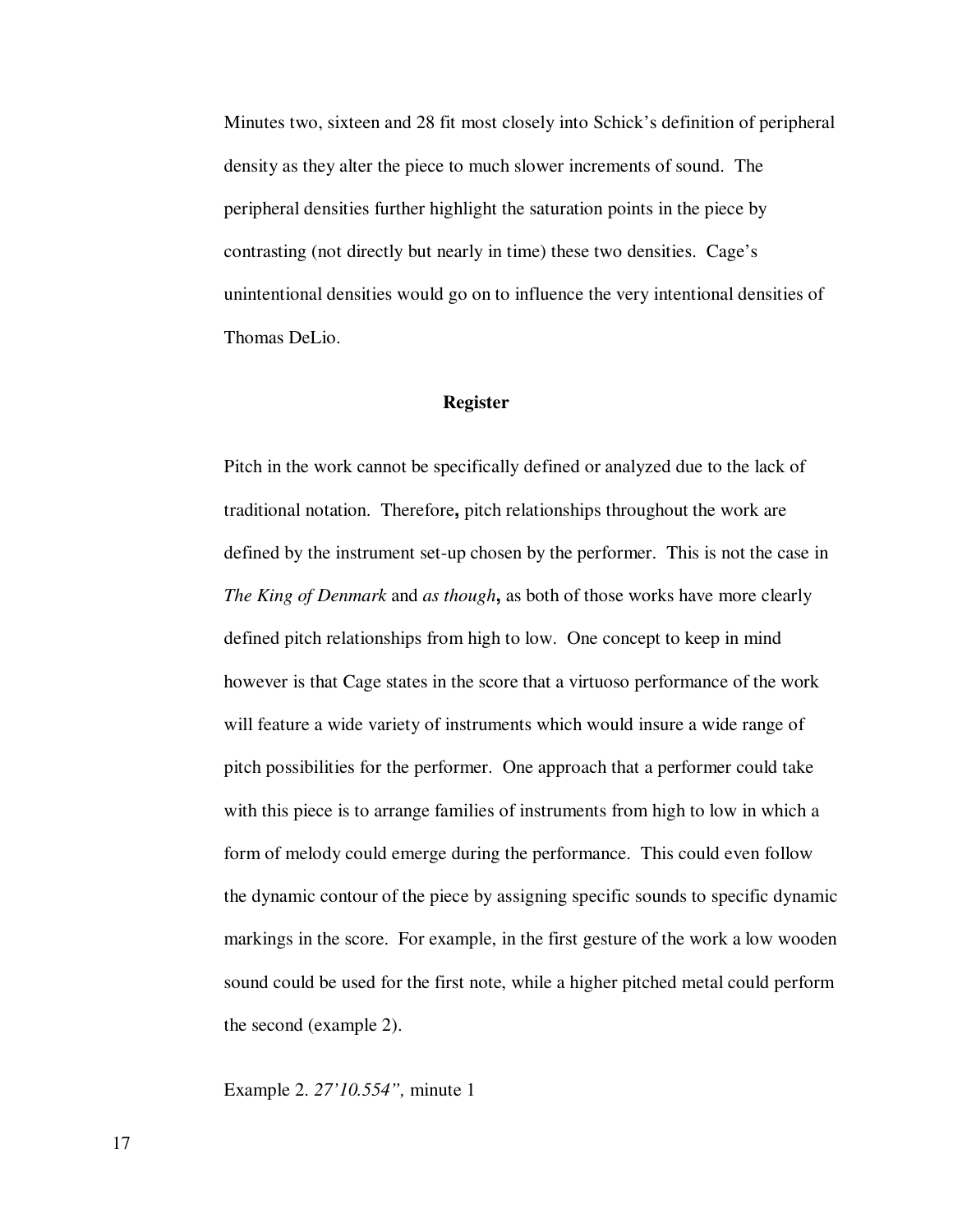

© Copyright 1960 by Edition Peters

Reprinted by permission

## **Timbre**

*27'10.554"* is scored for four groups of instruments: metals; woods; skins and "all other." The "all other" category can include electronic devices, radios, whistles and any other instrument that does not fall into the other three categories. Each instrument is notated as one line with dynamics being determined by each note's placement in relation to the line. The line is to be considered mezzo-forte, while notes above the line are louder and the notes below the line are softer. A crescendo or decrescendo can be notated by a diagonal line passing through the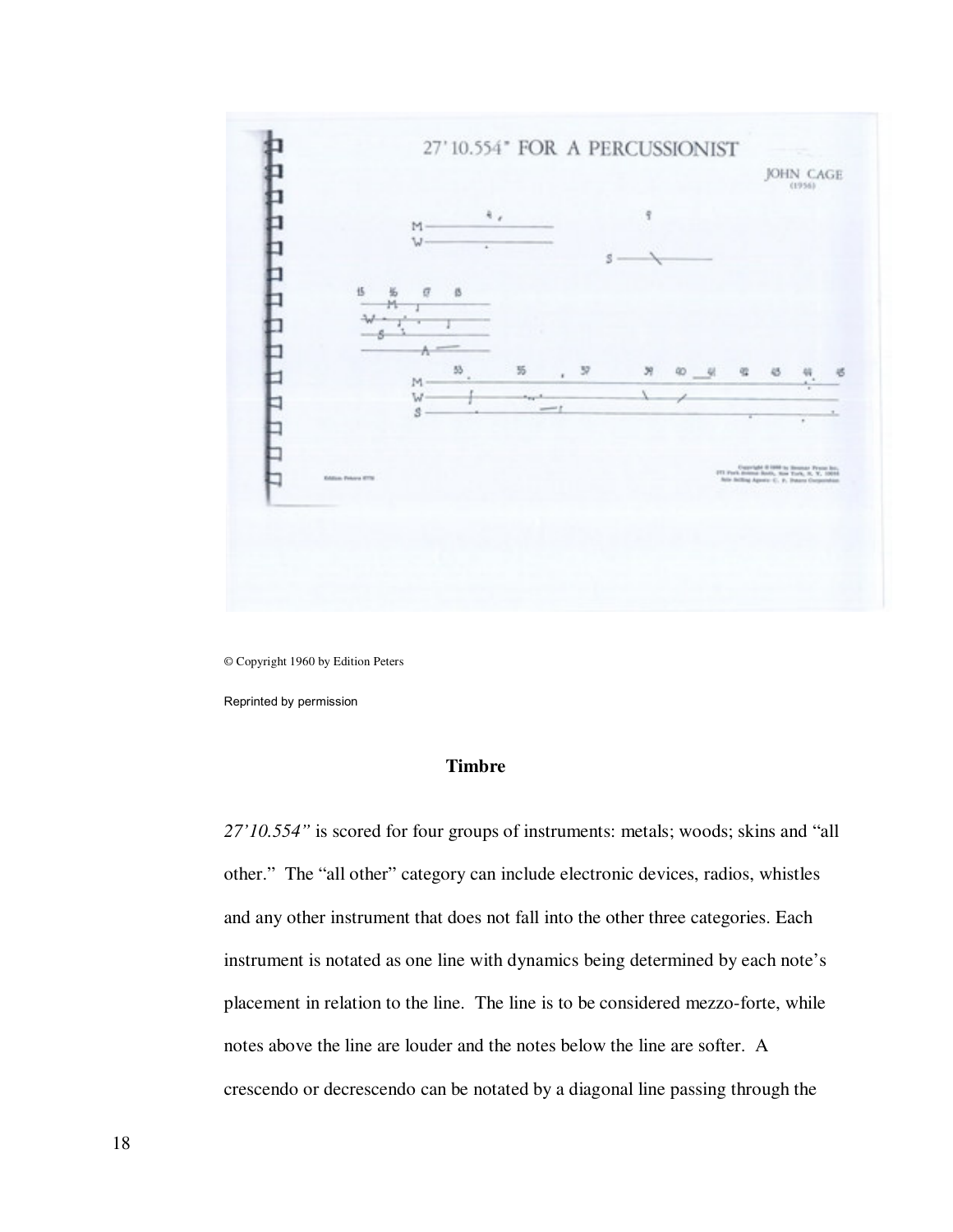note line. A hook (**,**) can appear on metal sounds to indicate that they should be left to vibrate as long as possible. By controlling to a degree the length of some notes, which instrument group is being used and the general dynamic range, Cage exerts some control over the resulting performance. (example 3)

Example 3. *27'10.554"*, minute 7



© Copyright 1960 by Edition Peters

Reprinted by permission.

Cage states in the score that "A virtuoso performance will include a wide variety of instruments, beaters, sliding tones, and an exhaustive rather than conventional use of the instruments employed." As a performer, I would consider using a setup that takes into account as many sounds and timbres as possible within each family. In the instance of each family, I would try to use a range of pitched and non-pitched instruments to allow more options for musical contrast. For skins I would use Chinese toms, timpani and concert bass drum. These three drum families have very different tonal qualities ranging from the clear and exact pitch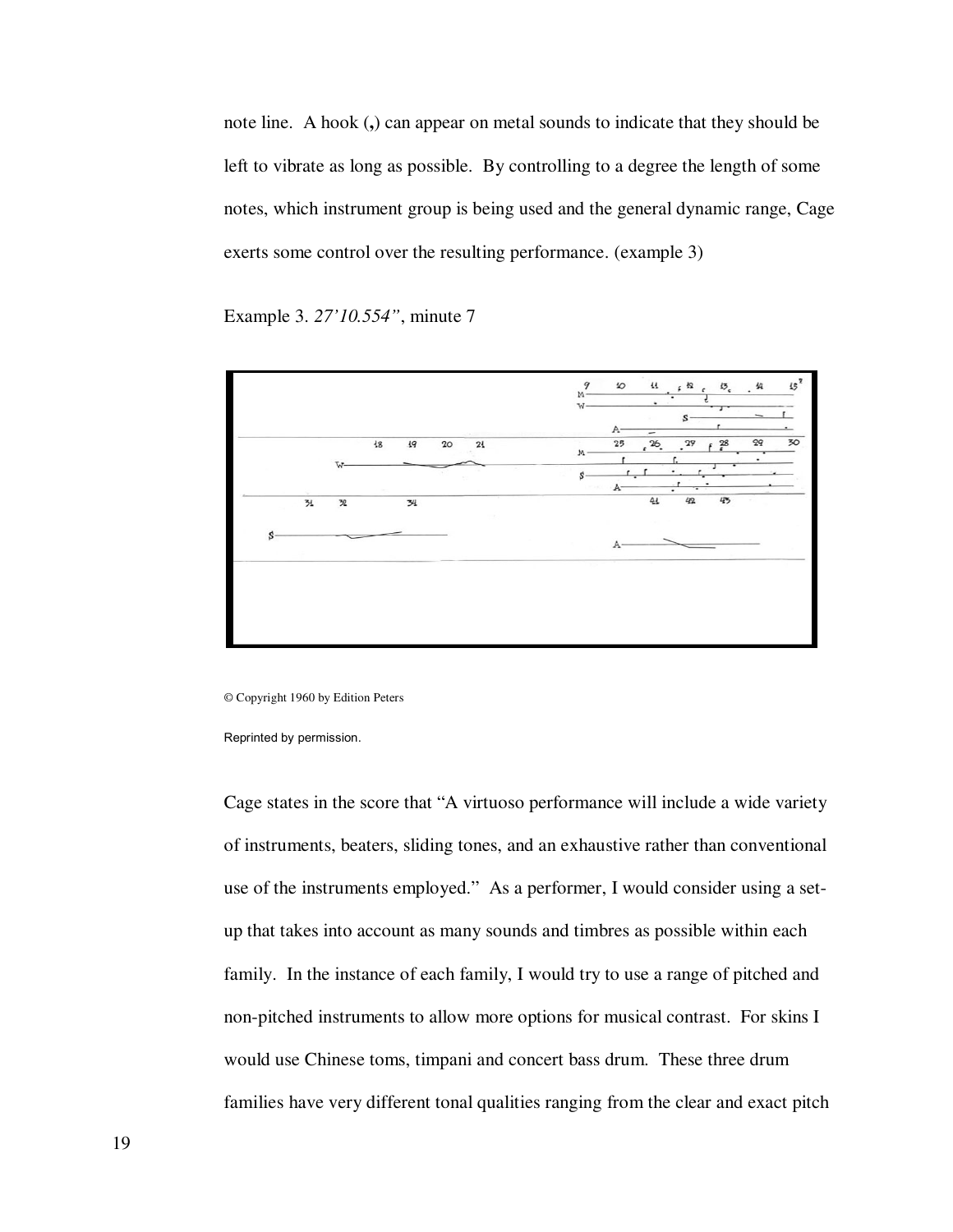of the timpani to the dryness of the Chinese toms. In addition, all three can react very differently to various playing techniques such as finger rolls. For the metals the set-up would include as wide a variety of small bells as could be found. A vibraphone would create a middle range of sounds that can be altered with bowing and harmonic techniques. For lower pitched sounds a variety of gongs, tam tams and various other metals such as propane and oxygen tanks could be utilized. Wood sounds would include un-pitched pieces of wood, high to low pitches of woodblocks, and log drums of definite pitch.

Texturally Cage uses multiple combinations (e.g. woods and metals; metals and skins, etc.) of instruments throughout the work. Only in minutes two, sixteen and twenty seven does he not use every instrument family. The three portions of the piece (especially two and sixteen) make up some of the least dense portions of the work. It is quite common throughout the work for woods, metals and skins to be used in combination with each other, especially in those periods that are most dense in notation. These periods also feature a smaller usage of the "all other" and sustained sounds within them, choosing to focus upon shorter sounds. As a performer this has to be accounted for in the set up for the piece. Wood, metal and skin sounds have to be placed close enough together to be struck in passages that flow through all of the instrument groupings in rapid succession.

In a performance, the "all other" sounds used in this piece may either all be performed live, or involve pre-recorded passages. Such pre-recorded passages would preferably be selected using chance operations in keeping with the spirit of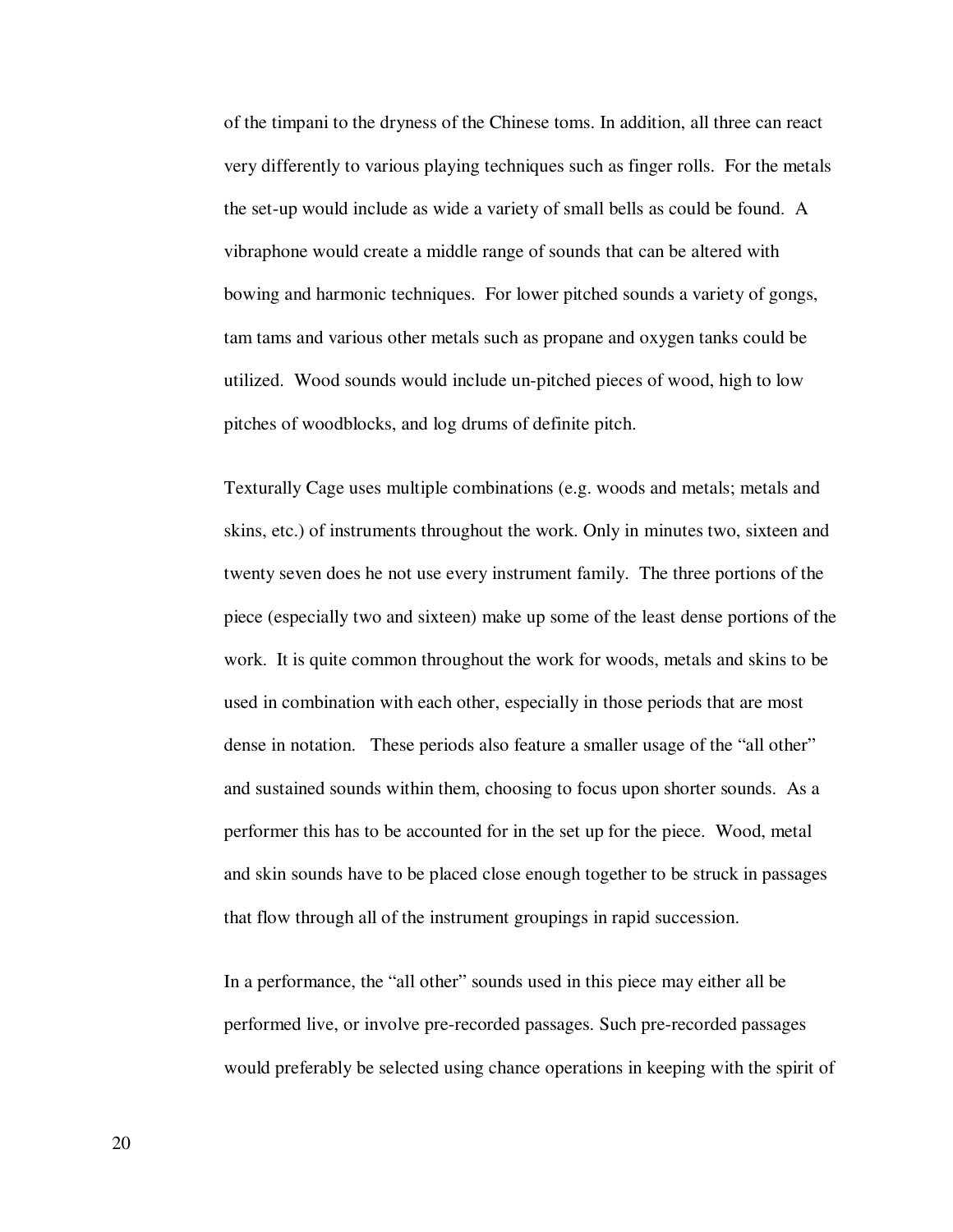the piece. Pre-recorded sounds allow the performer to concentrate on just performing three of the lines of the piece. It also allows for a greater variety of sounds to be used as they would not just be limited to what the performer can control. In addition Cage suggests employing pre-recorded passages for phrases that would be too difficult (busy) to realize in a live performance. Use of prerecorded sounds would require a high degree of accuracy from a timing perspective by the performer, assuring that combinations of notes which include the "all other" sounds occur at the correct time. To perform these sounds live trigger technology might best be used, as this would allow precise coordination between engaging the playback and performing the lines (with the pedals activating the appropriate triggers). Another possibility would be the use of a midi controller such as a Malletkat. This controller could be programmed to assign specific sounds to particular notes in the keyboard layout, which could then be struck by the performer during the course of the piece to activate the sounds. Whether the performance is live or involves recordings, the use of a stopwatch or other timing device would be recommended to ensure the accuracy of Cage's timings. A traditional stopwatch (or timer) would help the performer to accurately know where in the piece they were throughout so that the notes can be placed as accurately to the second as Cage has notated them.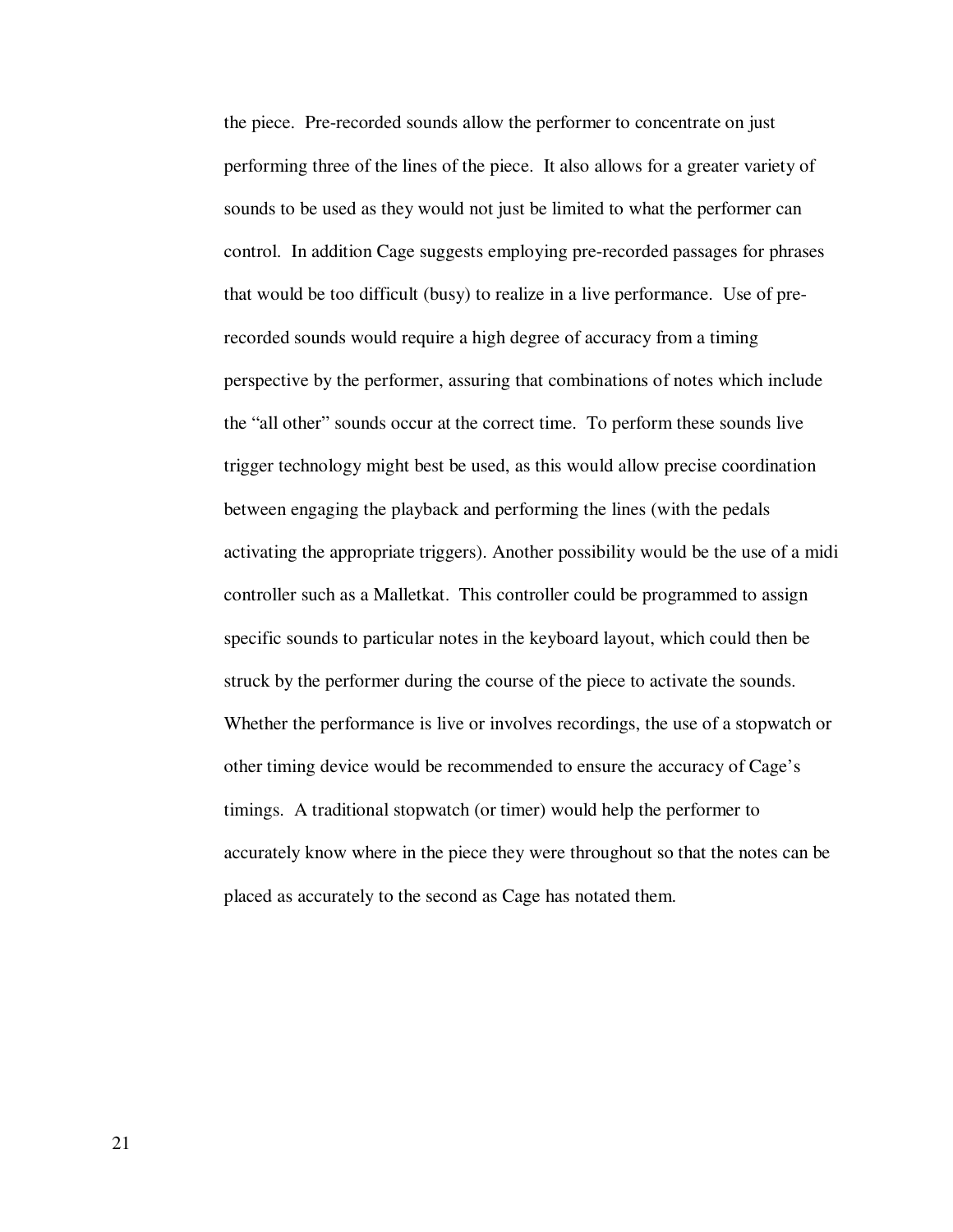#### **Silence**

According to DeLio:

"Cage, of course, is the real source of all consideration of silence in music. But even his approach to silence is not like mine (though I deeply admire his). For Cage, silence is the space in which all unintended sound comes into play. Silence is part of his definition of non-intentionality."<sup>16</sup>

In DeLio's music silence is intended to separate the musical sounds from one another by using a large enough space between sounds for the listener to not actively relate one set of (intentional) sounds to another. He does not wish for unintended sounds to become a part of the music: he instead looks for an absence of sound in them.

The first section of the *27'10.554" for a Percussionist* is approximately three minutes in length. Cage uses all of the instrument groupings with in this section but the "all other" instruments appear in a smaller capacity than the others. The work opens with 3 seconds of silence, two notes and then 4 more seconds of silence. After the first forty-five seconds of the piece there is a period of twenty three seconds of silence, followed by two notes and then a full minute of silence. The distances between sounds in this opening section are very similar to those that will be found in *as though*. (see Examples 1 and 2)

In the Cage, section two flows directly from section one, with no silence to separate them. Immediately the texture of sound in the second part is denser than in the first section (Example 4).

<sup>16</sup> Wiggins, p. 51.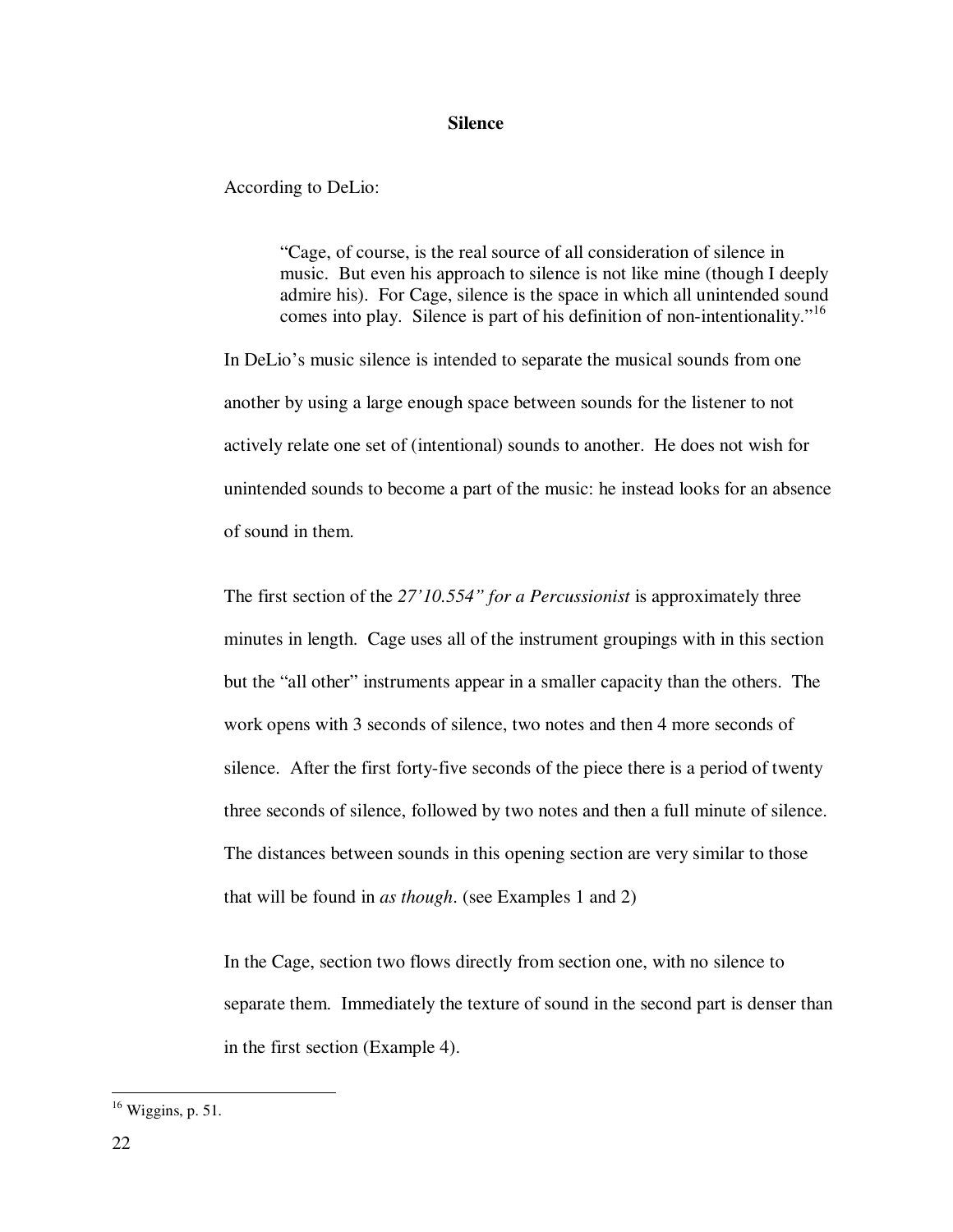# Example 4. *27'10.554"*, minute 4



© Copyright 1960 by Edition Peters

Reprinted by permission.

In this section Cage uses sustained sounds to reduce the amount of silent spaces between larger clusters of sound. The longest silence in the second part is approximately 23 seconds.

The third section begins ten minutes into the work and includes longer periods of silence, similar to section one. This is the shortest section of the work at approximately two minutes. After the first two seconds of this section a silence of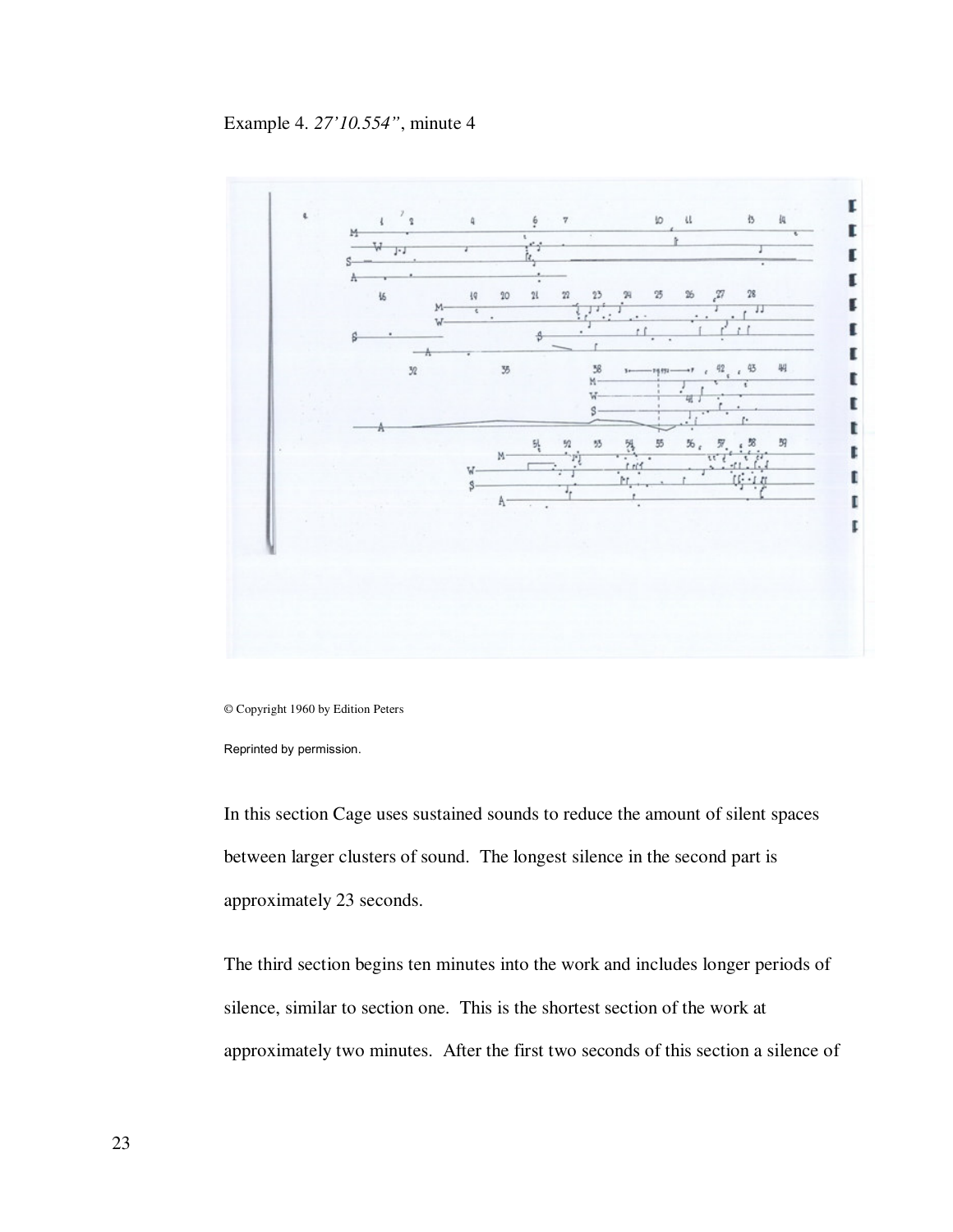forty-four seconds appears. Note density is not as heavy in this section as it is in section two.

Section four opens with four seconds of silence and includes a page of the score that features fifty-five seconds of silence. This section of the work focuses slightly more on the sustained and sliding sounds than the three sections that came before.

The final section of the piece is the longest at eleven minutes. The first part of this section (minutes eighteen through twenty three) has maximum silences of twenty to thirty seconds. From minute twenty four to the end the silences between sections lengthen to as much as fifty-five seconds. The work ends as it began, with approximately three seconds of silence.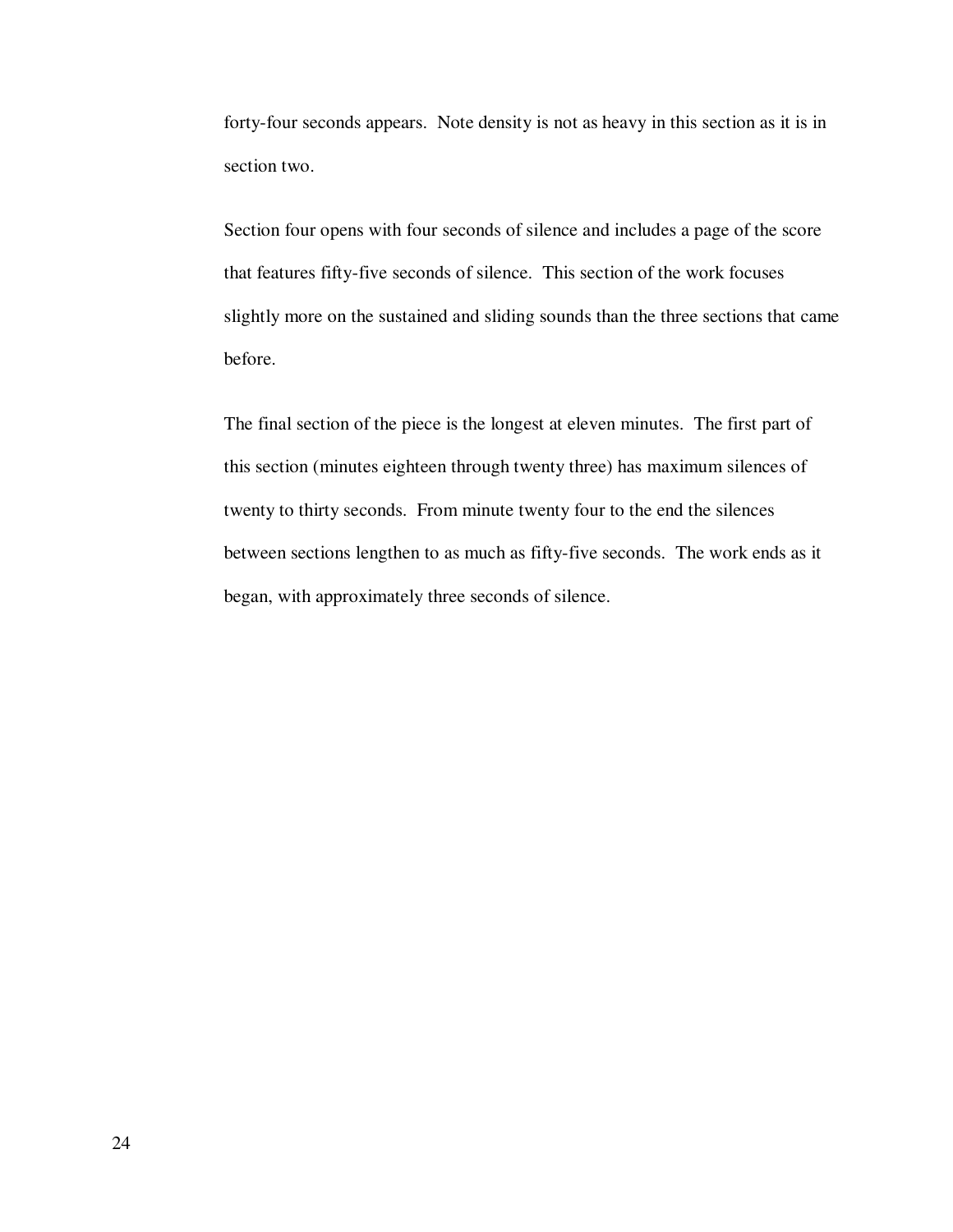#### **Chapter 4:** *The King of Denmark* **by Morton Feldman**

#### **Biographical Information on Morton Feldman**

Morton Feldman (1926 – 1987) studied composition with Wallingford Riegger and Stefan Wolpe and was a great admirer of Varese. Much of his compositional influence is attributed to expressionist painters such as Mark Rothko, Phillip Guston and Jackson Pollack. Feldman states that "The new painting made me desirous of a sound world more direct, more immediate, more physical than anything that had existed before. Varese had elements of this. But he was too 'Varese'. Webern had glimpses of it, but his work was too involved with the disciplines of the twelve-tone system. The new structure required a concentration more demanding than if the technique were that of still photography, which for me is what precise notation had come to imply."<sup>17</sup> In this instance Feldman might be referring to Varese as being more focused on the elements of notating precise blocks of rhythm and timbre in his works. Many of his compositions feature graphic scores that leave the performer to determine pitch while the composer defines density and frequency of rhythmic activity.

#### *The King of Denmark*

*The King of Denmark* (1964) is widely regarded as another groundbreaking piece in the multiple percussion repertoire. Percussionist Steven Schick refers to the work as an "antipercussion piece."<sup>18</sup> Much of percussion music historically has been tied to rhythm as a major focus (e.g. *as though*), but *The King of Denmark* (and *27'10.554"* as well) takes the element of composed or intentional rhythm out

<sup>&</sup>lt;sup>17</sup> Thomas DeLio, The Music of Morton Feldman, New York: Excelsior Publishing, 1996, p. xiii.

<sup>18</sup> Steven Schick, *The Percussionists Art,* Rochester, NY: University of Rochester Press, 2006, p.169*.*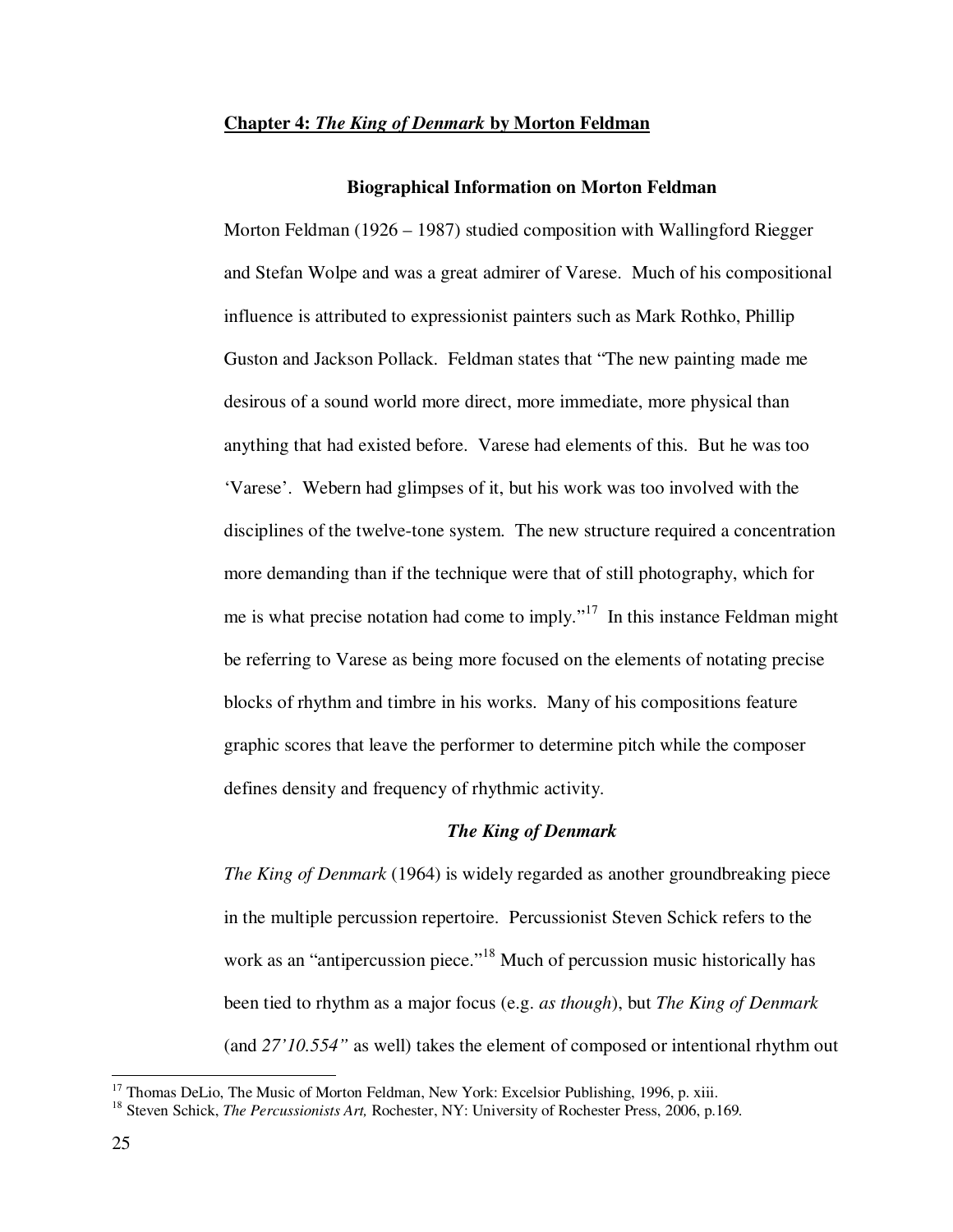of the compositional equation. Feldman expanded upon his "graph" score approach utilized in earlier pieces by applying it to timbres and registers of percussion.

When asked about the work of Feldman, DeLio states:

"First of all I don't think Feldman's work is really about silence, except in the sense that he is engrossed with the question of how sounds decay into silence. This is actually the real link between my work and his - but perhaps the only link. However, my sense of silence is different. Silence is like a location for experience of sound. It defines a place for sound. My silence frames sound, isolates it and creates an opportunity to hear sound both as an object, an entity unto itself divorced from its role as a mere unit of linguistic baggage (an element in a language, rather than a pure element of sound), as well as part of a process of evolution."<sup>19</sup>

Thus far DeLio has stated that Cage considers silence as the area in which

unintended sounds would take place, as compared to Feldman's silences where

sound decays to silence, but would not feature unintended sounds. We will later

compare this to silence in DeLio's own work.

Composer, theorist and pianist John P. Welsh says of the graphic scores:

"graphic notation enabled Feldman to shape sound through broad compositional gestures in which silence, density, register and timbre were used to create striking and original sonic structures."<sup>20</sup>

Study of *The King of Denmark* has to begin with an understanding of the

parameters set forth by Feldman. The score reads as follows:

<sup>-</sup> $19$  Wiggins, p. 51.

 $^{20}$  DeLio, p. 21.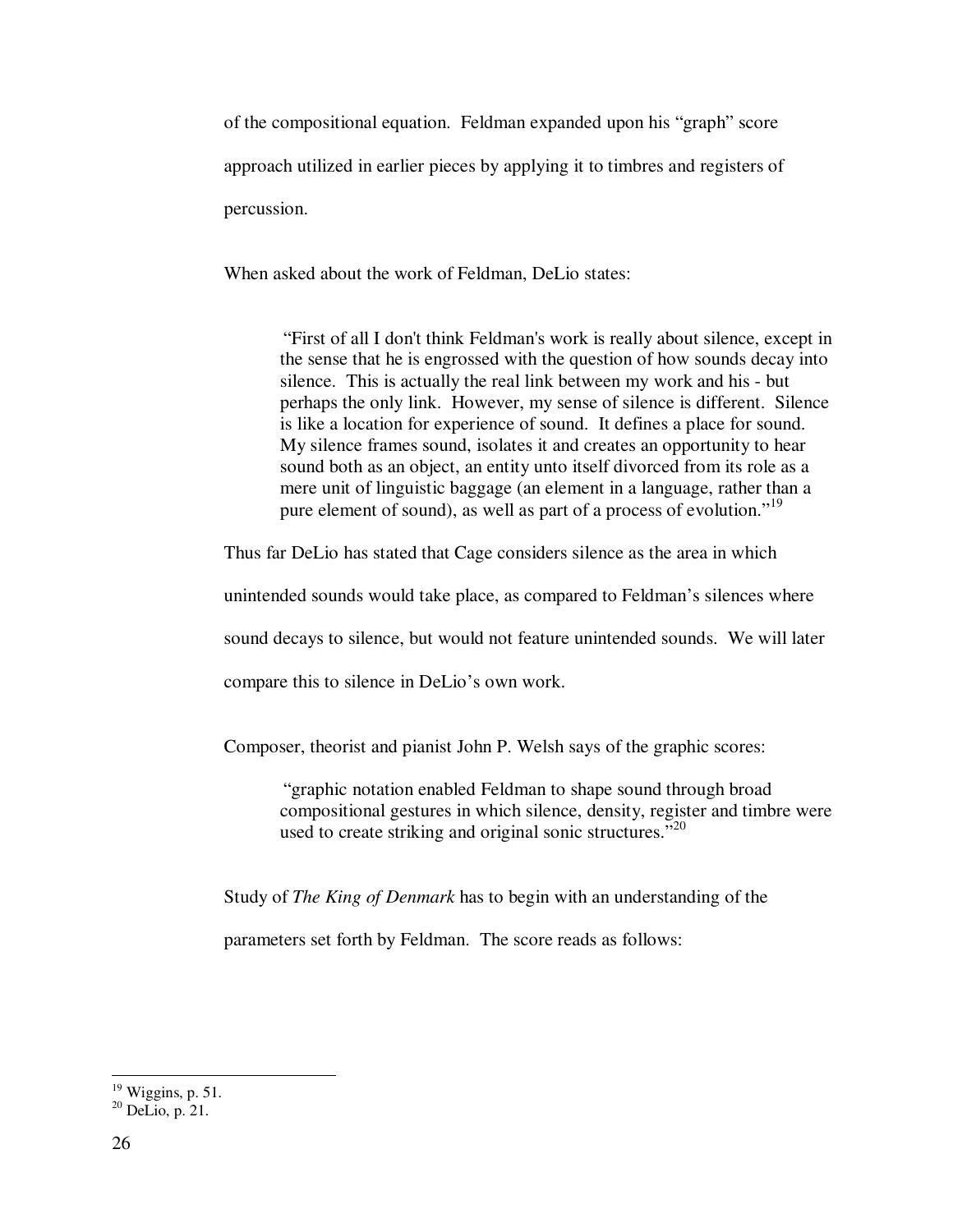- 1. Graphed High, Middle and Low, with each box equal to mm. 66-92. The top line or slightly above the top line, very high. The bottom line or slightly beneath, very low.
- 2. Numbers represent the number of sounds to be played in each box.
- 3. All instruments to be played without sticks or mallets. The performer may use fingers, hand, or any part of his arm.
- 4. Dynamics are extremely low, and as equal as possible.
- 5. The thick horizontal line designates clusters. (Instruments should be as varied as possible.)
- 6. Roman numerals represent simultaneous sounds.
- 7. Large numbers (encompassing High, Middle, and Low) indicate single sounds to be played in all registers in any sequence.
- 8. Broken lines indicate sustained sounds.
- 9. Vibraphone is played without motor.

All of these techniques (excluding the vibraphone) can be seen in the first page of Feldman's score (example 5).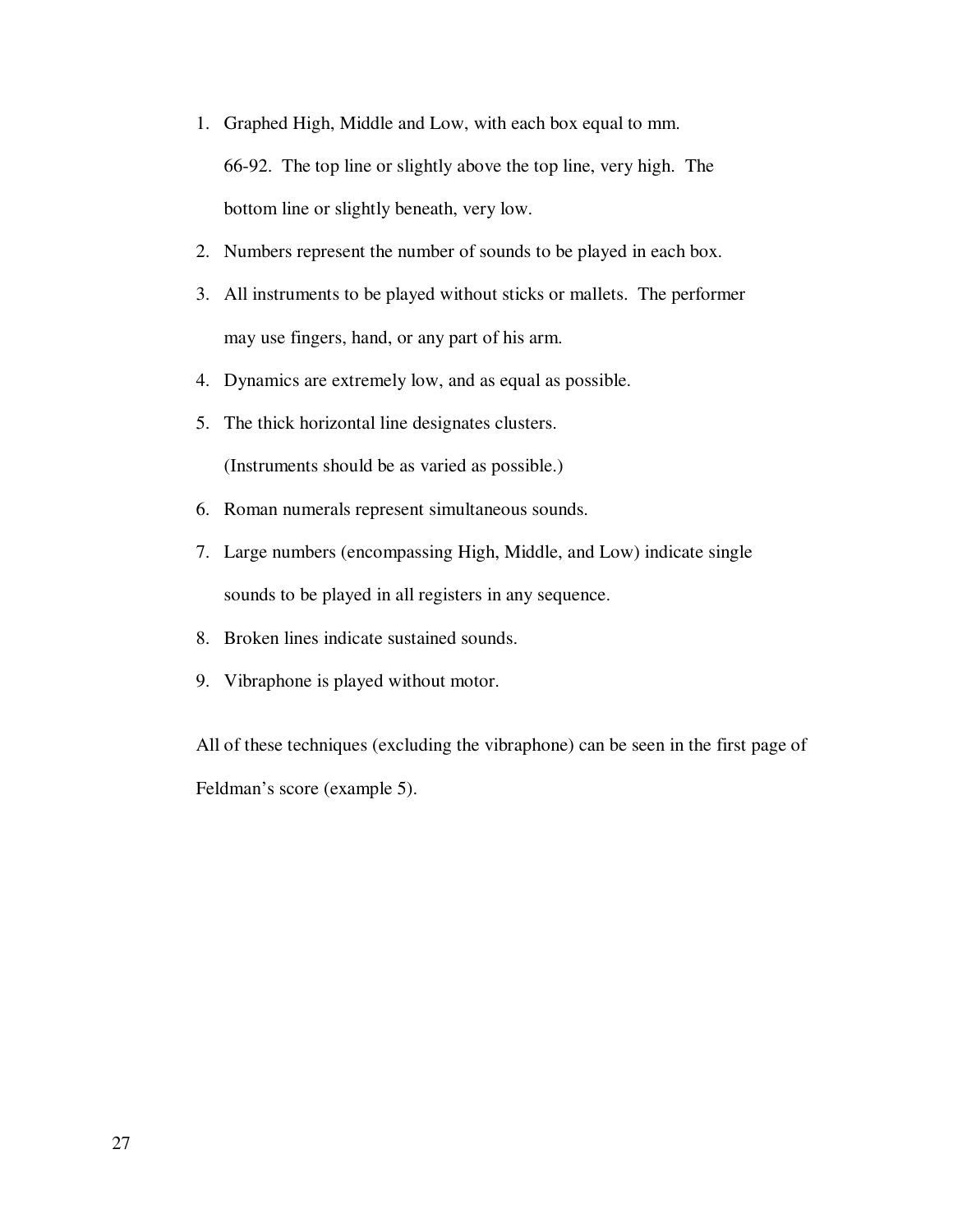

© Copyright 1965 by Edition Peters

Reprinted by permission.

A key difference among the three works considered here is the notion of the degree of control exerted by the composer. As will be shown DeLio is very explicit in his scores as to what instruments are to be used, and what implement they are to be struck with. He even goes so far as to define where on the instruments they are to be struck. These specifications are not made in either *27'10.554"* or *The King of Denmark*. This element of control versus freedom is also explored within the actual notation of the composition. Everything in the DeLio score is notated, from which instruments are played to the rhythm and volume that is played. The Feldman score gives numbers of times instruments are to be struck, but no clear delineation of the rhythm in which this should occur. The Cage score gives the number of times instruments are to be struck but no definition of the rhythm in which this should occur. Both composers were very aware of the idea that this freedom could lead to large-scale misinterpretations of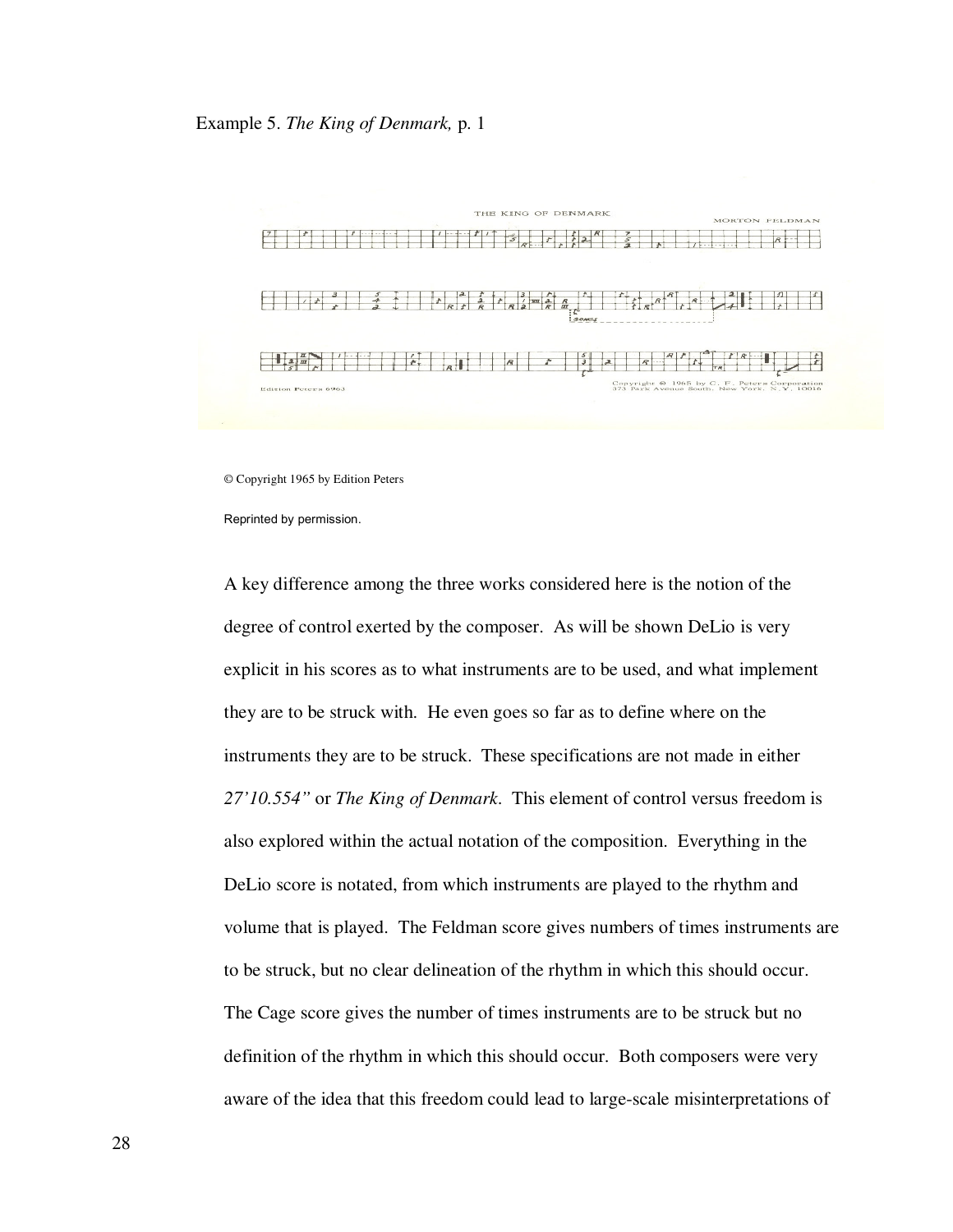their scores as a forum for improvisation rather than a deliberate vagueness on their part allowing freedom for decision-making. In a conversation between Cage and Feldman they discussed this topic and Cage stated "Well, I've heard lots of misinterpretations of specifically written music."<sup>21</sup> Feldman himself stated "I think I'm making a very good decision if I go someplace and I don't let them play my music. And if they are going to play my music they are obligated to present it in a way, you see."<sup>22</sup> In 1991 Cage wrote a letter to orchestra members of the Zurich Opernhaus orchestra in which he admonished them for not playing the notes as he had written them, but instead adding their own operatic melodies to the work. He goes on to mention that one of the problems with this is that there are sections of the piece where the inactivity in the work is supposed to create emptiness to contrast the sounds surrounding.<sup>23</sup> This idea could also be applied to the works in this paper as a performer who is not careful in their interpretation would create activity where there is to be none, destroying the intent of the piece. The composers allowed the performer freedom to make certain choices of interpretation in the pieces but they maintained enough control over other parameters to discourage the performer from improvising. In addition, the new approach to notation and scoring of the pieces unique and specific enough to make it more difficult for the performer to improvise against the composers' intentions.

<sup>&</sup>lt;sup>21</sup> Thomas Moore, "Morton Feldman in Conversation with Thomas Moore," Sonus, 4, 2, Spring 1984 (accessed October 21, 2009).

<sup>22</sup> Moore

 $23$  Kostelantz, p. 255.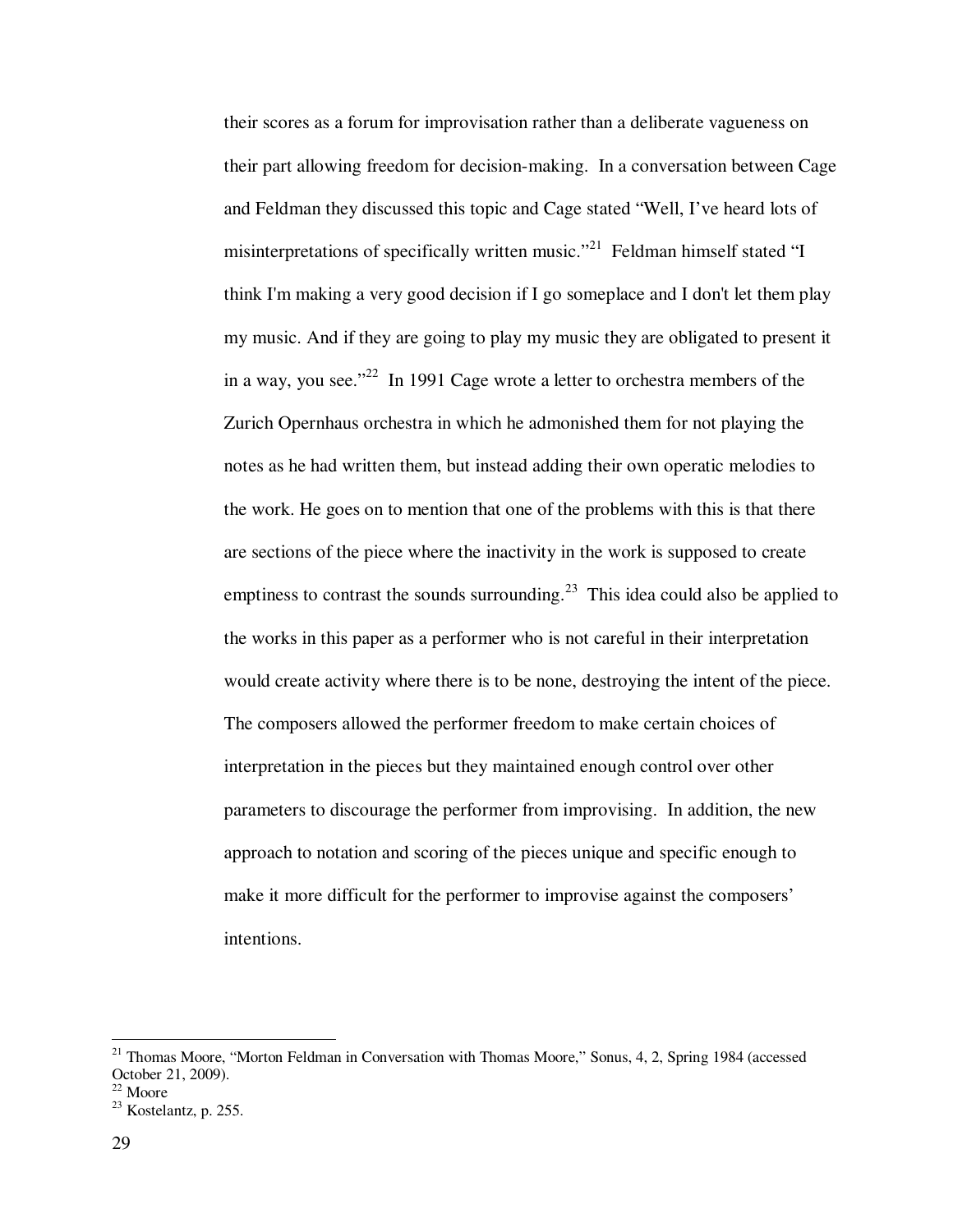## **Density**

Schick analyzes this work by looking at three different density types – linear, peripheral and saturation. The linear densities are those that consist of individual events creating small clusters or individual lines (most similar to the above analysis). He describes the peripheral densities as events in any register that are supposed to be placed freely over the course of three to five units of time (the large number 5 in the example). There are four of these events in the work (three 5 and one 7). Schick's saturation is the final "as many sounds as possible" section that comes at the end of the piece (Example 6). $^{24}$ 

Example 6. *The King of Denmark*, p. 2



© Copyright 1965 by Edition Peters

Reprinted by permission.

<sup>-</sup> $24$  Schick, p. 173.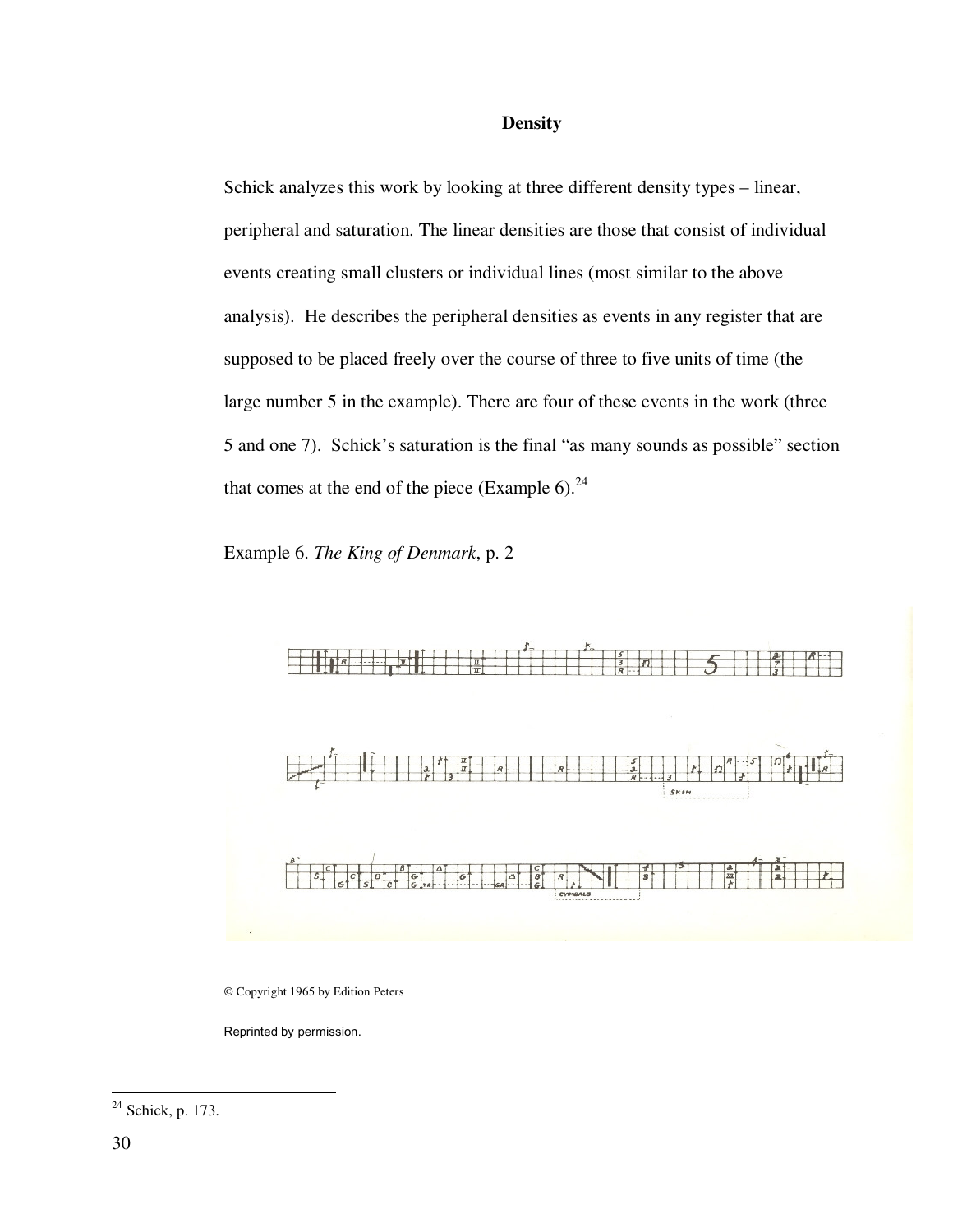In the following chart (chart 2) I illustrate the Feldman score in a manner similar to the Cage. This chart is based on tables compiled by John Welsh in his analysis of *The King of Denmark*, the density descriptors by Steven Schick and my observations of the instrumental focus of the score in each section.

Figure 2. Analysis of *The King of Denmark*

| Part         | Section        | Ictus           | Silence        | Sound                     |
|--------------|----------------|-----------------|----------------|---------------------------|
|              |                |                 |                | Focus/Density             |
| $\mathbf I$  | $\mathbf{1}$   | $1-49(49)$      | 21             | Linear                    |
|              | $\overline{2}$ | $50-152(102)$   | 140            | Linear and Points of      |
|              |                |                 |                | <b>Saturation</b> ; Gongs |
|              | $\overline{3}$ | $153-161(8)$    | $\overline{7}$ | Linear and                |
|              |                |                 |                | Peripheral                |
| $\mathbf{I}$ | $\overline{4}$ | $162 - 194(32)$ | 17             | Peripheral                |
|              | 5              | $195-306(111)$  | 34             | Linear, Ends in           |
|              |                |                 |                | Saturation: Skin,         |
|              |                |                 |                | Cymbals, Bells            |
|              | 6              | $307 - 315(8)$  | $\overline{7}$ | Peripheral; Triangle      |
|              | $\overline{7}$ | $316-321(5)$    | 5              | Linear; Triangle          |
| III          | 8              | $322 - 363(41)$ | 15             | Linear, Peripheral        |
|              | 9              | 364-401 (37)    | 17             | Linear, Saturation        |
|              | 10             | $402 - 407(5)$  | 5              | Peripheral;               |
|              |                |                 |                | Vibraphone                |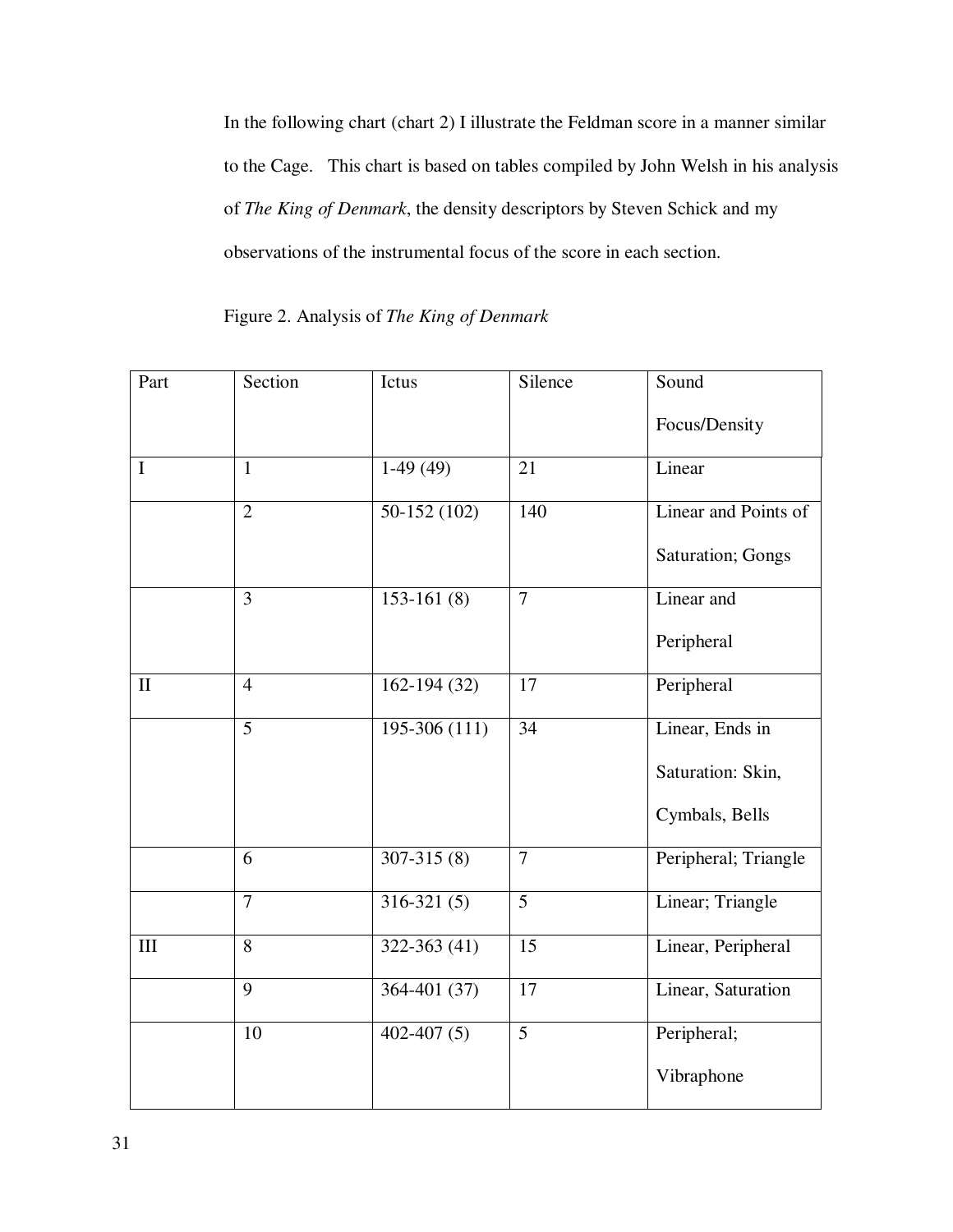| . . | 408-413.6<br>$100 - 12$ | . . | Linear; crotale |
|-----|-------------------------|-----|-----------------|
|     |                         |     |                 |

As we will also see in the DeLio work, Feldman uses a combination of monophonic, homophonic and polyphonic textures throughout *The King of Denmark*. He accomplishes this by using sections that focus upon one timbral area for monophonic sections, while combining timbre areas for homophonic and polyphonic sections. One can see all of these textures at work on the opening page of the score. The first five events in the score are a strict monophonic texture, with specific numbers of ictus being used in one timbral area. At the end of the fifth event however the performer has to make a major compositional decision in regards to timbre. There are three grace notes stacked vertically on top of each other (graph no. 26). Here the performer can either perform all three of these notes together, creating a homophonic texture, separately to form a monophonic texture, or finally to separate them into a 2 vs. 1 event which could be considered polyphonic. A clearer example of this use of texture however appears just slightly later, when he has ictus of 7/5/2 over two beats. Again at this point it is up to the performer to decide the texture of this event. Throughout the work Feldman will often ask for a specifically homophonic texture by calling for a cluster of sounds to be played, encompassing as many instruments as possible. It is these combinations of texture that give the variety of color (that Feldman is seeking) to the piece, as well as ever increasing the compositional role of the performer. These clusters can be seen in the score as the dark, vertical lines.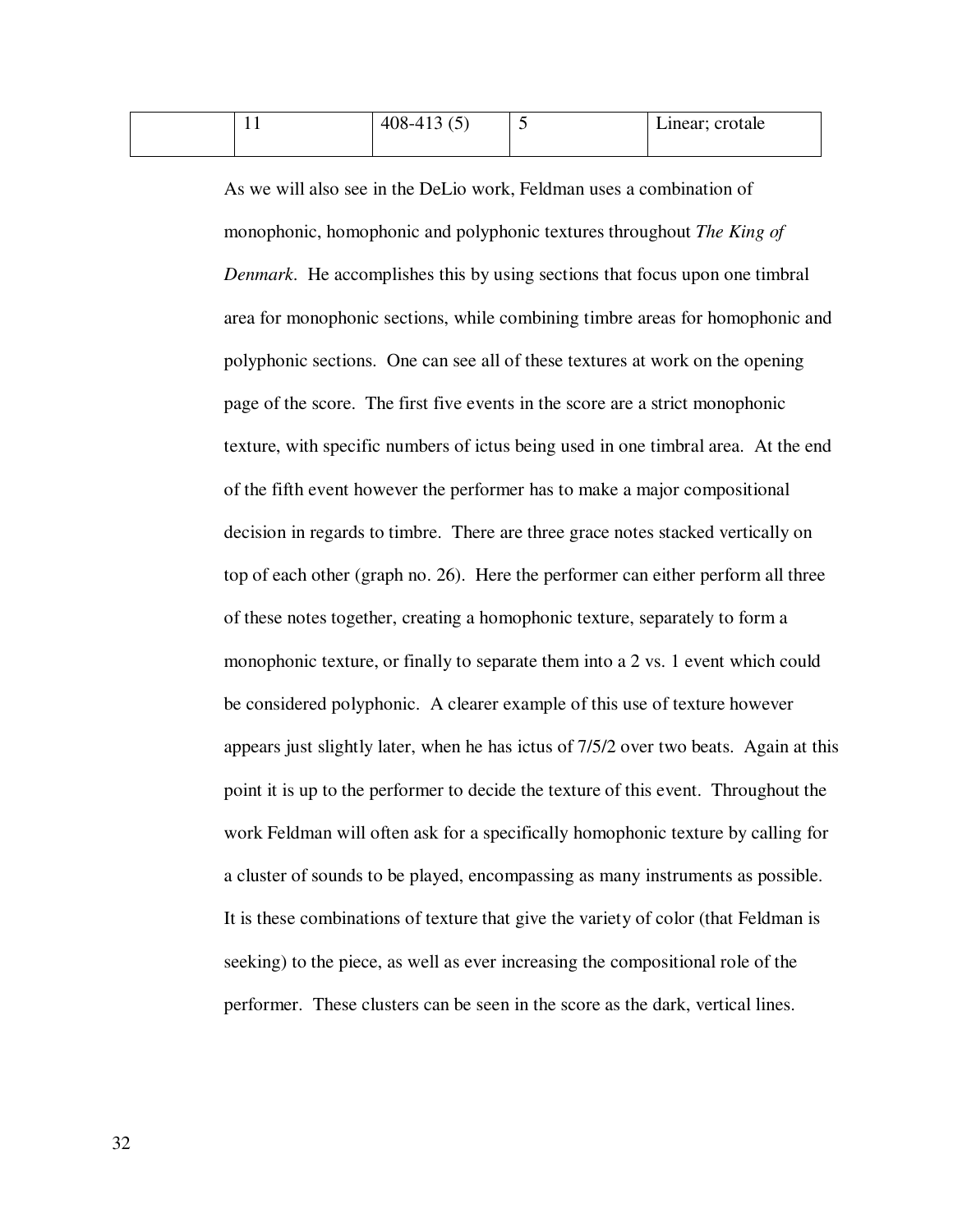#### **Register**

Feldman stated that the idea for the graph developed while waiting for John Cage to prepare a wild rice dinner one evening:

"It was waiting for the wild rice that I sat down at his desk and picked up a piece of note paper and started to doodle. And what I doodled was a freely drawn page of graph paper **-** and what emerged were high, middle and low categories. It was just automatic."<sup>25</sup>

This concept of high, middle and low sounds carried into his later composition of *The King of Denmark*. In Welsh's analysis of the work he adds registers of very high and very low to his re-notation of the score in an attempt to bring more clarity the score for analysis. As each sound family has within it the high, middle and low sounds it is difficult to assign specifics of register to each section of the work. To try and clarify the register somewhat I will focus upon my instrumental choices and their relative pitch registers for the work to give one idea of how this could be interpreted. In general the highest sounds I use in a performance will be the bell-like sounds. I have skin and cymbal sounds which make up a middle register for the piece and then the gong sounds and the very lowest skin sounds (bass drum and timpani) make up the lowest register. When using this configuration section 5 contains the highest register while section 2 contains the lowest register. Section 8 contains the most mixture of high and low registers as it is one of the few points in the pieces where bell and gong sounds are alternated. The ends of each section are written for what will be higher range instruments that will ring: Section 3 a single high note; section 7 a triangle in the mid-range; and

<sup>25</sup> Jan Williams, "An Interview with Morton Feldman", *Percussive Notes Research Edition*, 21, no.6, 1983, p 7.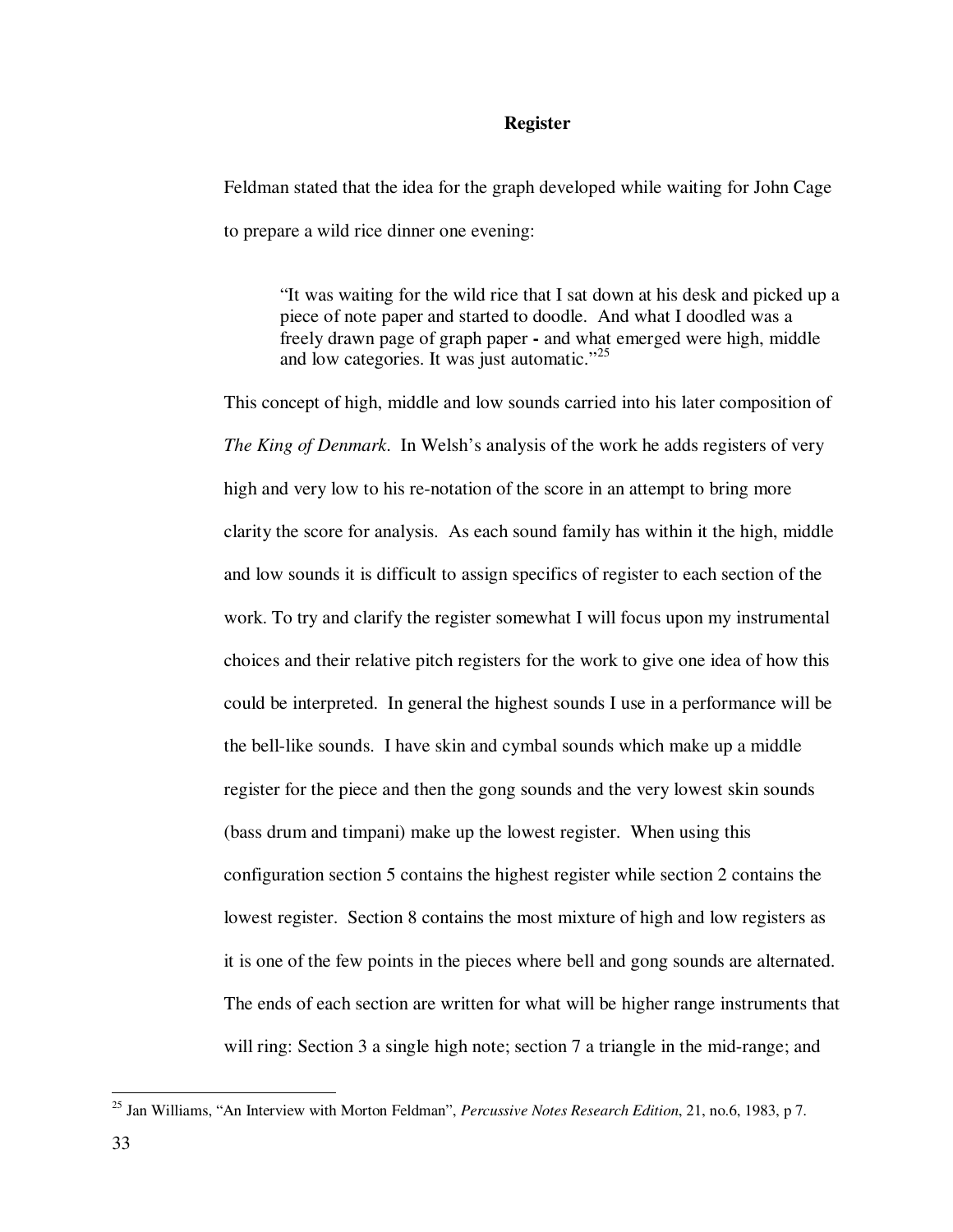the final note, a G# on the crotale. Each of these notes is surrounded by silence to help isolate them as well but the resonance of each instrument will work to mask the silence between sections.

## **Timbre**

Feldman's score is open ended within the defined groupings of instrumentation. He requests bell-like sounds, skin sounds (drums), cymbals, gong, triangle and timpani. From there the instrumentation is left up to the performers' discretion. These instrument requirements are very similar in scope to the requirements for DeLio's *as though.* The score for *as though* will call for a collection of drums, cymbals and almglocken (or bell like sounds). This follows the three major categories of the Feldman work, as well as three of the four categories appearing in the Cage work. Schick brings up another interesting consideration for this work: whether or not to use traditionally hand-struck instruments (i.e. tambourine and wind chimes) in a piece played primarily with the hands. His stance (one with which I am in agreement) is that in these sorts of instruments objects striking one another (the tambourine jingles, the various bars of the wind chimes etc.) are what causes the actual sound, and not the striking of the instrument with the sound. This would then push these instruments outside the realm of intent for Feldman's piece.<sup>26</sup> The lack of traditional sticks to perform the work was inspired by a day at the beach. Feldman states:

" I wrote the whole piece on the beach. And I can actually conjure up the memory of doing it – that kind of muffled sound of kids in the distance

<sup>&</sup>lt;sup>26</sup> Schick, p. 170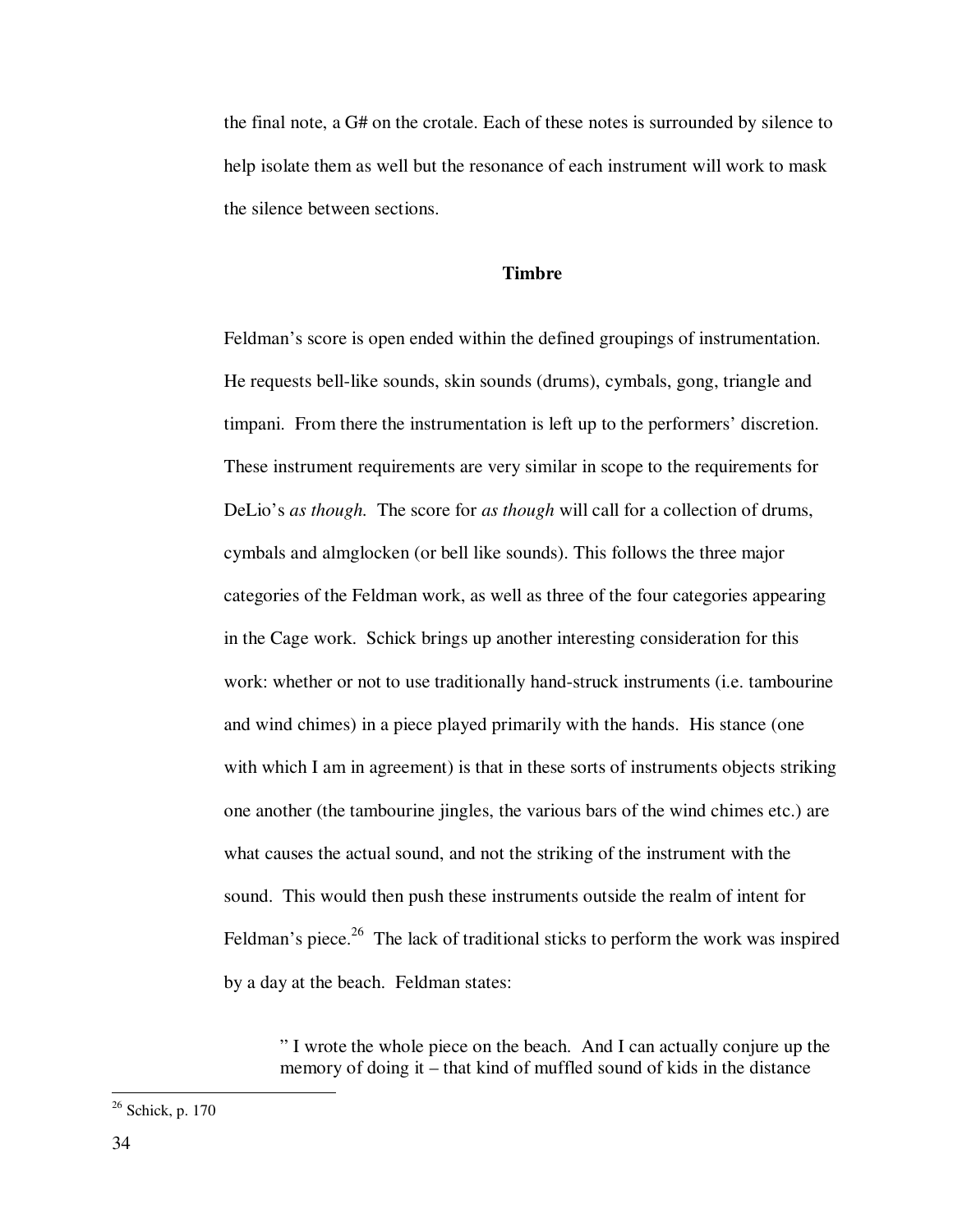and transistor radios and drifts of conversation from other pockets of inhabitants on blankets, and I remember that it did come into the piece. By that I mean these kinds of wisps. I was very impressed with the wisp, that things don't last, and that became an image of the piece: what was happening around me. To fortify that, I got the idea of using the fingers and the arms and doing away with all mallets, where sounds are only fleetingly there and disappear and don't last very long."<sup>27</sup>

Throughout the work there are mixtures of both resonant and non-resonant sounds. The performer can approach this in two ways. The first approach is to be sure that all of their instrument families contain a mixture of resonant and nonresonant instruments (with the exception of the gongs that are always resonant). The second approach is to use the cymbals, gongs and bells for any sustained sounds and to focus non-resonant sounds on the skins. Both of these approaches could be used effectively to create quite different interpretations of the work. The only points in the work where Feldman composes a specific pitch are the last two sections for the vibraphone and crotale.

#### **Silence**

Comparing the Cage and Feldman charts we can see that generally Cage's silences are longer than those of Feldman, while his Cage's note density is also generally higher. The King of Denmark is often considered to be a work with a great deal of silence but we can see that Feldman generally has shorter silences than Cage. It is possible that this misconception comes from Cage's use of sticks and mallets and Feldman's use of fingers. From the audiences perspective the softer sound of the fingers makes the Feldman seem to have a greater amount of silence than the Cage as it is not always clear to them where the sounds end and

 $27$  Williams, p. 5.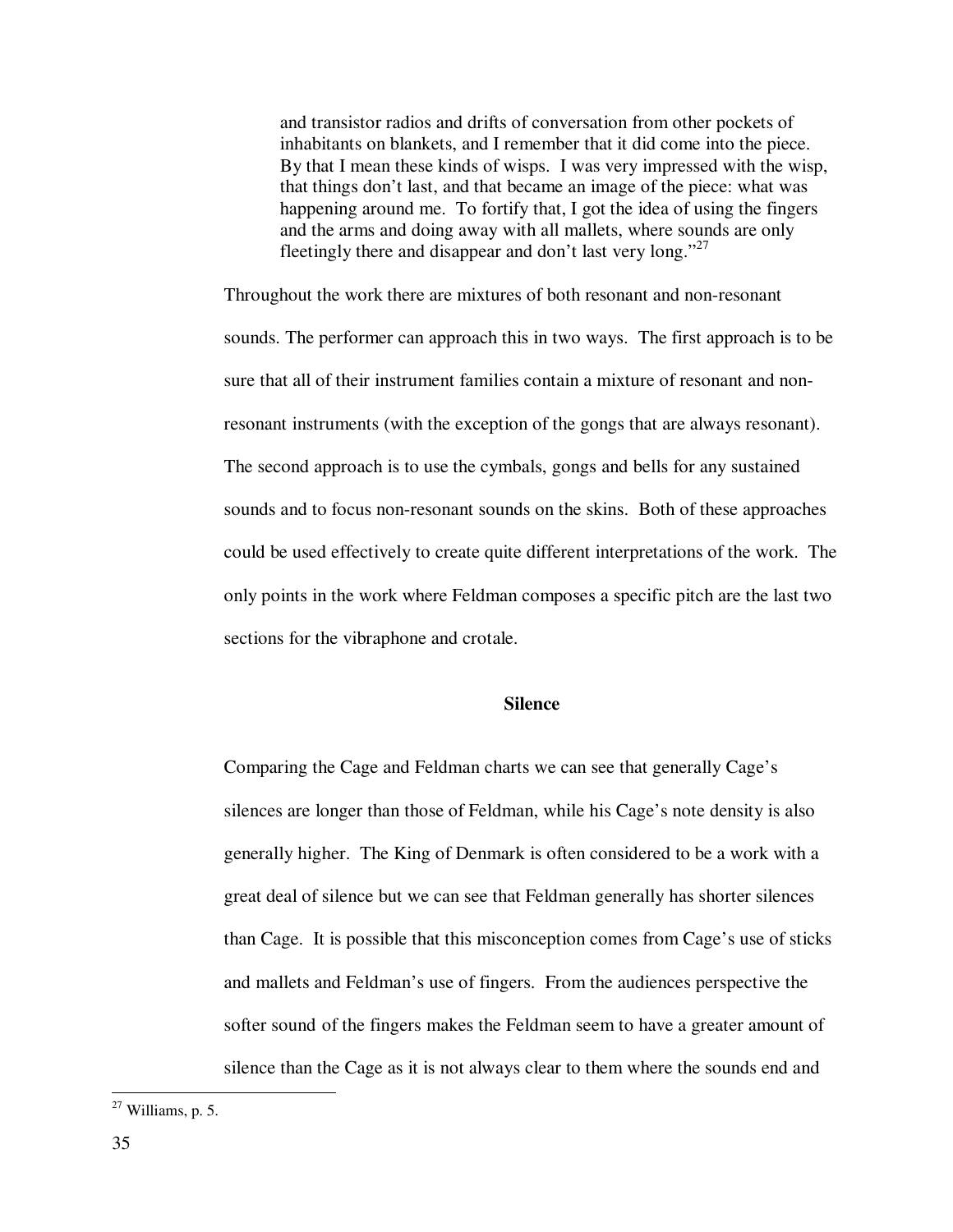the silences begin. In the case of Feldman the charts shows that as the lengths of the sections decrease the amount of silence within the sections increases. This serves to further isolate the various sounds. $^{28}$  The chart also shows that the ends of each part (section 3, 7 and 11) feature the shortest amount of silence within those parts. In addition, within each of the three parts Feldman generally starts with a mid-range silence length, follows that with the longest silence and then concludes the section with the shortest silence. This gives a three part structure to the silences within in each larger part of the work. In contrast to the Cage work Feldman opens his piece with sound, but like the Cage he ends with a section of silence after the final note.

 $28$  Welsh, p.40.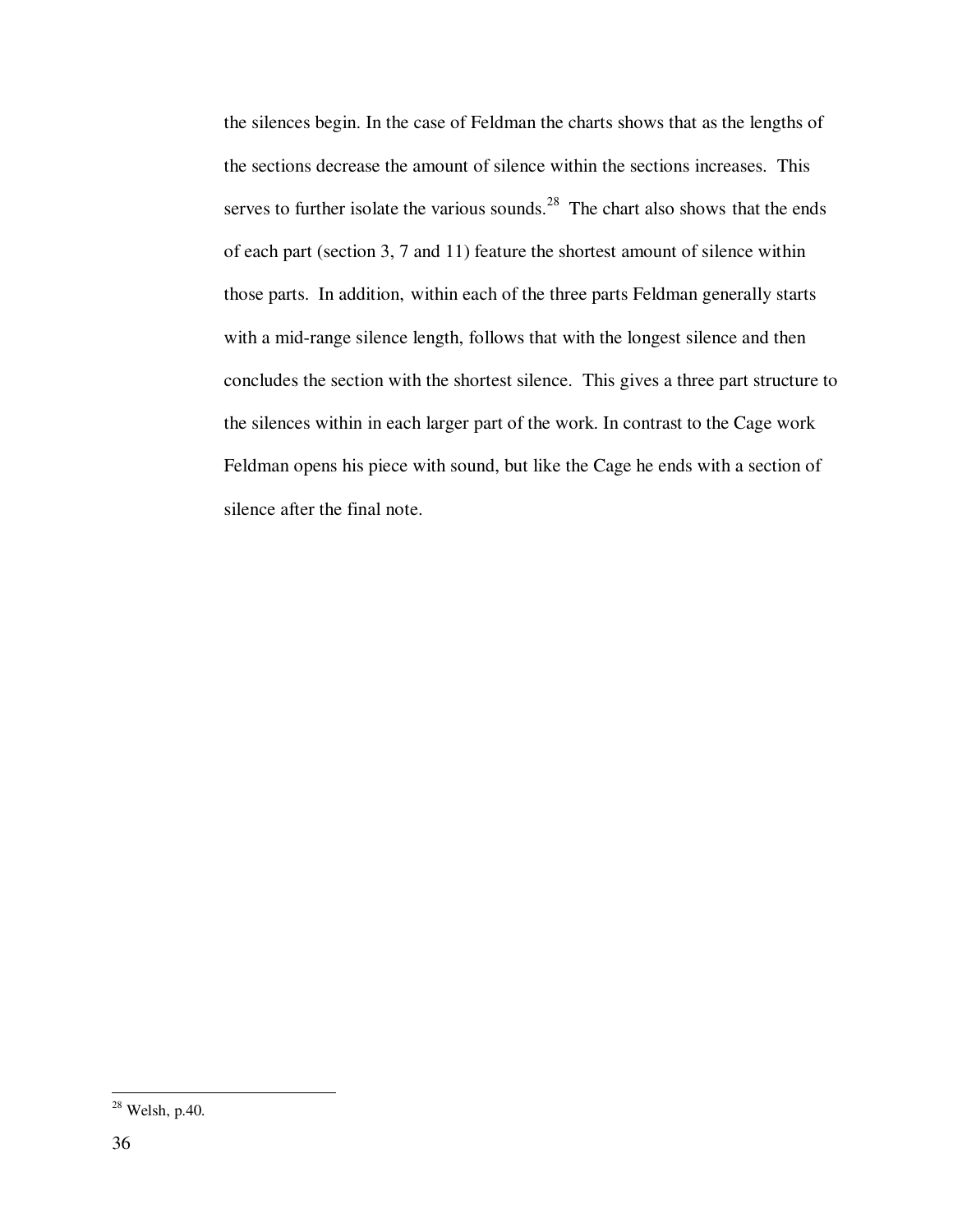#### **Chapter 5:** *as though* **by Thomas DeLio**

#### **Biographical Information on Thomas DeLio**

Thomas DeLio was born in 1951. He studied at the New England Conservatory of Music with Robert Cogan, as well as at Brown University. He is currently a member of the theory and composition faculty at The University of Maryland at College Park. Many of his compositions feature combinations of electronic and acoustic sounds, as well as sound gestures that are separated by large quantities of silence.<sup>29</sup>

### *Form and Content Analysis*

*as though* (1997) focuses on the ideal of a full range of percussion sound: noisepure tone, hard attack-soft attack, and wood-metal. The pure tones in this work are only approximations due to the nature of vibraphones and chimes.

In many ways, the notion of opposition is central to DeLio's work. When composing a snare drum roll he immediately knows that somewhere in the piece he will include its functional opposite: a pure tone. When composing a metallic wash of white noise (a cymbal roll) the work will later include a more concentrated non metallic roll of attack filled noise (a bongo roll perhaps). These pieces evolve as a succession of oppositions which ultimately come into a state of stasis. When that stasis is achieved the piece is over. In *as though* tones on the

<sup>&</sup>lt;sup>29</sup> Steven Johnson, "Thomas DeLio", New Grove Online,

http://www.oxfordmusiconline.com/subscriber/article/grove/music/48321?q=Thomas+DeLio&hbutton\_search.x=0 &hbutton\_search.y=0&hbutton\_search=search&source=omo\_gmo&search=quick&pos=1&\_start=1#firsthit (accessed January 7, 2009).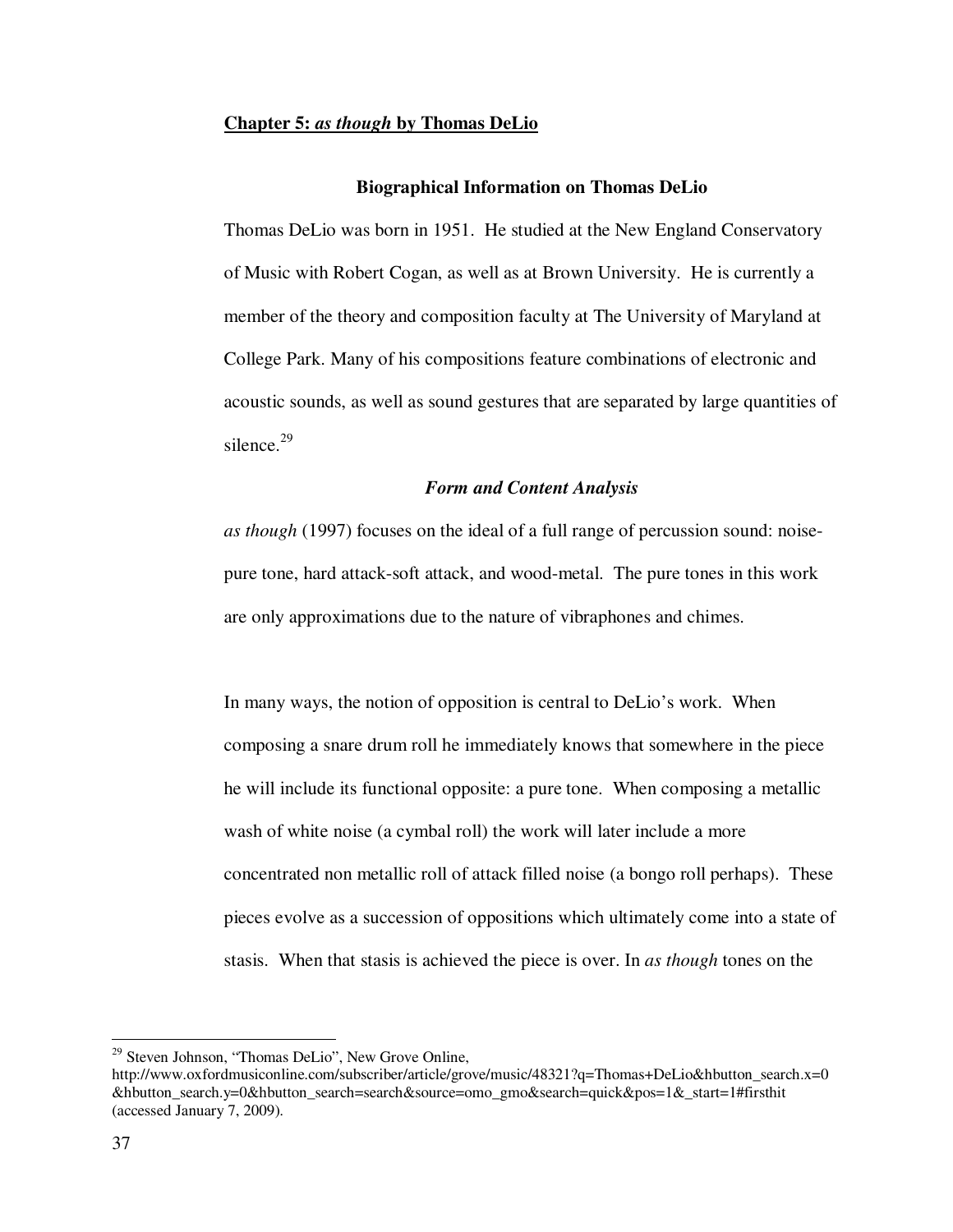vibes and chime are immediately followed by the maracas: pure tone vs. white noise.

While noting the influence of Cage and Feldman's scores, DeLio fully notates the rhythmic ideas and sounds of his pieces. Therefore, while Cage and Feldman allow some freedom for interpretation of events to the performer, all of DeLio's are strictly notated. In this chapter we will analyze how the work is structured. This chapter will also look at how the work is similar to yet also different from the approach taken by Cage and Feldman.

*as though* was part of a broader attempt by DeLio to create a piece that embraced many aspects of sound, from white noise (the snare roll) to pitch (the vibraphone note at the end). DeLio wanted these extremes as well as gradations in between (the maracas for example, a filtered white noise), and to juxtapose these levels of sound constantly throughout the piece. Again this juxtaposition occurs within the constraints of his style of composition (use of silence to chop up the flow, radical discontinuities provided by the juxtaposition of very different musical events.) He attempted to avoid creating music that flows continuously, gradually from one state to another but instead composes sudden, jarring juxtaposition of opposites.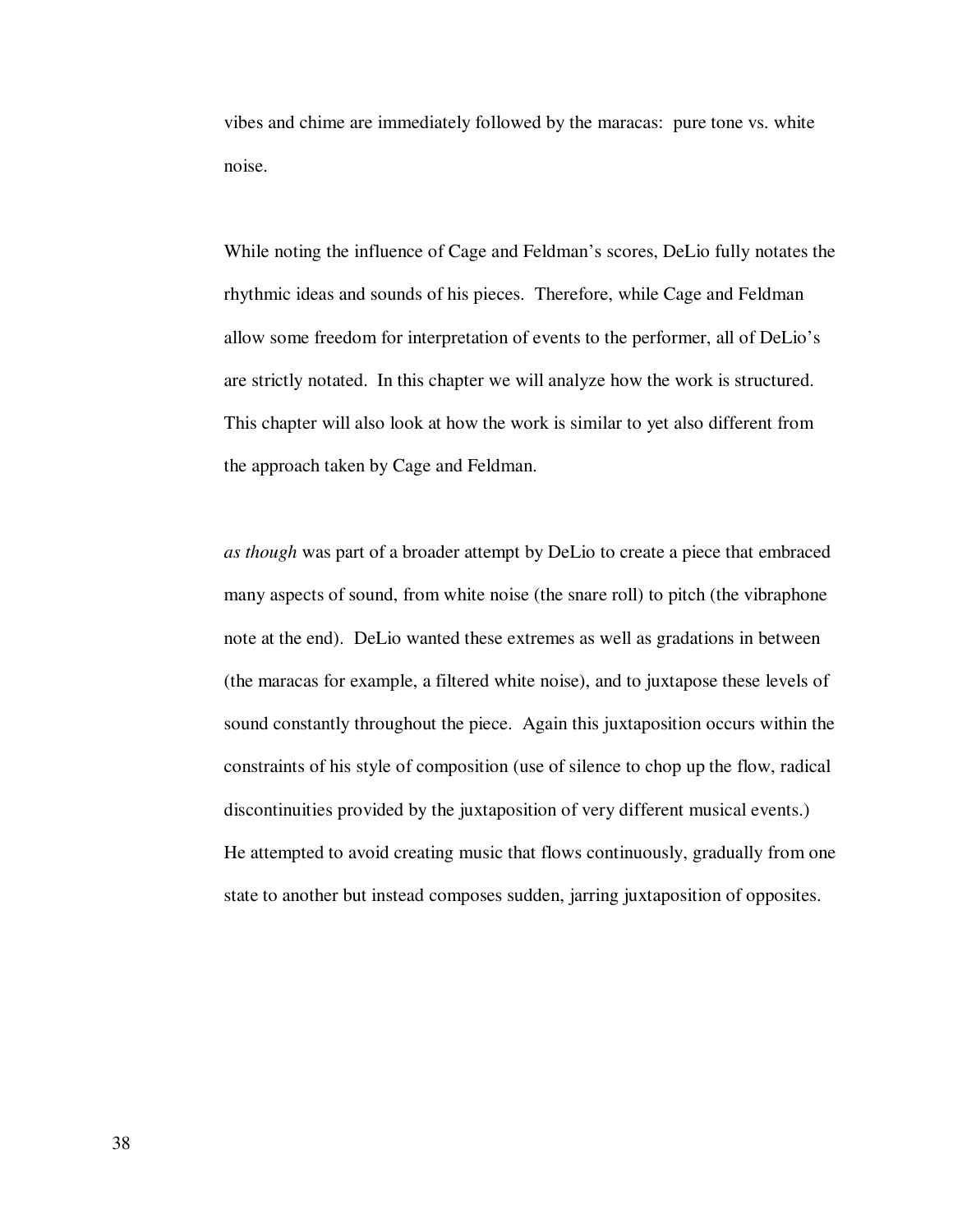## *Density*

The textures that DeLio creates in *as though* are very interesting, especially when contrasted with the pieces we have previously discussed. The Cage and Feldman works have a generally monophonic texture with short, significant periods of polyphony. *as though*, however, is a predominately polyphonic work, focusing often upon the use of polyrhythm to create multiple rhythmic lines. This works opens and closes in a monophonic texture, but all of the middle material (episode 3-10) is polyphonic (example 7).

Example 7. *as though,* p. 1



#### © Copyright 19 97 by Sonic Arts Editions

Reprinted by permission.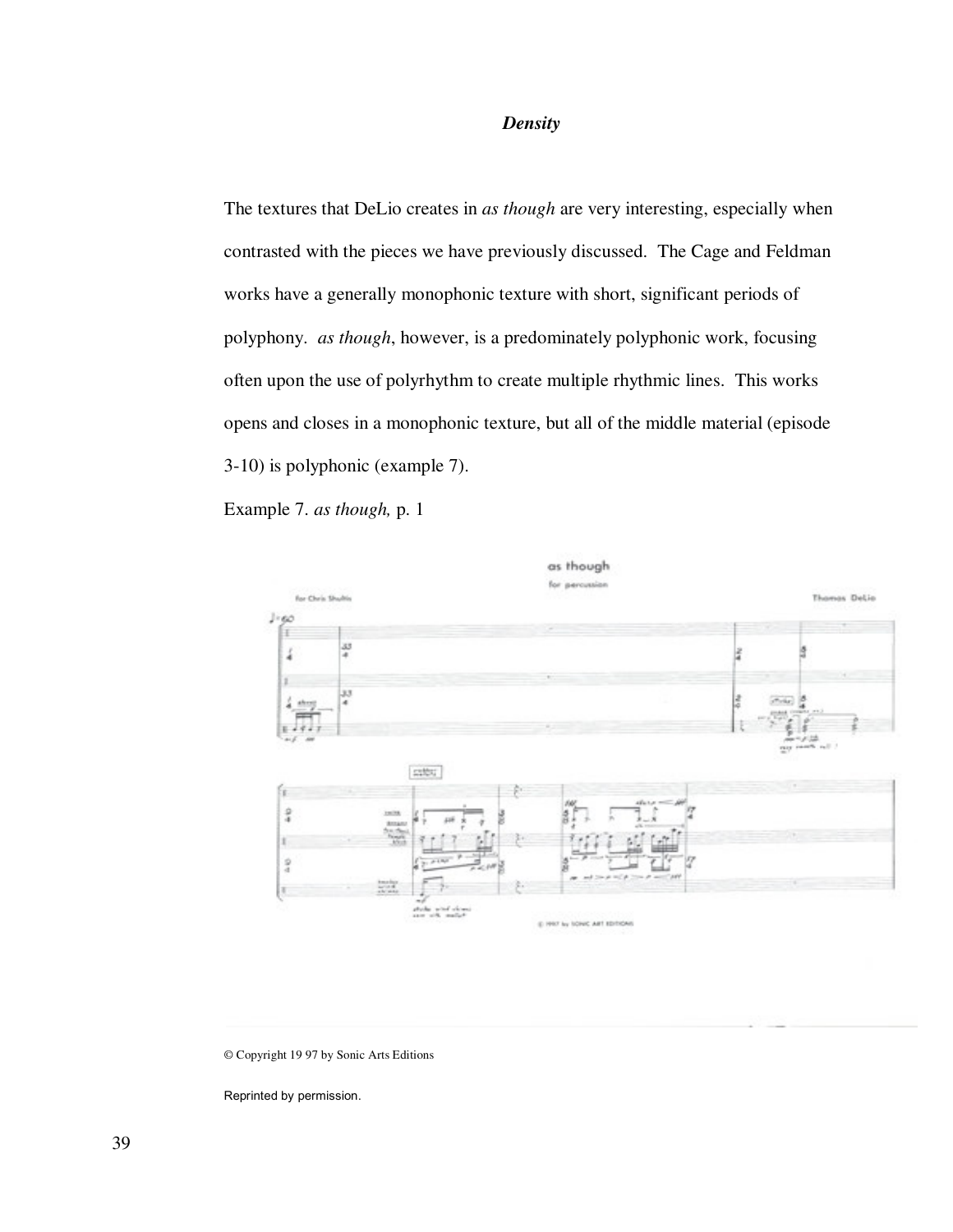DeLio uses polyrhythm in the work to create rhythmic interest and intensity. Frequently DeLio uses a grouping of seven against another rhythm (typically five or four). It is quite rare that all of the notes for any of these polyrhythms will appear however, as they are usually interrupted by rests. This layering of rhythmic ideas allows DeLio to have up to four different musical ideas being performed at a time, creating a sort of four part "rhythmic harmony" in his work (example 8).

Example 8. *as though*, p. 3



© Copyright 19 97 by Sonic Arts Editions

Reprinted by permission.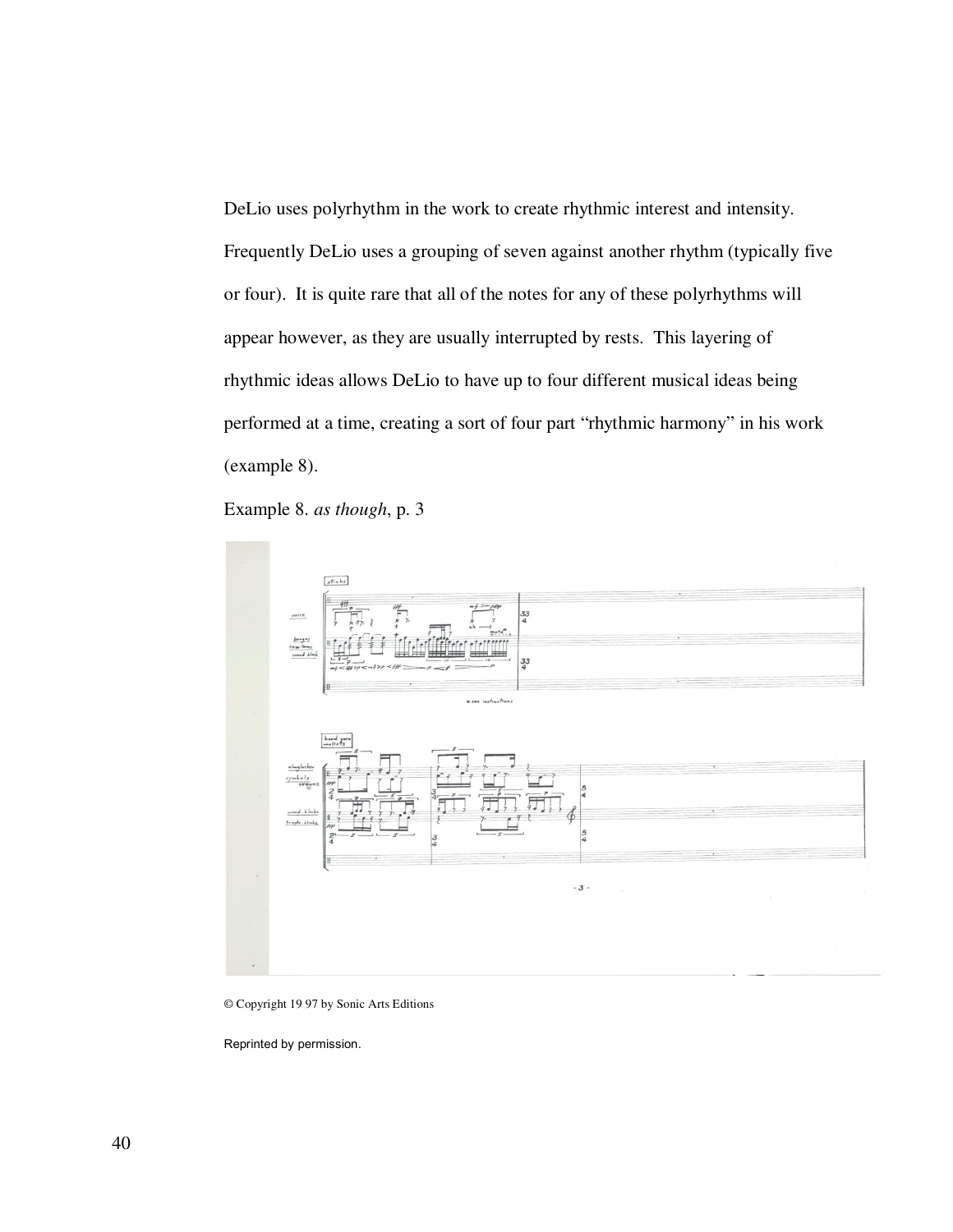The densities in *as though* each take on a special and important character in the work. The work opens and closes with events that are peripheral in nature, especially in their instrumentation. The peripheral events are the only ones in which claves, maracas, vibraphone and chime appear in the work. The second section of the work features brief periods of saturation followed by silences. The amount of silence separating these different densities of sound serves to fragment the work as though one complete sentence has been separated by many long pauses. The title of the work *as though* even suggests a fragment of a sentence. There is a sense of call and response to the work, similar to that of a conversation as well. The bongos, tom-toms and temple blocks are the constant instrument throughout the piece (the call). The call sections feature a saturated density. On the second page the response comes by removing the drums and adding the almglocken. The response sections are a linear density. The drums return again for another call, and are answered by the almglocken and cymbals.

#### *Register*

Regarding pitch in his compositions he says:

"I must state from the start that I rarely write a piece (even a nonpercussion piece) which focuses on pitch. I consider pitch interesting only as one element of the pitch noise continuum. Thus, it is hard for me to just talk about pitch. Sometimes a pitch is chosen because of the particular way it colors a band of noise. I find the whole pitch/language paradigm (set theory…) tedious and musically uninteresting. When I have focused on pitch to any degree I tend to think of pitches as collections (I prefer that word to sets, because set is not accurate way to describe groups of pitches) which contrast in different ways against the background of the full chromatic collection. My pieces that use pitch at all tend always to have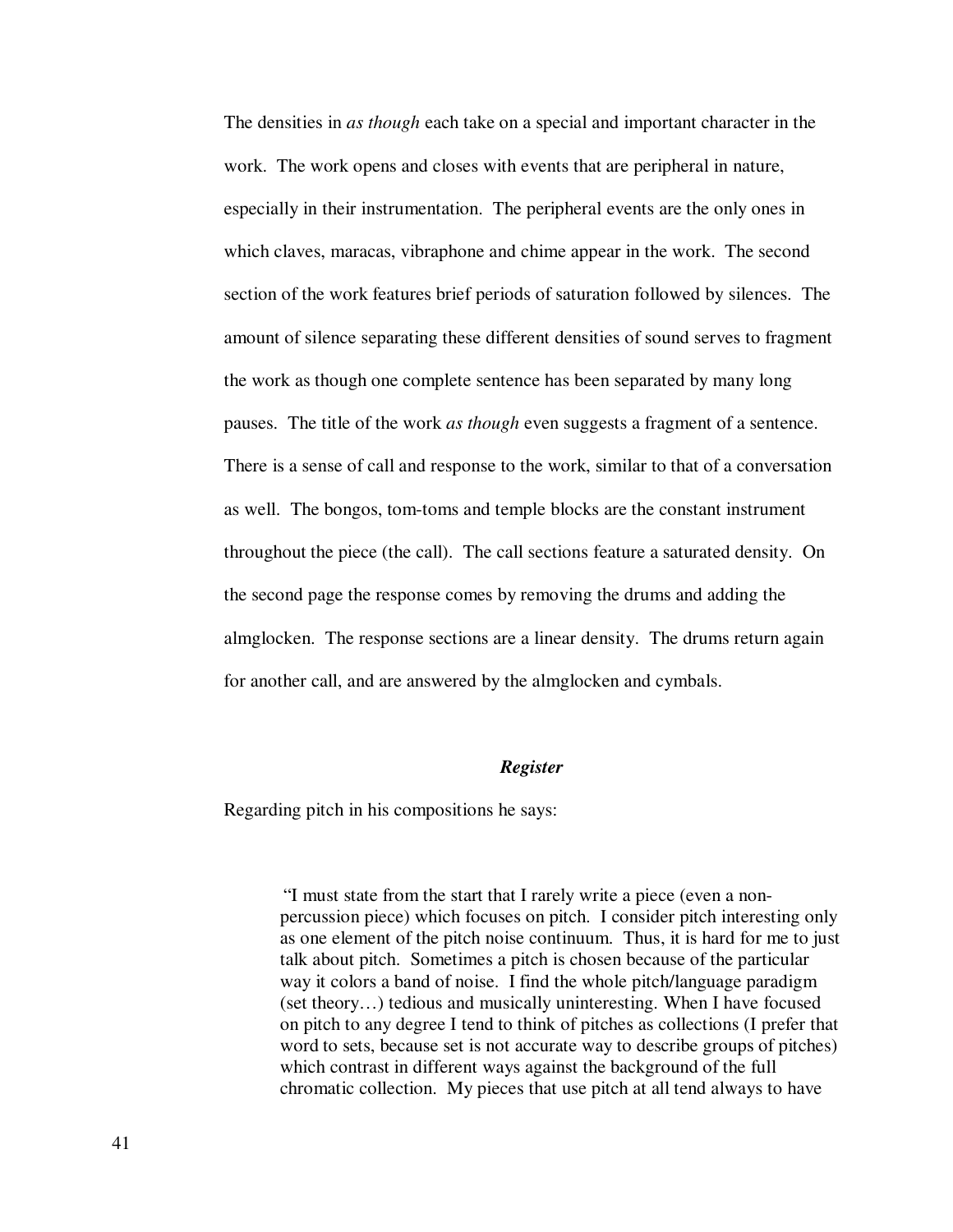one moment where the full chromatic collection is saturated, but those moments are special and rare. In this respect my pieces are very different from those of the serialists who saturate the 12 note collection all the time. I will often over the course of a piece focus on small sub-collections of the full 12 note collection and contrast these with one another. And then, as I have said, briefly unfold all 12 pitches and then move away from the full 12 collection, back to just two or three note sub collections."<sup>30</sup>

As with both the Feldman and Cage works, DeLio writes *as though* for predominately unpitched instruments, making it difficult to do an analysis of register in the work. However, if we look at the relative tonal qualities of the instruments that are used we can start to see a hierarchy of register develop. The opening section of the work uses higher sounds such as claves, temple blocks and bongos. The middle section uses the lowest register of sounds with the addition of the toms into the mix. The final section returns to a higher register of sound with the maraca and the pitch E performed on the vibraphone and chime. This final section marks the only appearance of a specific pitch in the work.

## *Timbre*

The opening section utilizes drums, temple blocks, voice and wind chimes. Section B of the work utilizes more frequently the almglocken and wooden sounds (combining metal and bell-like sounds). The end of this section represents the dynamic peak of the work, focused predominately upon the tom sound. The final section of the work returns to the softer metal and wood timbre of the middle section, but introduces the use of cymbals, vibes and chimes. In this context we can see a focus on three major instruments: drums (part A); almglocken (part B);

<sup>-</sup><sup>30</sup> Email correspondence June 5, 2007.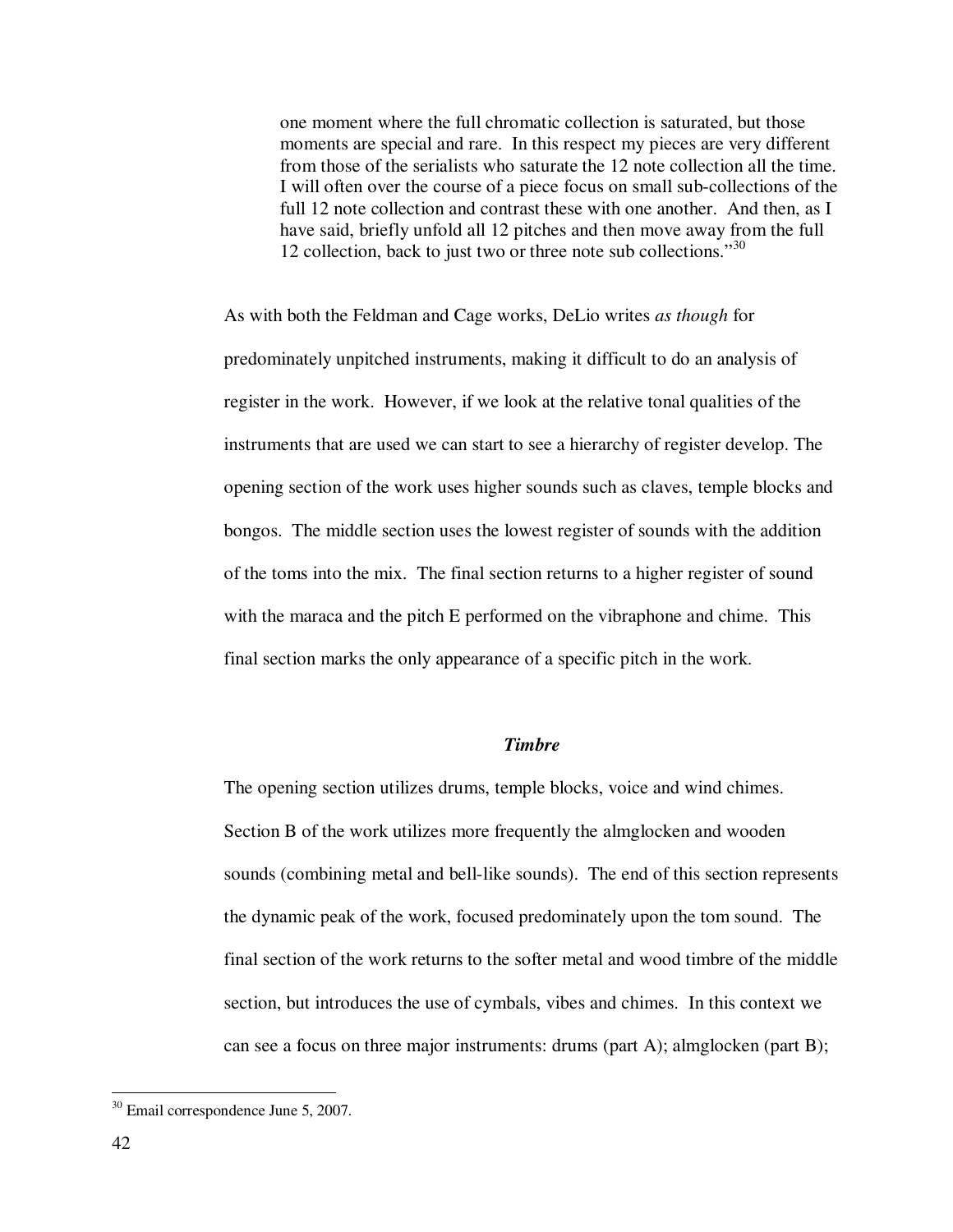and cymbals (part C). This conclusion is drawn from the introduction of these voices throughout the work. The temple block and wood block sounds are a relative constant throughout DeLio's composition, and he affects timbral change through the use of the other instruments. The introduction of the vibraphone and chime can be seen as a sort of coda to the whole work since they are only utilized by themselves at the very end of the work (similar to when these types of sounds appear in Feldman's score). DeLio also follows a pattern of moving through the piece from non-pitched percussion (the drums) to pitched percussion (almglocken followed by vibraphone and chimes).

DeLio also makes frequent use of vocal sounds throughout this work. The voice is always an effect sound so there are not defined words to be spoken, but instead short articulations, such as [t] and [ch]. These vocal sounds are then woven into the accompanying drum sound to at times create even a fifth layer of rhythmic melody. This density of rhythm contrasts greatly with the amount of silence that appears in the work. In comparison the Feldman and Cage works have a more frequent appearance of intentional sounds from the performer but as the scores are not specifically rhythmically notated one does not see that development of rhythm as a form of melody in the same way.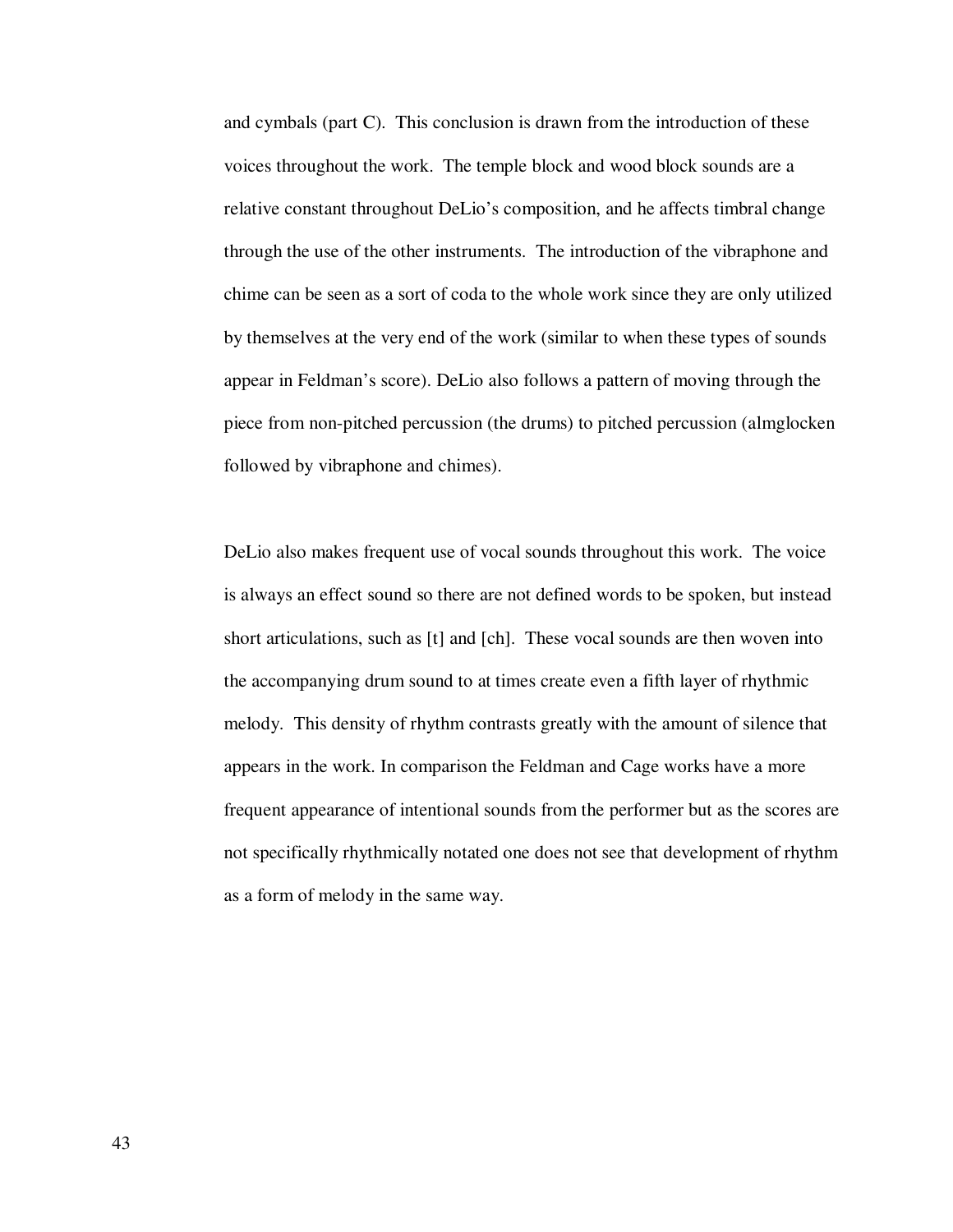### *Silence*

When asked how he determines the ratio of sound to silence in his works DeLio responded:

"I usually work with various proportional series (logarhythmic series, additive series). I often use a difference series for the sounds and silences in a piece. I like to give each (sound or silence) a different character, at least in terms of how they unfold over time. For example, the sound events might unfold in a rapidly expanding sequence of durations while the silence might unfold through a static series of durations – or vice versa. I like to pit the sound events and silences in counterpoint to one another. Among other things this gives each an independent life over the course of the piece. In my earlier pieces (Against the silence… for example) silences were used to separate sounds and isolate sound events. Now I use the silences as elements equal to sound events with a structure all their own. Since silence only had duration I must rely on the proportions among those durations to give the silences in any piece their own quality, equal to sound events."<sup>31</sup>

Formally, the ratios of sound to silence are at their most extreme in this work as he presents only 30 beats of sound, compared to 118 of silence! While this is common in DeLio's works, in both the Cage and Feldman works the ratio of beats of sound to beats of silence is nearly always greater than the beats of silence.

This work can be divided into three sections and, as with many of DeLio's works, these sections are separate by the longest silences in the work.

<sup>-</sup> $31$  Email correspondence June 5, 2007.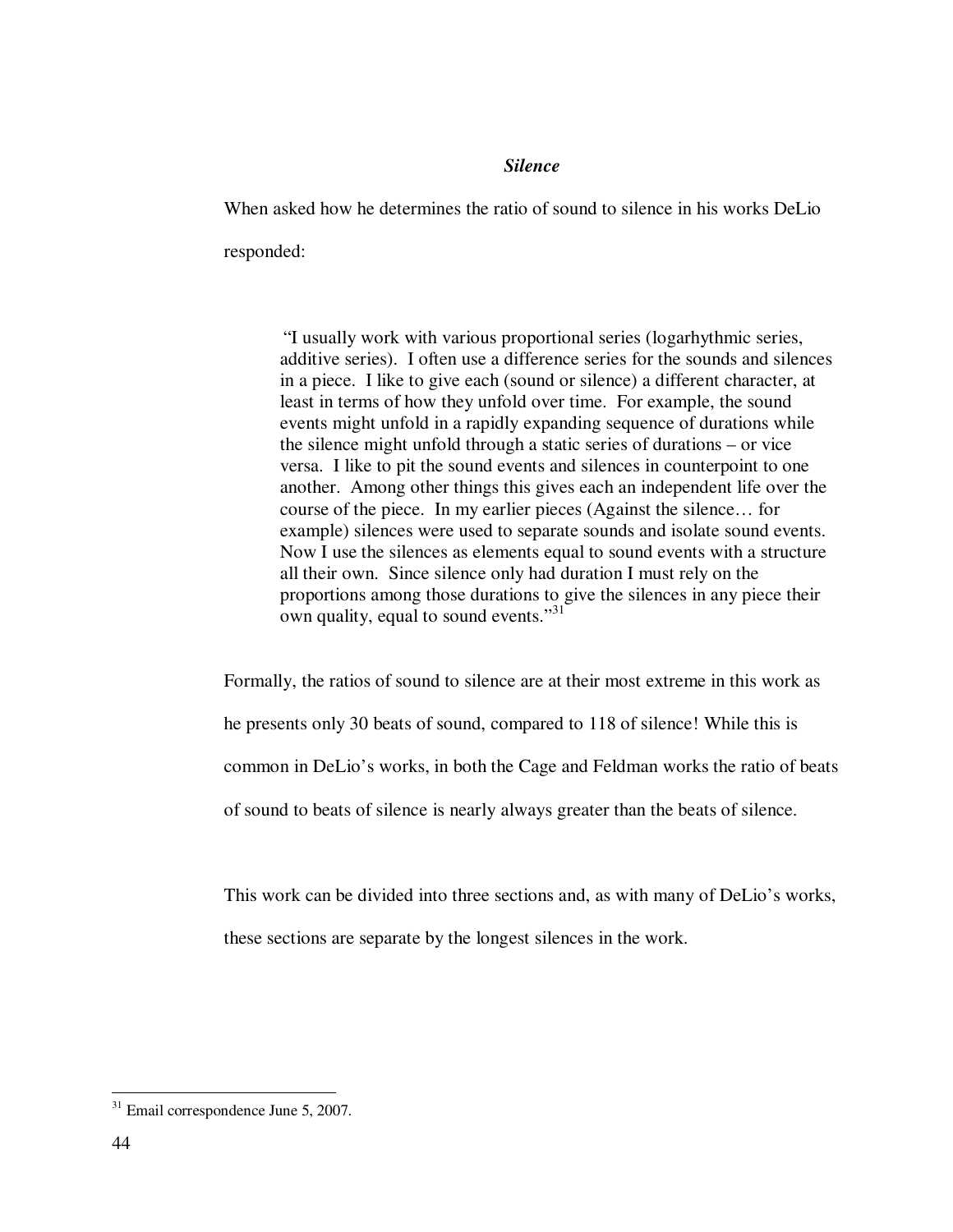Within this framework DeLio utilizes 12 episodes of sound versus silence.

#### A- mm. 1-8

- 1. Claves only
- 2. Snare drum only
- 3. Bongos, voice, temple blocks, toms and wind chimes
- 4. Same as 3

Interlude of silence m. 9

B- mm. 10-19

- 5. Almglocken and temple block
- 6. Almglocken, temple block, woodblocks
- 7. Almglocken, temple blocks, woodblocks
- 8. Same as 3 with metal chimes replacing bamboo, peak dynamic levels of the piece
- 9. Same as 3 and 8 but no wind chimes
- 10. Almglocken, cymbals. Woodblocks, temple blocks

Interlude of silence m. 20

C- mm. 21-25

- 11. Maraca, chime, vibraphone
- 12. Maraca, cut off decay of chime and vibe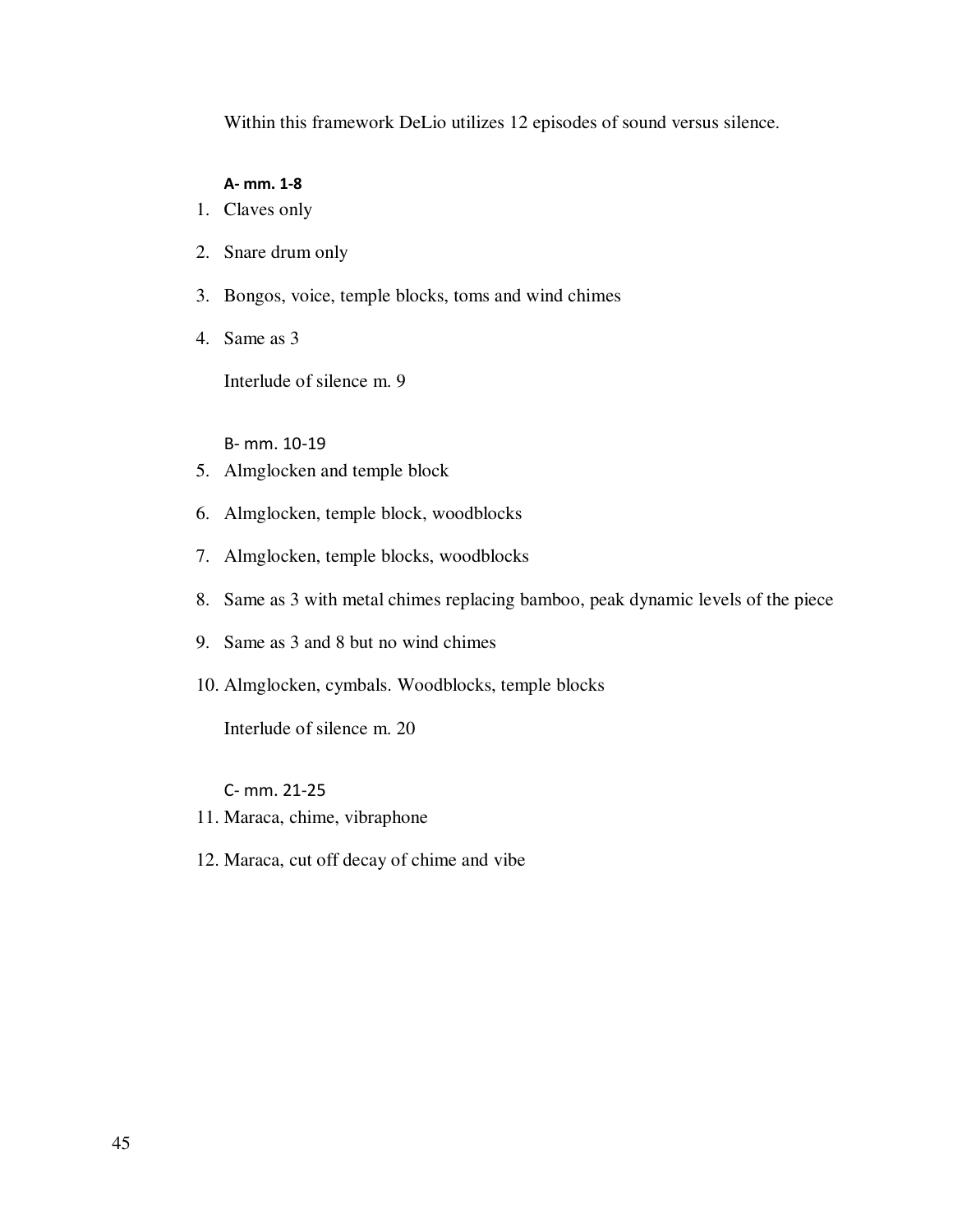The following chart (chart 3) looks at the DeLio work in the same manner as the Cage and Feldman works:

| Timing | Ictus | Silence | Sound Focus         |
|--------|-------|---------|---------------------|
|        | 26    | 43      | drums               |
| 2      | 99    | 50      | almglocken          |
| 3      | 33    | 44      | Cymbals,<br>mallets |

Figure 3. Analysis of *as though*

This chart shows that in the outer portions of the work silence predominates over sound, while in the middle section this equation is reversed. In both the Cage and Feldman works the charts show that even though there are periods of long silence, generally sonic activity is more frequent than silence. This is consistent with DeLio's expressed concept using his silences to frame and separate sounds for the listener.<sup>32</sup>

<sup>32</sup> According to DeLio there is no relationship between the piano work *"though"* and *"as though"* other than the similarity of the titles.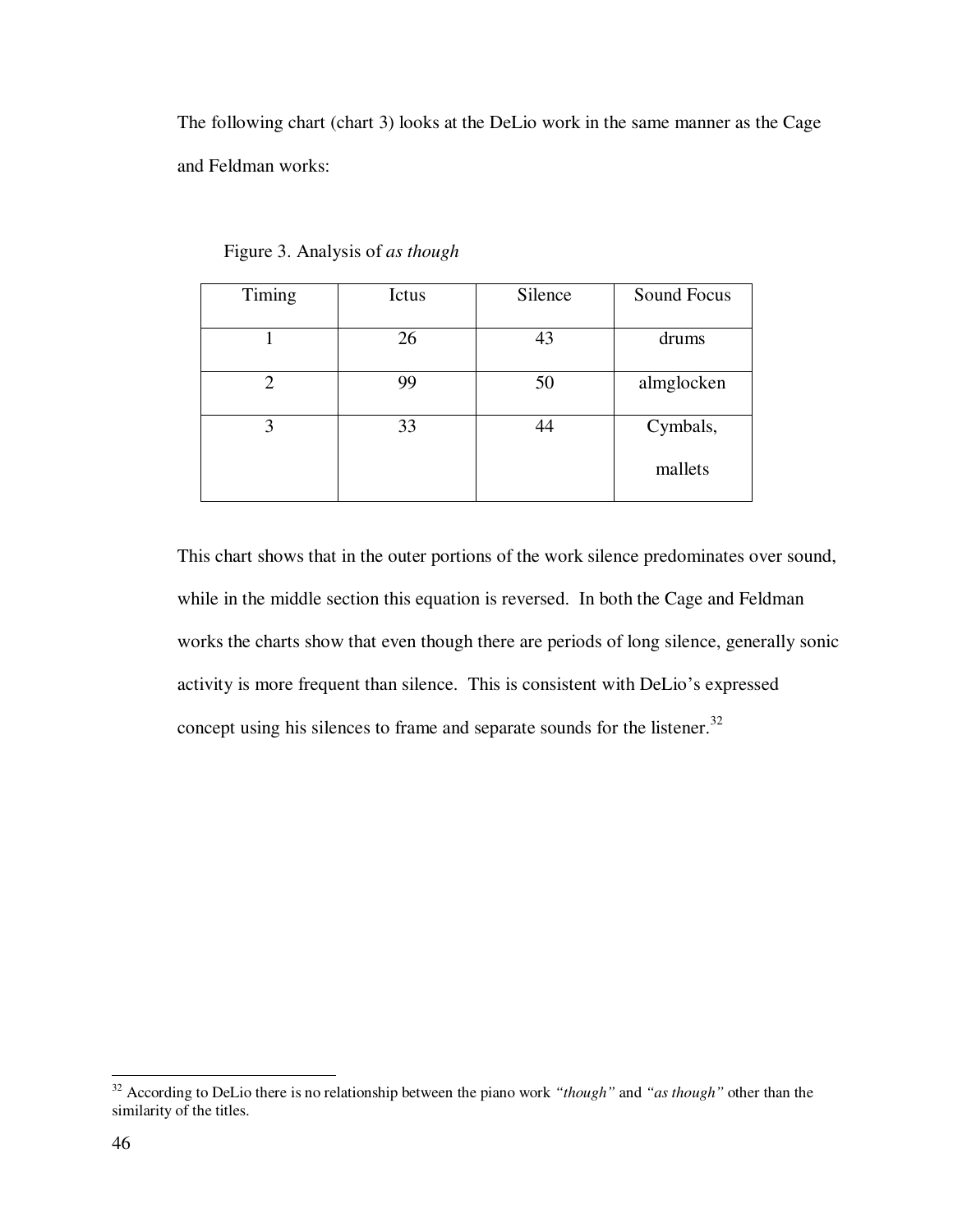#### **Chapter 6 Four Points of Comparison**

This section of the paper will look at four quotes by Thomas DeLio comparing music by Cage and Feldman to his own. They come from 2 personal (email) interviews with DeLio, and we shall use them to examine key similarities and differences between the works, as well as the purported influence of Cage and Feldman on DeLio's own compositional style.

(1) From email correspondence February 14, 2008:

When examining the compositional approaches of Cage and Feldman, Delio

states:

"I think that the differences are greater than the similarities. Cage was, of course interested in non-intention - the ability to create a piece which imposes as little as possible of his own personal taste into the compositional process. He designs his scores so that each becomes a possibility for music. Feldman creates compositions which are much more specific. He chooses a specific way to present sound, and he always tries to present sound in some 'pristine' form. When I think of Feldman I think of Gertrude Stein's famous observation that what she wanted to do in her poetry was get words back clean, to wipe away from them all the meaning that had accrued over so many centuries and make words feel as though they were fresh and had no meaning a priori. Feldman and Cage both do the same for sound but in different ways. Feldman chooses very specific sounds and presents them in very specific ways (soft, slow...). He creates a very precise way to present sound. It is a unique way to hear sound for it emphasizes our first encounter with sound but still it is specific. Cage on the other hand does not concentrate on sound itself, but rather concentrates on the possible ways of making sounds. Cage's scores are "manuals" in a sense for creating sound events. Feldman's specify particular sound events."

In *The King of Denmark* however Feldman is much more like Cage in that he is less specific in choosing the particular sound, and through the use of hands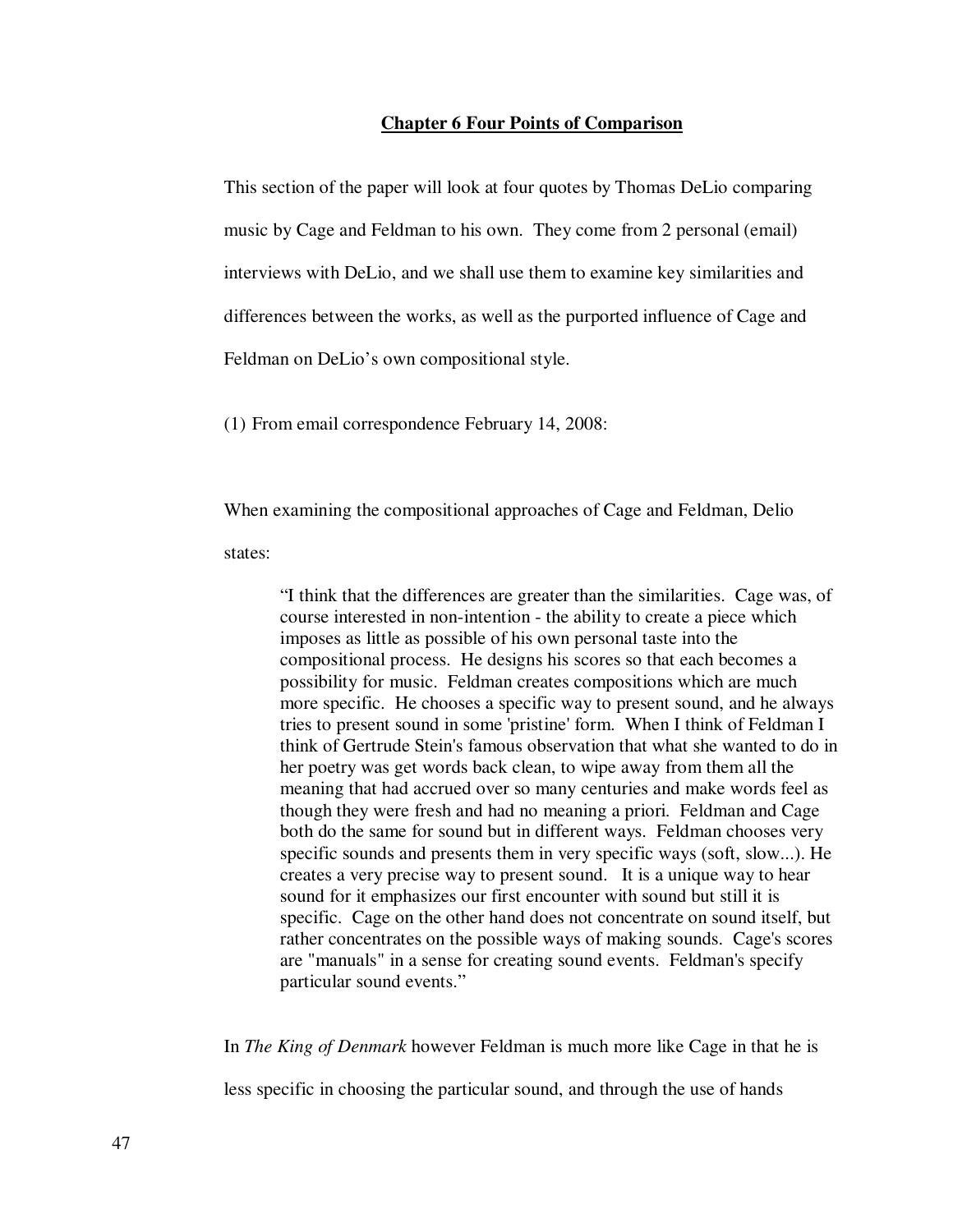instead of sticks seems to focus more on the specific technique of creating the sound (as DeLio described Cage's work). Feldman's notation in *The King of Denmark* is also less precise of an approach than the DeLio's quote might make it seem as the graphic notation tells the performer high, middle and low (similar to what Cage does with dynamics) but gives very little information to the performer beyond the ranges.

Example 9 shows the similarities in the amount of space between notes while also showing the difference in the notational style between the two composers.





© Copyright 19 60 by Edition Peters

Reprinted by permission.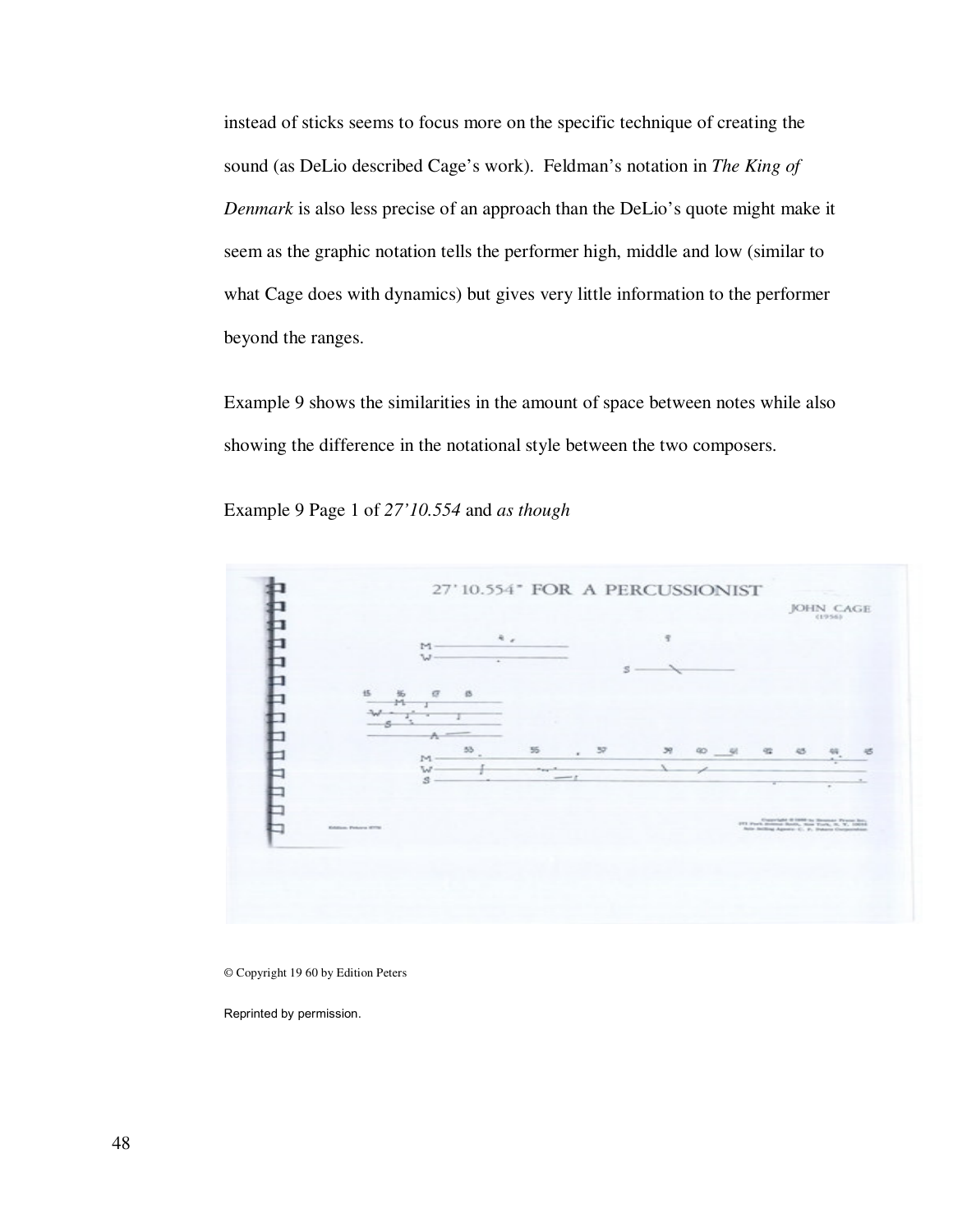

© Copyright 19 97 by Sonic Arts Editions

Reprinted by permission.

In the instance of *The King of Denmark* and *27'10.554"* I think both scores are really a manual for the interpretation of the performer. Cage is actually more detailed in the space in which notes will appear than even Feldman is with his use of a specific time frame throughout the score, while Feldman gives a general tempo range and the notes can appear anywhere within the boxes used to notate the score. Cage and Feldman both allow a great deal of freedom in the choice of timbres for the performer, within the wood, metal skins categories. In this particular instance DeLio varies greatly from Cage and Feldman in the precision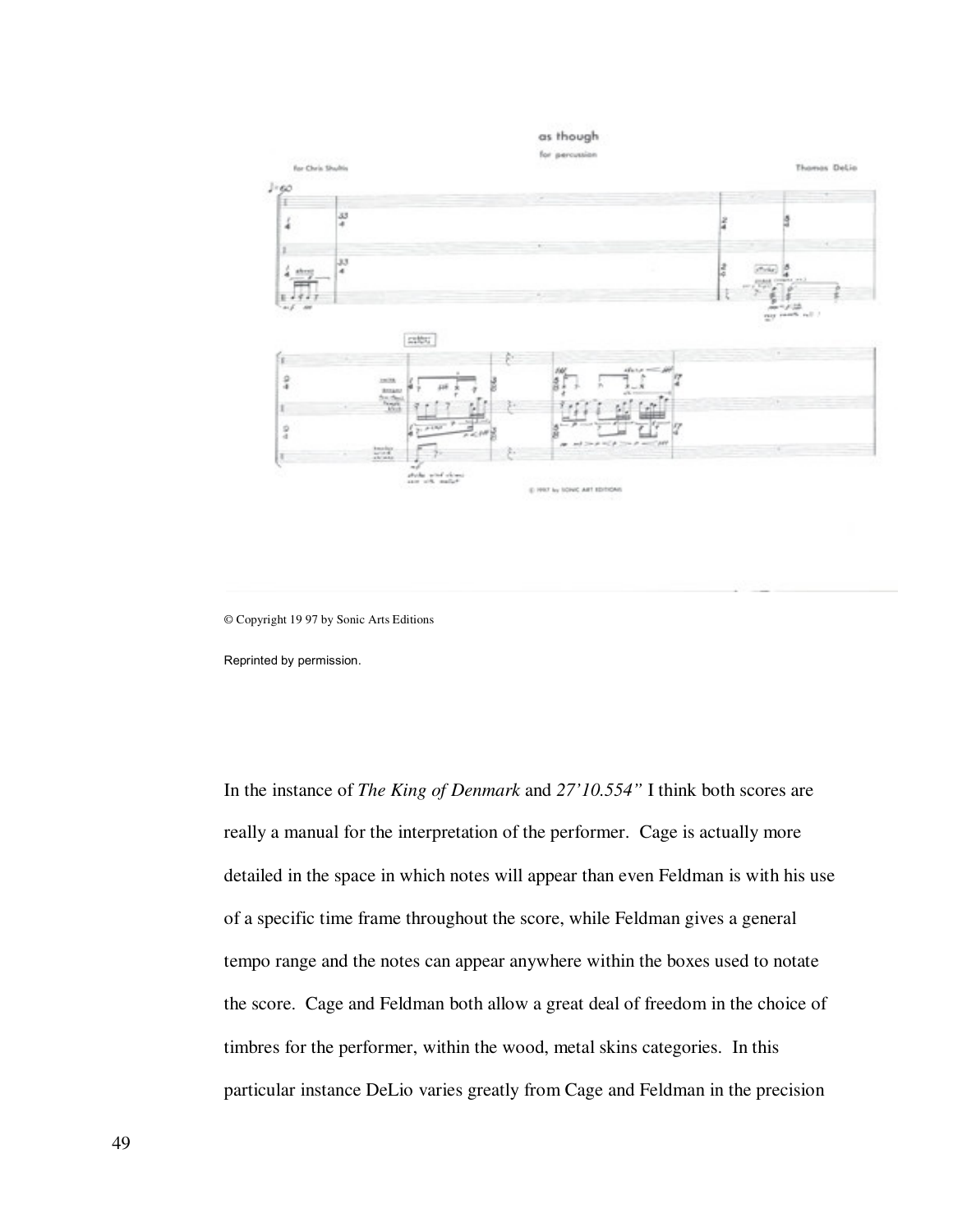with which his score is notated. There is no doubt in the DeLio score as to when a note is to be played, on what instrument, or even with what implement, as all is notated by the composer.

(2) From email correspondence February 14, 2008:

When examining the compositional approaches of Cage and Feldman DeLio

states:

"Feldman truly creates a world in each of his pieces wherein we become aware of every nuance of sound; not sounds connected to one another (in other words, sounds being used to create language) but sounds which have their own unique properties and which can be savored for themselves. In contrast, what I have always taken from Cage is his openness to the full world of sound. From Cage we always learn that we must not prejudice sound: there are neither ugly nor beautiful sounds. He creates pieces which open themselves up to sounds of all kind: pure, noisy... this is a remarkable fact which I think is unique to Cage. I know of no other composer who has so freed himself of such prejudice."

In this statement it appears that DeLio is speaking specifically to the idea of the introduction of new sounds into the music world and the differing qualities that they might be able to bring to a musical composition as well as the listeners ability to connect different sounds into some form of context. Unlike Cage's 27'10.554", in the Feldman the listener will never hear sounds that are truly noisy or harsh due to Feldman's use of fingers as the performing implement. Each instrument will have a unique quality based upon how on it reacts to being struck with the fingers of the performer, but due to the lack of traditional beaters all of the sounds will be very muted in their volume. A quality performance (and selection of instruments) will draw the audience into a softer sound world that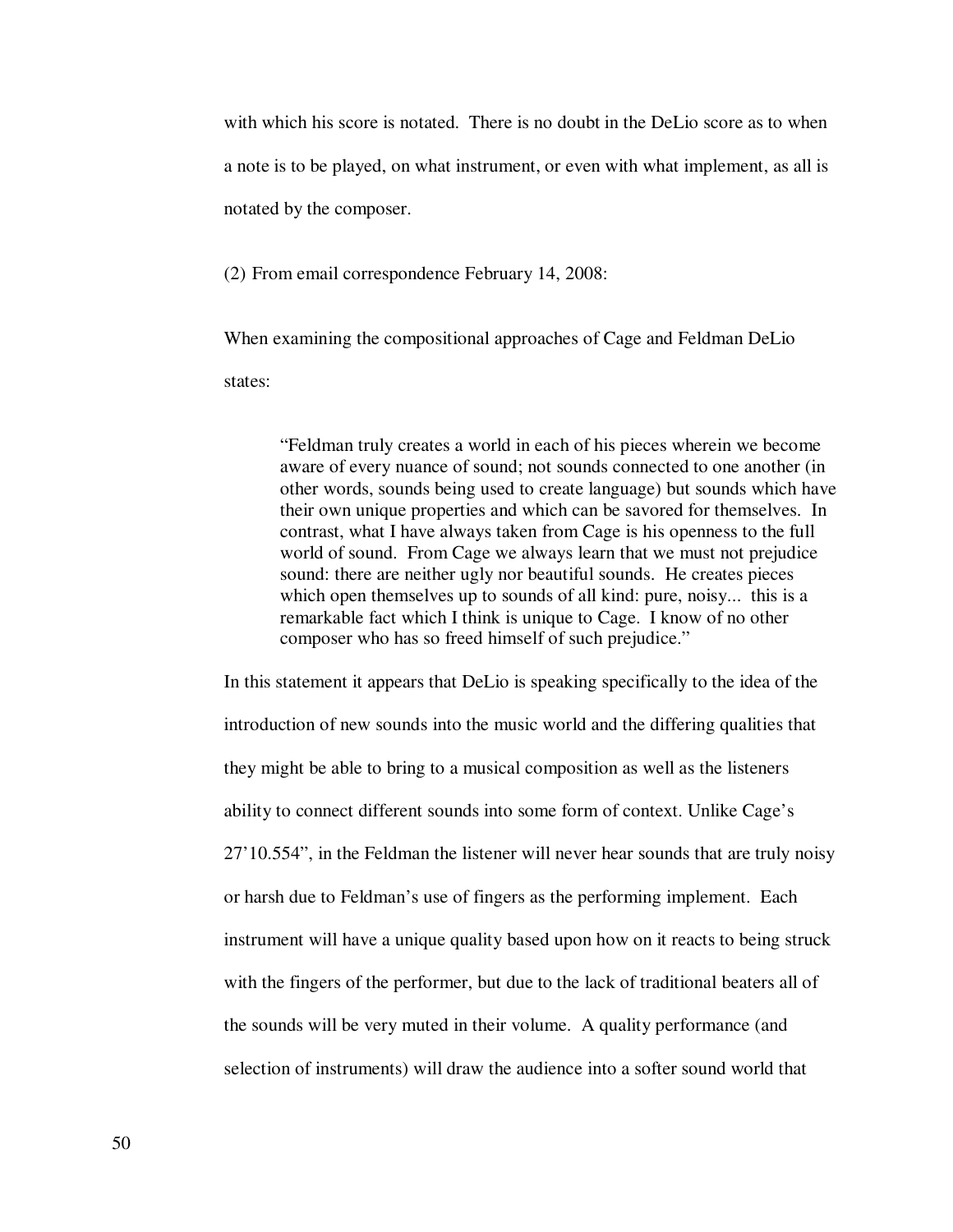might actually make them more aware of the subtleties of percussion timbre and sound quality. In addition, as the sounds meld together in the "wispy" fashion Feldman discussed the sounds themselves would create a new sense of instrumental color. The listener will therefore "savor" the sounds based upon the amount of space surrounding them as well as the new "types" of sounds that will result from the melding of timbres.

Cage writes with a more open approach to both the instrumentation and the ways the instruments are struck (asking for a variety of beaters; different volumes to be used etc.) In this instance the Cage will have many moments that will verge more on the idea of "ugly" sounds, but it will also have more moments than the Feldman in which the sounds can be "savored for themselves." This is due to the volume at which the sounds will occur, making them easier for the listener to hear than in the Feldman. In the moments during a performance where monophonic music is occurs the performer could truly highlight sound qualities of many different and unique sounds. The amount of space within the Cage would also help to highlight the individual nature of different sounds, more so than the more continuous Feldman work. Cage's openness to the world of sound can also be highlighted by his use of electronic sounds in his score. The "all other" category frees up the performer to add a number of unique sounds that might not be heard in the context of a normal, acoustic, percussion composition (such as both the DeLio and Feldman). And yet again these sounds would often be savored for their own qualities as there are points in the score which call for only these sounds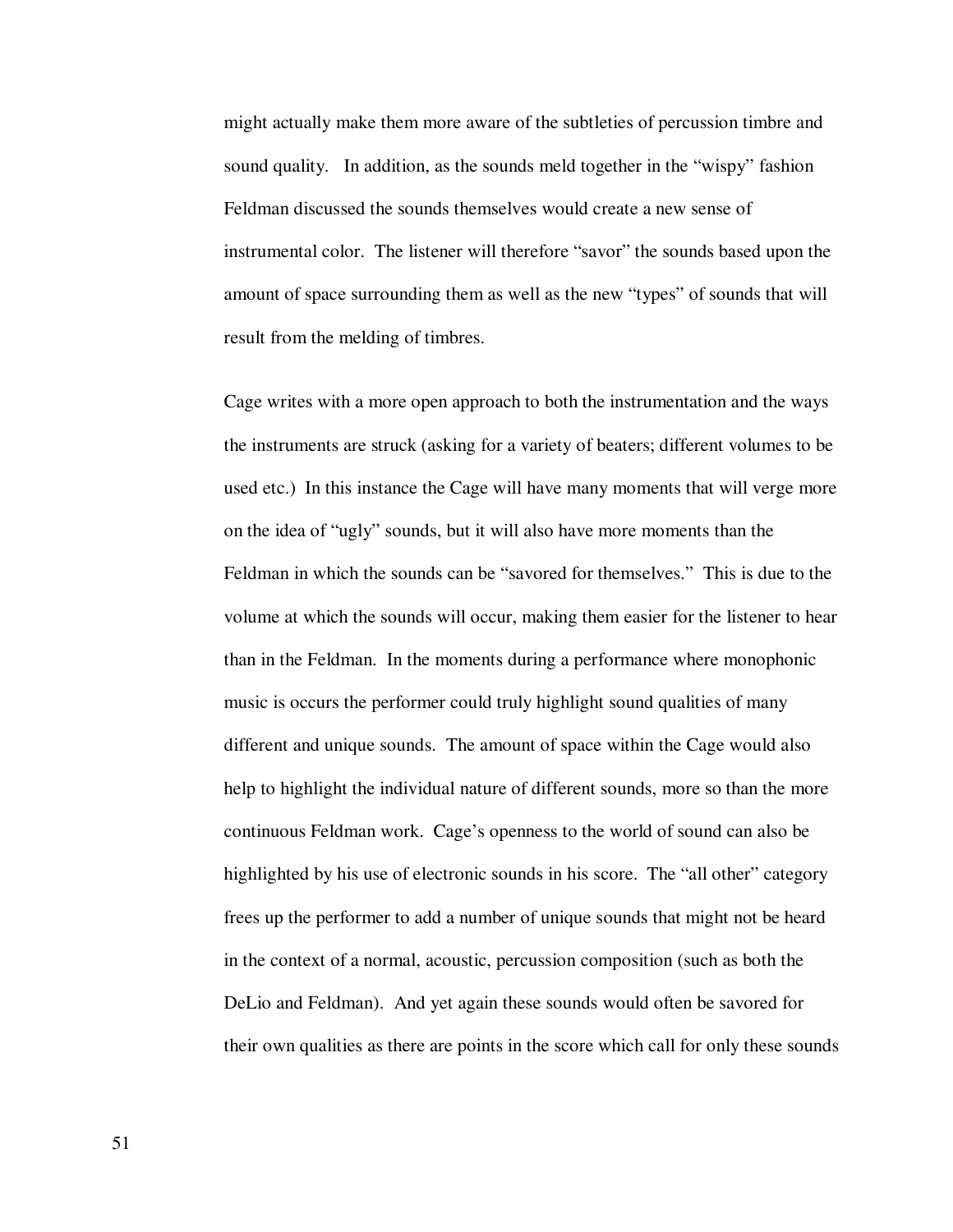to be performed, freeing them briefly from a relationship to any of the acoustic sounds in the piece.

DeLio's composition in this instance features elements of isolation of particular sounds (such as the opening clave notes) while also having many moments that would verge more on the "noise spectrum", such as when the toms, temple blocks and wind chimes are all sounding together. DeLio uses the silences to try and isolate the different sound events so that each occurs as its own idea, unrelated to those that have occurred before. The problem with this occurs when one considers that the piece is only 3 minutes long and most listeners can make connections throughout a 3 minute piece, even with larger periods of silence written. Even if it is just being able to identify common timbres, the listener can probably make some sort of connection between sections. To this end the Cage piece, with its larger periods of silence and more spacious isolation of sounds would be the most effective at demonstrating what DeLio is discussing in this particular quote. However, a performance of the DeLio that includes absolute stillness (and accuracy) in the silences can help to break the phrases visually for the listener, leading to more of a focus on the silence than the preceding passage. This could help to break the connections between musical ideas.

(3) From email correspondence February 14, 2008:

When discussing the approach to silence by the three composers DeLio states:

"My approach involves the reduction of the music's surface to a few disjunct sound events separated – pushed apart – by large quantities of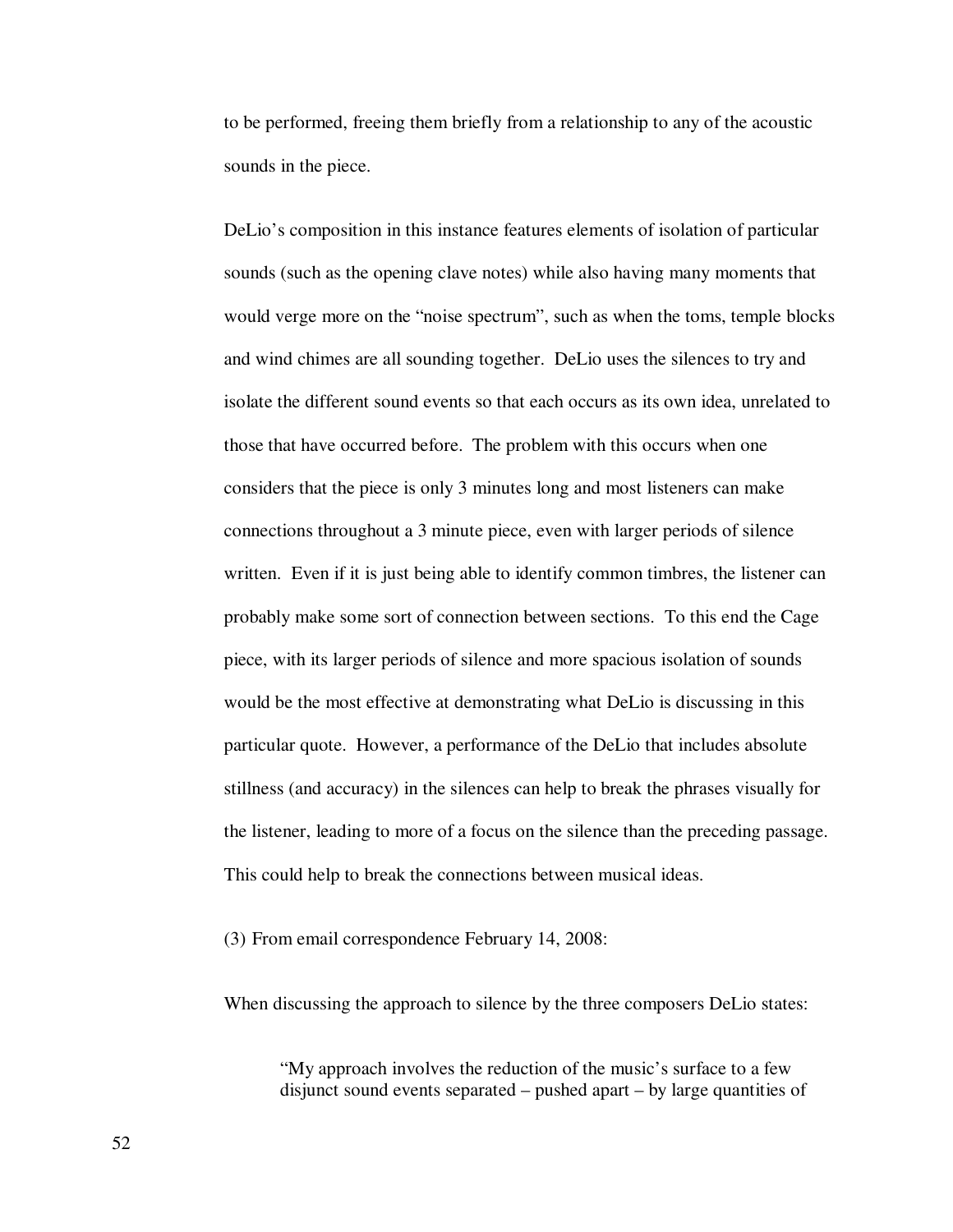silence; sound events pushed into isolation. As time goes on I find myself reducing the sound events themselves to only the barest essentials. My recent compositions… are constructed from discrete segments of music which, though they coexist as a group, never become fixed with respect to one another through hierarchical relationships; in this respect my recent pieces are never organic. To achieve this end I avoid constructing transitions linking individual events. I avoid anything that might convey a sense of continuity and connection. I try to make every aspect of the music seem segmented, halted, and separated. I try to isolate and emphasize the direct experience of the moment. This is a hard one. Basically, it is a sonic image. I want to create an experience of sound that I have not had before – an experience *with* sound. I know what does not inspire me: pitch relations, linearity, counterpoint (i.e. all the trappings of "music."). I want to experience SOUND as sound, stripped of all the rhetoric of the past 200 years. Each piece is an attempt to do this. The form of each piece is in effect a framework for doing this." (Emphases with all capitals and italics are DeLio's.)

I believe this quote by DeLio says a great deal about his compositions. Many times in his works the sound events that can occur are indeed separated by large silences, sometimes even up to a full minute of silence. These silences in turn attempt to make every statement of sound an event unto itself. DeLio's intent is to eliminate unwanted connections the listener may try to make between events, as their ability to do so is limited to what they can remember. As stated above however it is not inconceivable for a listener to still be able to makes these connections between segments, given the length of the composition.

The Cage and Feldman each feature a new form of composition, both of which leave enough variety in the interpretive process for every performer to create new and distinct compositions from their scores. All three works avoid the ideas of pitch and linearity. I do believe that one can see however many instances of counterpoint in DeLio's composition. The use of the polyrhythmic lines in DeLio's piece creates a counterpoint between the various instrumental voices. On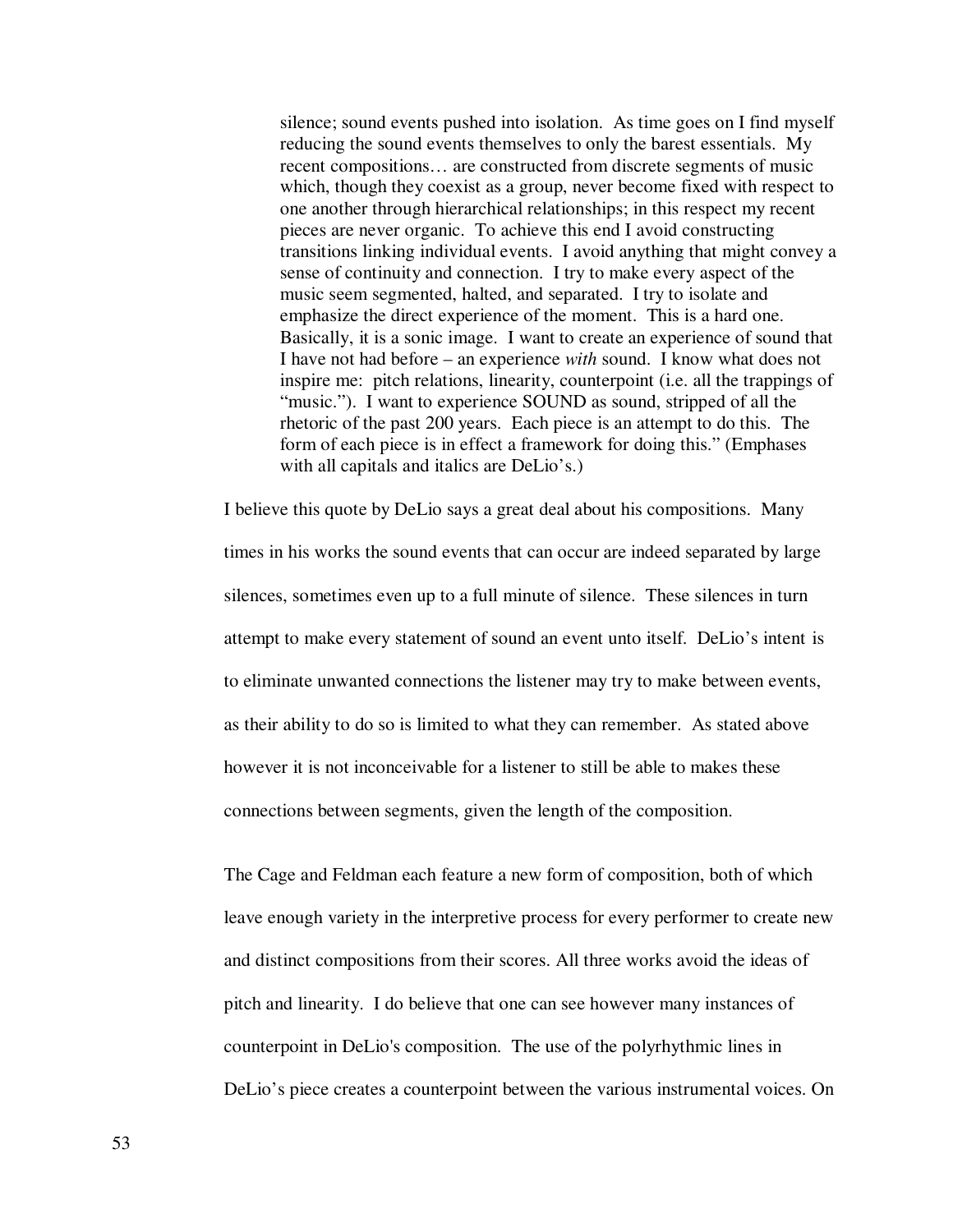many of these occasions he is placing different timbres, such as skin vs. metal or wood vs. skin into counterpoint with each other. While not the traditional form of melodic counterpoint there is an independence of musical thought and line that can find its basis in traditional forms of music. Although counterpoint does not appear as readily in the Cage and Feldman works (as they tend to be more often monophonic or homophonic in texture) it can be produced unintentionally based primarily upon the choice of instruments in the performance (as it is often produced in the DeLio as well).

The length of the DeLio work makes it possible that the listener could make a connection between musical events through the silence, while Cage is more successful due to the greater length of his work allowing for larger expanses of silence between events. As stated before, the accuracy of the length of the silence and the performer's stillness in the silence can help to sever the connections between phrases in the DeLio. In this instance the interpretation of the score comes into play when discussing the Feldman. The performer could play the Feldman in a manner (and instrument selection) that creates more space in between events, but I would tend to work for an interpretation that seems to meld many of the sections together (Feldman's "wisps"). This approach would actually use the instruments to obscure many of the spaces in the composition, leading to a work that seemed to have less separation between musical events. In addition, analysis of each work shows that the Feldman work has the least amount of spatial separation between segments of the three works.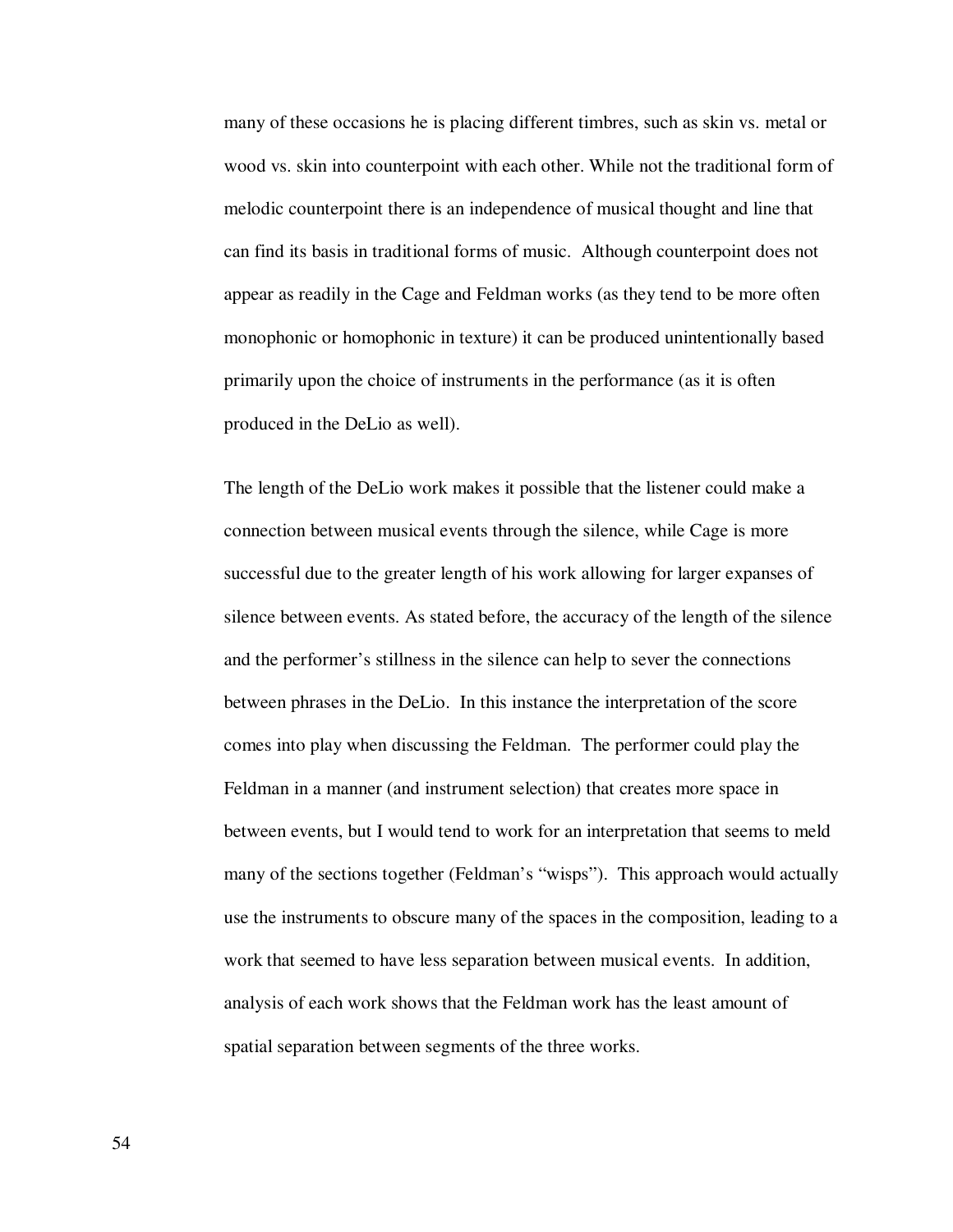(4) From email correspondence February 14, 2008:

When discussing the instruments choices of each composer DeLio states:

"The instrumentation depends upon the type of sonic evolutions and contrasts I am interested in creating in any given piece. For example, I often like to contrast two types of "white noise"; the more dry (nonresonant) sounding while noise of maracas vs. the more wet (resonant) sounding white noise of say a cymbal roll. These can evolve in different ways toward pitch, which, of course, is far from white noise on the sound spectrum. If I wish to expand noise sounds into pitch sounds I may choose a variety of pitch instruments: for example the dry sounds of a xylophone vs. the wet sounds of a vibraphone with pedal (or a piano with a pedal). Percussion allows a composer to deal with sound throughout the entire pitch/noise continuum. It is important today to see all sounds as a part of this continuum. Thus, pitch is one manifestation of all sound ranging from pure tones to noise bands. Conventional composers view pitch as a special body of sound matter to be reserved for music. When they use percussion it is secondary to the pitched instruments. For me that approach denies one of the fundamental truths revealed in the best new music – that pitch and noise are part of the same sonic spectrum."

As we have seen**,** each of the three compositions discussed here focus on

instruments that many would classify in the noise spectrum of sound as only in rare instances in the DeLio and Feldman works is there actual pitch performed. Each of the composers also contrasts various lengths and colors of sounds through their use of wood, metal and skin sounds. In this way they can put drier and more resonant sounds into contrast with each other. While DeLio is the most exacting in his balancing of these ideas Cage and Feldman both use this form of contrast in their pieces as well. In a certain point of the Cage and Feldman scores they specify an instrument family to be used and will specify points where notes are supposed to be rolled or sustained. These notes will often be set in contrast to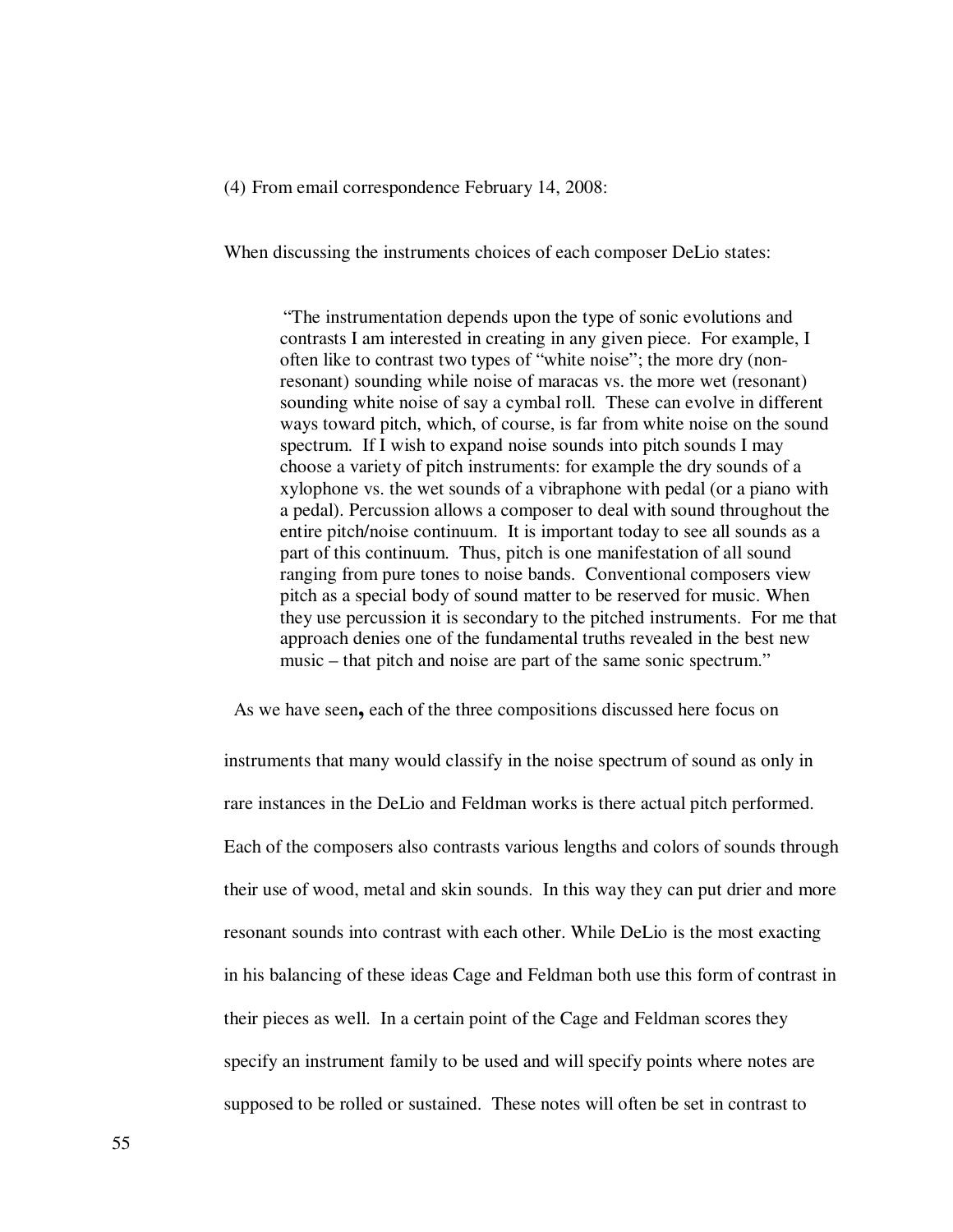drier sounds appearing before and after them. In pieces such as these that do not have specific rhythms to them, this difference between long and short can be used to insure a variety of lengths of notes in performance. In these three works noise becomes the focus of the sound continuum, with pitch being derived from the differing sonic qualities of the chosen instruments.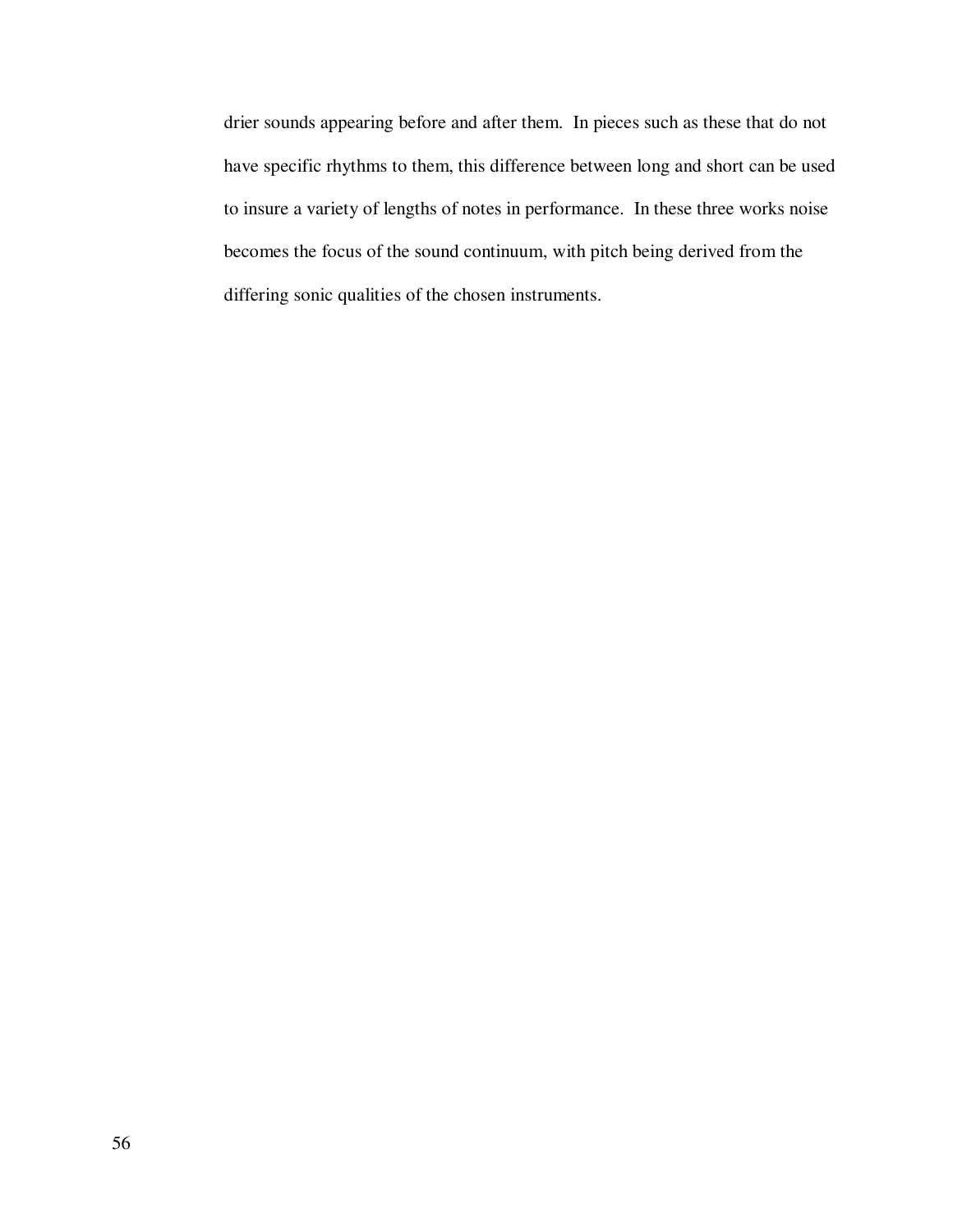# Chapter 7: Conclusions

 John Cage, Morton Feldman and Thomas DeLio have done an extensive exploration of the qualities of sound and silence within their works. The three approaches to the role of silence in their music differ, however. For Cage the silence is a space where unintended sounds will occur. Feldman utilizes the decay of the instruments to make ambiguous where sound and silence start and stop in his work. DeLio's use of silence is the most stark as he intends for there to be no sound but just stillness in his silences. Decay is not utilized as an element of his silences as he always leads into a silence with a sound that would be short and have little decay, thus ensuring the immediate "start" to a silence. All of their works display a trait of attempting to isolate moments of sound in both time and space. Within these frozen moments we have heard episodes of great complexity contrasted with very placid and sustained sounds. DeLio makes the most extensive use of silence in his composition, while Feldman has the least silence in his work. The differing lengths to the silences will also create a different meaning for the listener as the silences will take on differing sound qualities in performance, ranging from the very static silence of DeLio to Feldman's ambiguity. The differing lengths of the pieces will also lend a different meaning to the silences for the listener. Looking at the length of each work in approximate number of seconds we arrive at a length of 1630.554 seconds for the Cage, 676 seconds for the Feldman and 180 seconds for the DeLio. Proportionally the DeLio (137 seconds) and Feldman (273) works feature silence for nearly two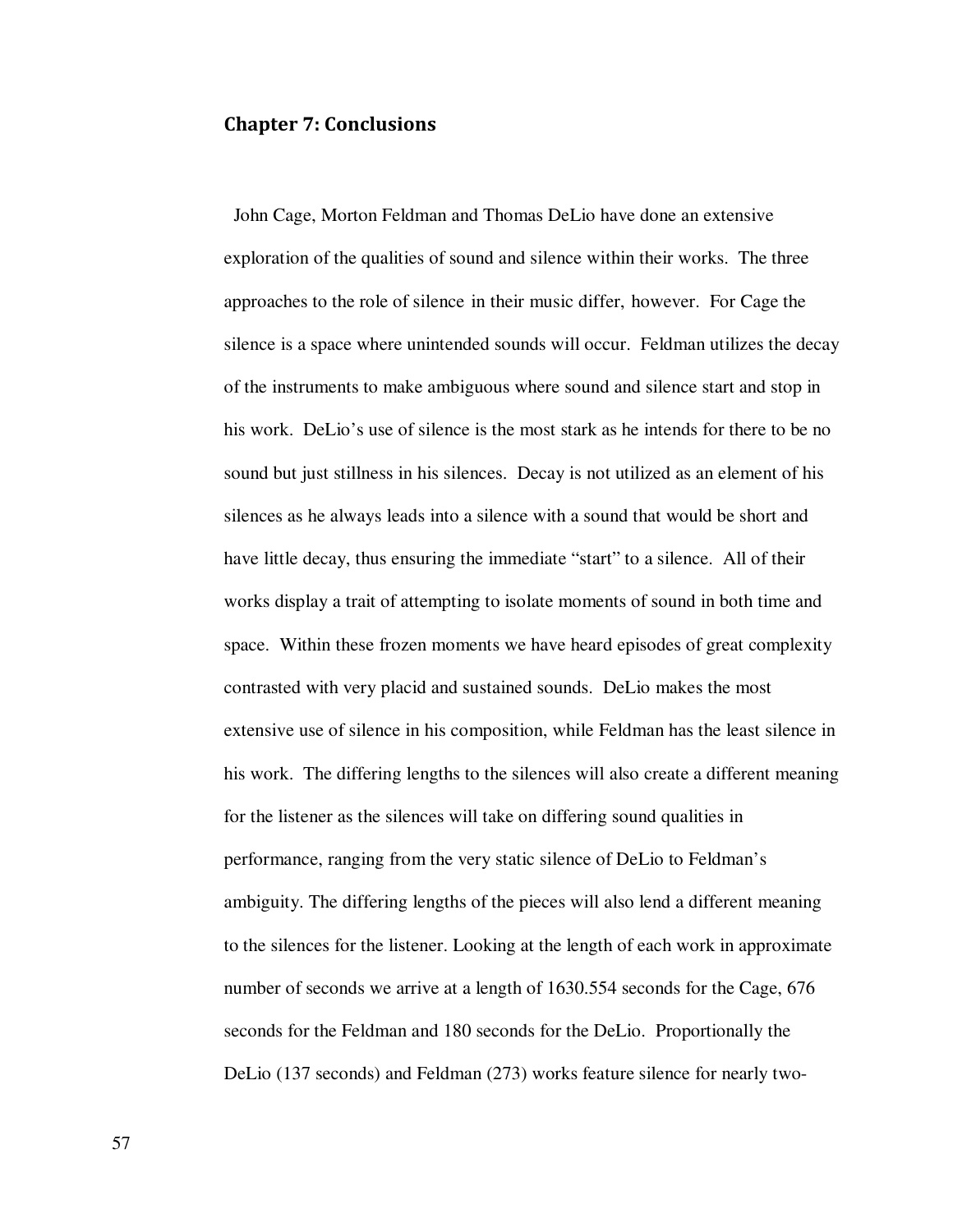thirds of the performance time. The Cage (961.554) has proportionally just over fifty-percent of the work constituting silence. I believe that to the listener this will create three different experiences. The perception of the Cage would be a fairly even amount of sound versus silence. The listener would be able to be more patient as they waited for the piece to unfold, similar to observing Rauschenberg's white paintings. The Feldman will be more difficult for the listener to recognize exactly where many of the silences are due to decay so this could be the work in which the amount of silence is least striking to the listener. The scarcity of ictus combined with the amount of silence I believe will make the DeLio appear to have the greatest amount of silence in the three pieces. It would also give the listener a more intense experience of the conflict between sound and silence. I know that as a listener I hear (and perform) these three pieces in a very different manner. In the Feldman I listen for and try to produce an almost continuous flow of sounds, also considering the physicality of maintaining constant movement from one set of sounds to the next. This approach produces a visual presentation that is consistent with the aural experience. In the DeLio I strive to have all of the silences be as static as possible, with a minimal amount of motion. I will move to the next set of sounds at the last possible instant. In this way I work to highlight as dramatically as possible the difference between the sounds and silences. I also feel like this really helps to support DeLio's stated goal of "framing" the sounds with silence. I frame the motion with stillness. The Cage covers a longer expanse of time, giving me the opportunity to really develop a sense of how the sounds and silences work together. In many ways I see the Cage as have elements of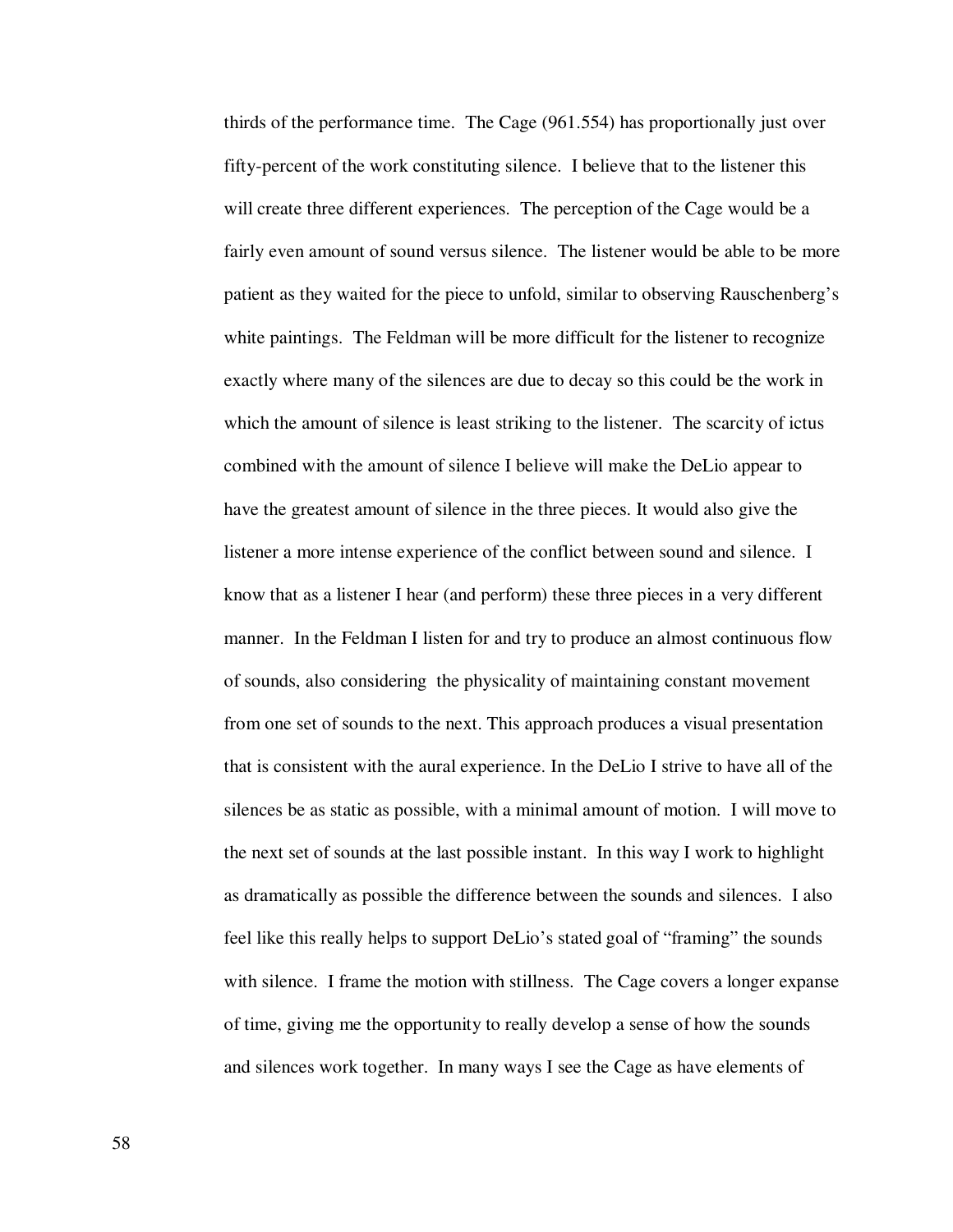both the Feldman and DeLio. There are points in the piece where I approach the shorter silences in the same manner as the Feldman, keeping a flow between sections. In the longer silences I go for the stillness of DeLio in order to showcase the inevitable non-intended sounds occurring within the performance space.

All of the composers use similar instrument groupings that encompass the wide variety of sounds that can be produced by the percussion family. One of the most significant differences in the three works is the manner in which they are notated (Example 9). A common problem with multiple percussion repertoire is that the performer has to often learn a new notational system for each piece, which is clearly displayed in these three works. This is a common trend in multiplepercussion which can also be seen in works by Iannis Xenakis, Karlheinz Stockhausen and others. Cage and Feldman allow space for the performer to take on a compositional role within their works while DeLio is very exacting in his notation. The Feldman and Cage pieces do have a similarity in their use of high, middle and low spacing on the score to represent a musical parameter (Cage: dynamics; Feldman: pitch). None of the composers use pitch as a significant element in their compositions, with DeLio and Feldman introducing specific pitches only at the end of their pieces. It is possible that rhythmic ideas similar to those notated by DeLio would emerge in a performance of the Cage or Feldman works, depending on the interpretation of the performer.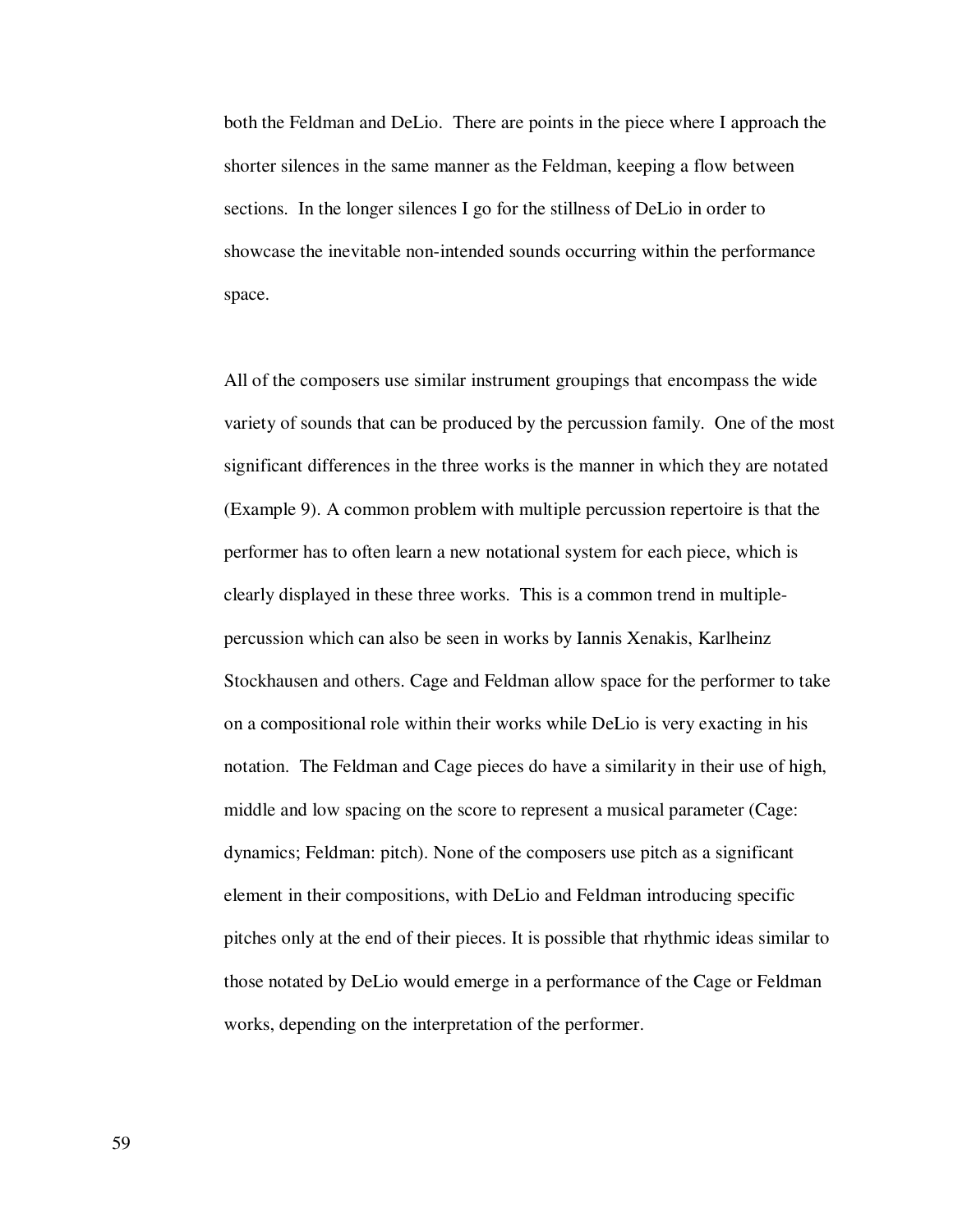The concept of linear, peripheral and saturated densities is an element that can be seen in all three compositions. DeLio quite clearly uses the three by framing his working with peripheral densities, and featuring a call and response of linear and saturated densities in the middle of the work. Cage and Feldman work with the densities differently than DeLio as they use their peripheral densities to offset and bring a moment of stillness to their works. Feldman makes the least use of saturation, confining it solely to near the end of his work. Cage and DeLio both use saturation in the middle parts of theirs works more so than the endings.

All three composers bring varied compositional approaches to the genre of multiple percussion, while at the same time having similarities exist within instrumentation, usage of time within a piece and contrasting sonic events with silence. It is my belief that these qualities make these compositions very unique in a world of percussion that has a tendency to become preoccupied with technique, often at the expense of artistic expression. These works are designed to stretch the listener in new directions, particularly encouraging them to become ever more attentive to the smallest, most subtle nuances of sound. Just as every viewer will see different things in the starkness of Rauschenberg's "White Paintings", every listener will have a differing experience in the silences of any of these three pieces. Cage broke open the concept of silence as music in his work *4'33"* by allowing the silence of the performer to open up the world of unintentional sounds to the listener. In their subsequent pieces Cage, Feldman and DeLio have each used silence to highlight in different ways their individual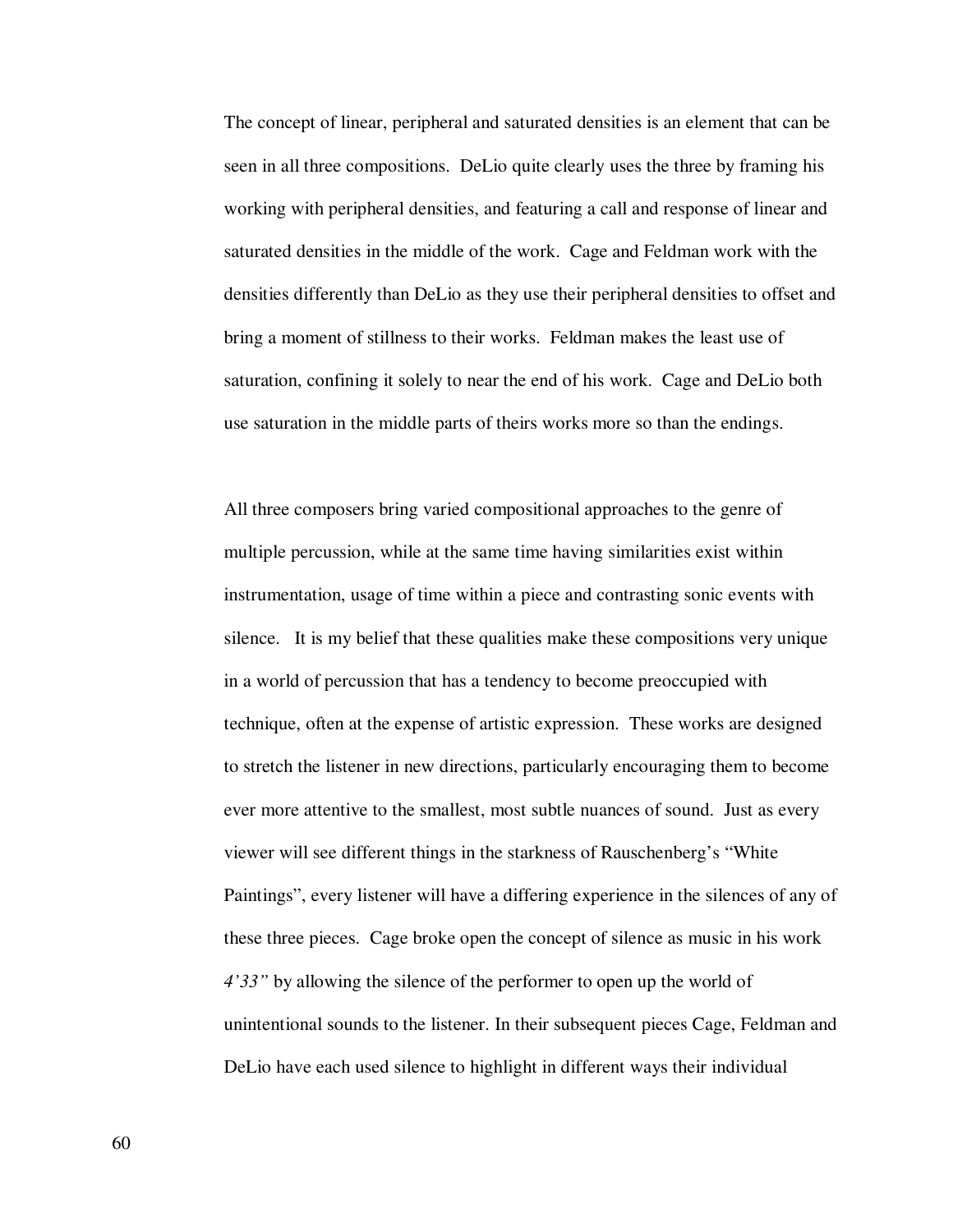approaches to intentional sound. While 27'10.554" was written prior to Cage's *Ryoanji* (1983-85), it helps to encourage the listener to focus on the sounds amidst the silence, just as the viewer meditates on the Ryoanji Zen Garden, or as the listener hears Cage's "Ryoanji". 27'10.554" in many ways served as a predecessor not only to Feldman and DeLio but to Cage's later work. Feldman focuses the listener on the most minute qualities of sound in his work, while DeLio focuses the listener on the conflict between sound and silence. These are really three approaches to the same Zen Garden. As Cage said, "If something is boring after two minutes, try it for four. If still boring, then eight. Then sixteen. Then thirtytwo. Eventually one discovers that it is not boring at all."<sup>33</sup>

-

<sup>33</sup> Cage, p. 93.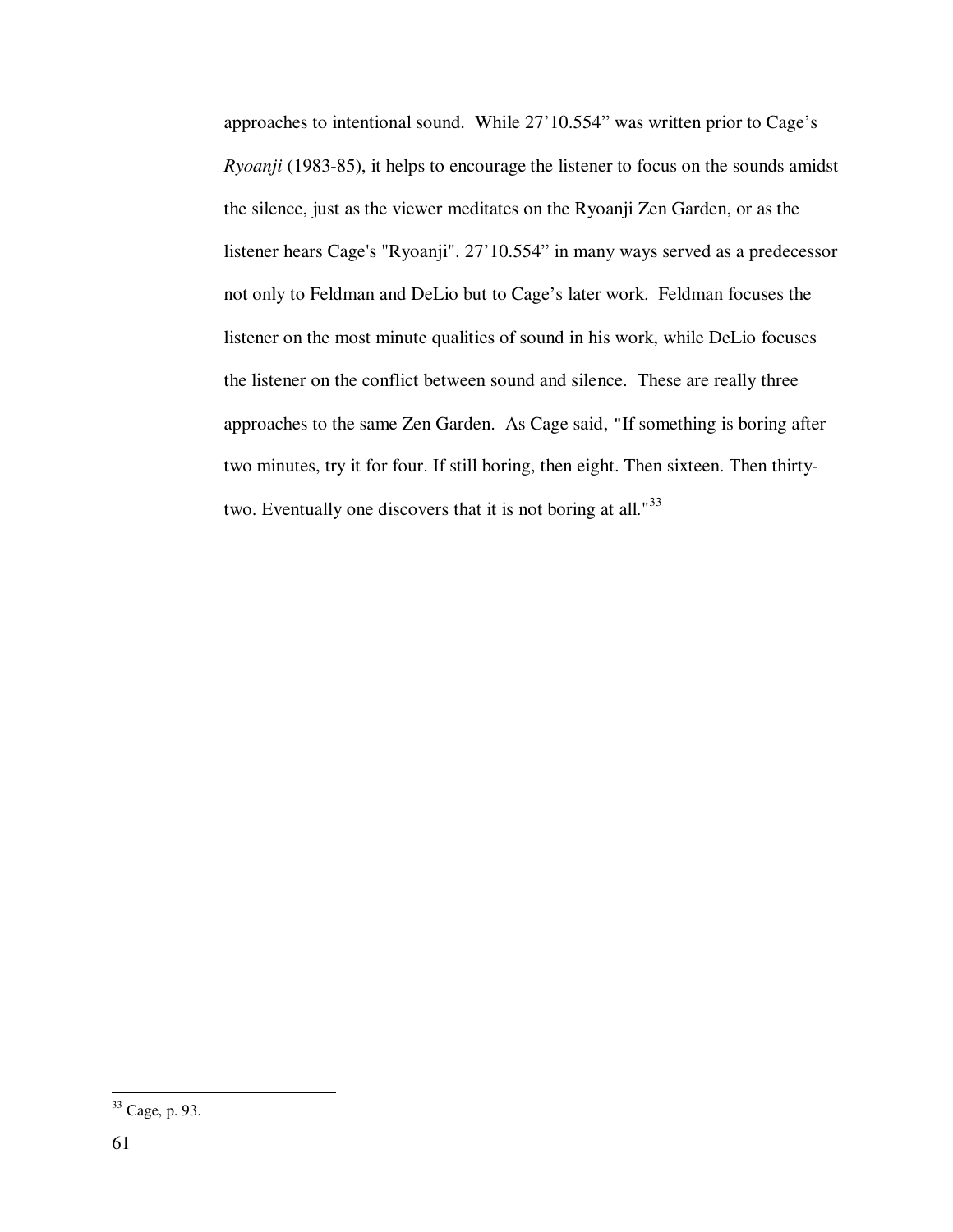## **Bibliography**

### Books

Cage, John. Silence: Lectures and Writings. Connecticut: Wesleyan University Press, 1961.

DeLio, Thomas ed. The Music of Morton Feldman. New York: Excelsior, 1996.

Friedman, B.H. ed. Give My Regards to Eighth Street: Collected Writings of Morton Feldman. Berkley: Exact Change, 2004.

Kostelanz, Richard ed. John Cage: Writer. New York: Cooper Square Press, 1993.

Larrick, Geary. Analytical and Biographical Writings in Percussion Music. New York: Peter Lang, 1989.

Revill, David. The Roaring Silence: John Cage: A Life. New York: Arcade Publishing, 1993.

Rich, Alan. American Pioneers: Ives to Cage and Beyond. London: Phaidon Press, 1995.

Schick, Steven. The Percussionist's Art: Same Bed, Different Dreams. New York: University of Rochester Press, 2006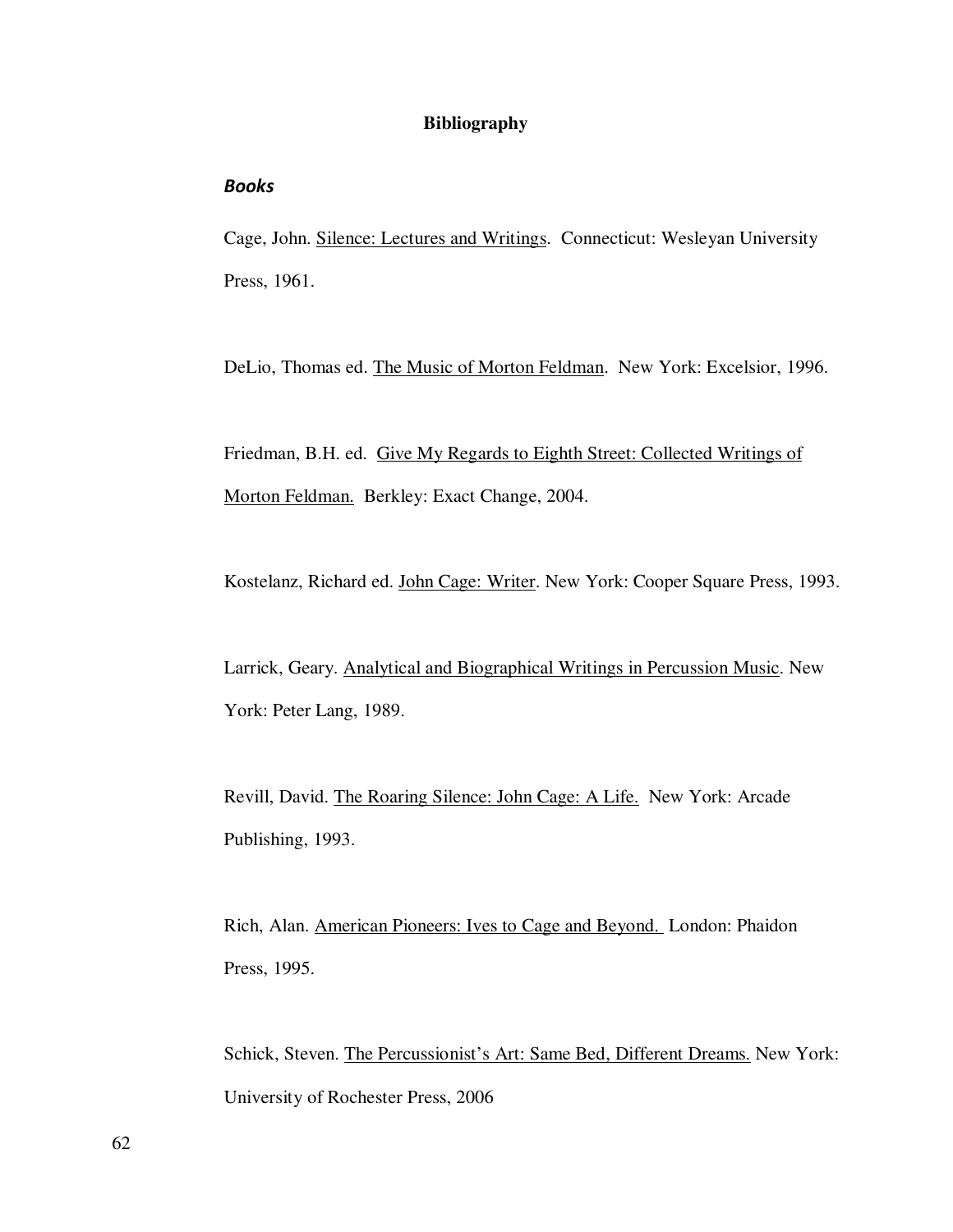### Journal Articles

Baldwin, John. "Multipercussion in Solo and Chamber Music."

*Percussive Notes Research Edition*. vol. 5 (March, 1968), pp. 286-289.

Boyd, Michael. "Perception Determined Form: Thomas DeLio's though for Solo Piano." Manuscript.

DeLio, Thomas. "Circumscribing the Open Universe." *Perspectives of New Music.* vol. 20 (1981), pp.357-362.

DeLio, Thomas. "The Complexity of Experience." *Perspectives of New Music.*  vol. 31 (1993), pp.64-78.

DeLio, Thomas. "countercoup…Nonlinearity and Computer Aided Composition." *Interface.* vol. 20 (1991), pp. 153-163.

DeLio, Thomas. "Lecture by Thomas DeLio." *Percussive Notes Research Edition.* vol. 22 (September, 1984), pp. 76-81.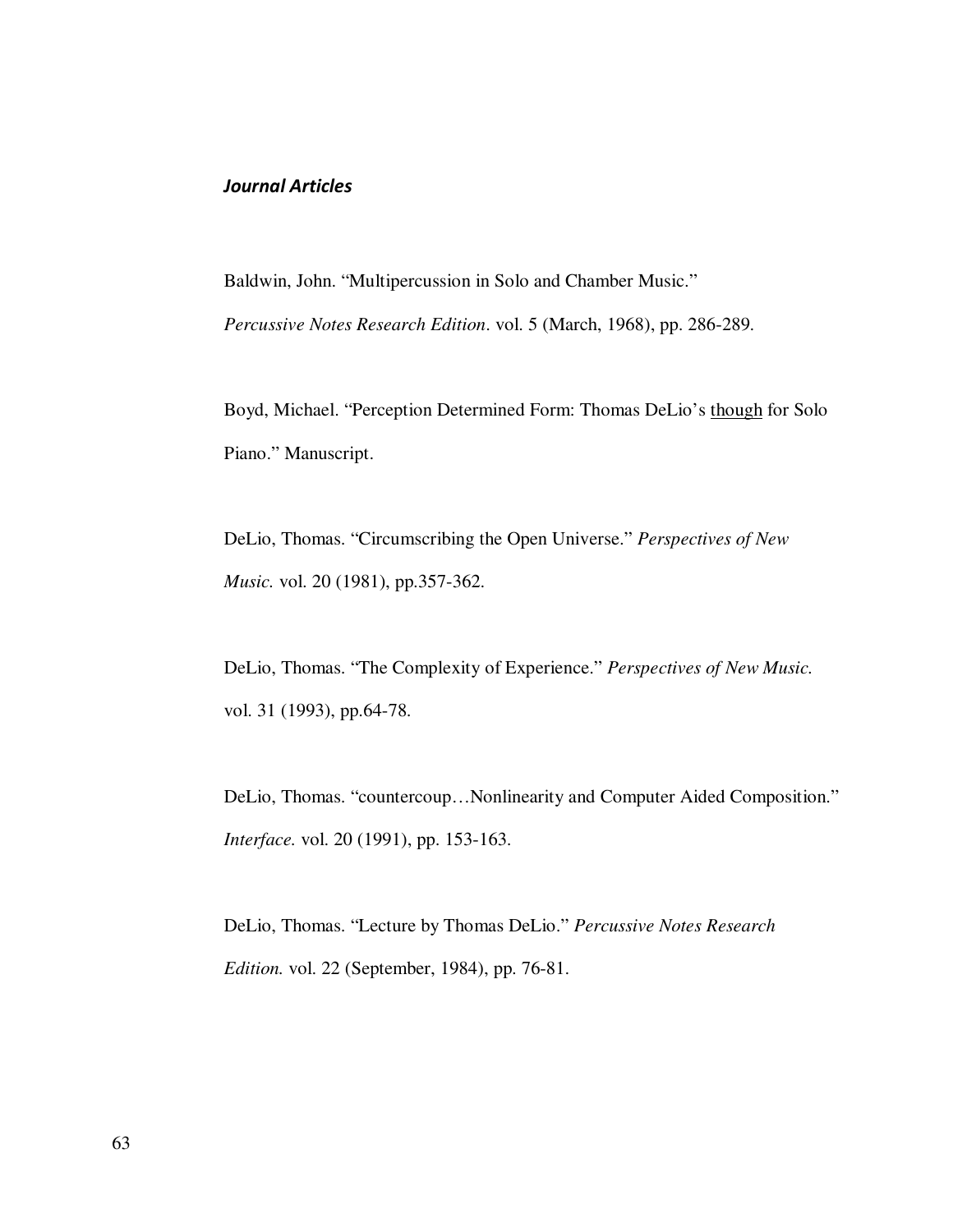DeLio, Thomas. "Sound, Gesture and Symbol." *Interface.* Amsterdam: Swets and Zeitlinger, vol. 10 (1981), pp. 199-219.

DeLio, Thomas. "Structure as Behavior." *Percussive Notes Research Edition.*  vol. 22 (September, 1984), pp. 46-53.

Goldstein, Thomas. "Cage: Recollections and Thoughts.*" Percussive Notes*. vol. 34 (December, 1996), pp. 51-52.

McCarthy, Frank. "Percussion Notation." *Percussionist*. vol. 15 (Winter 1978), pp. 49-60.

Moore, Thomas. "Morton Feldman in Conversation with Thomas Moore." Sonus. vol. 4 (Spring 1984).

O'Neill, John C. "Recent Trends in Percussion Notation." *Percussionist.* vol. 18 (Fall 1980), pp. 20-55.

Otte, Alan. "Preferences in Percussion 1973." *Percussionist.* vol. 11 (Spring 1974), pp. 89-97.

Pratt, Daryl. "Performance Analysis: Morton Feldman, The King of Denmark." *Percussive Notes Research Edition*. vol. 25 (March, 1987), pp. 70-83.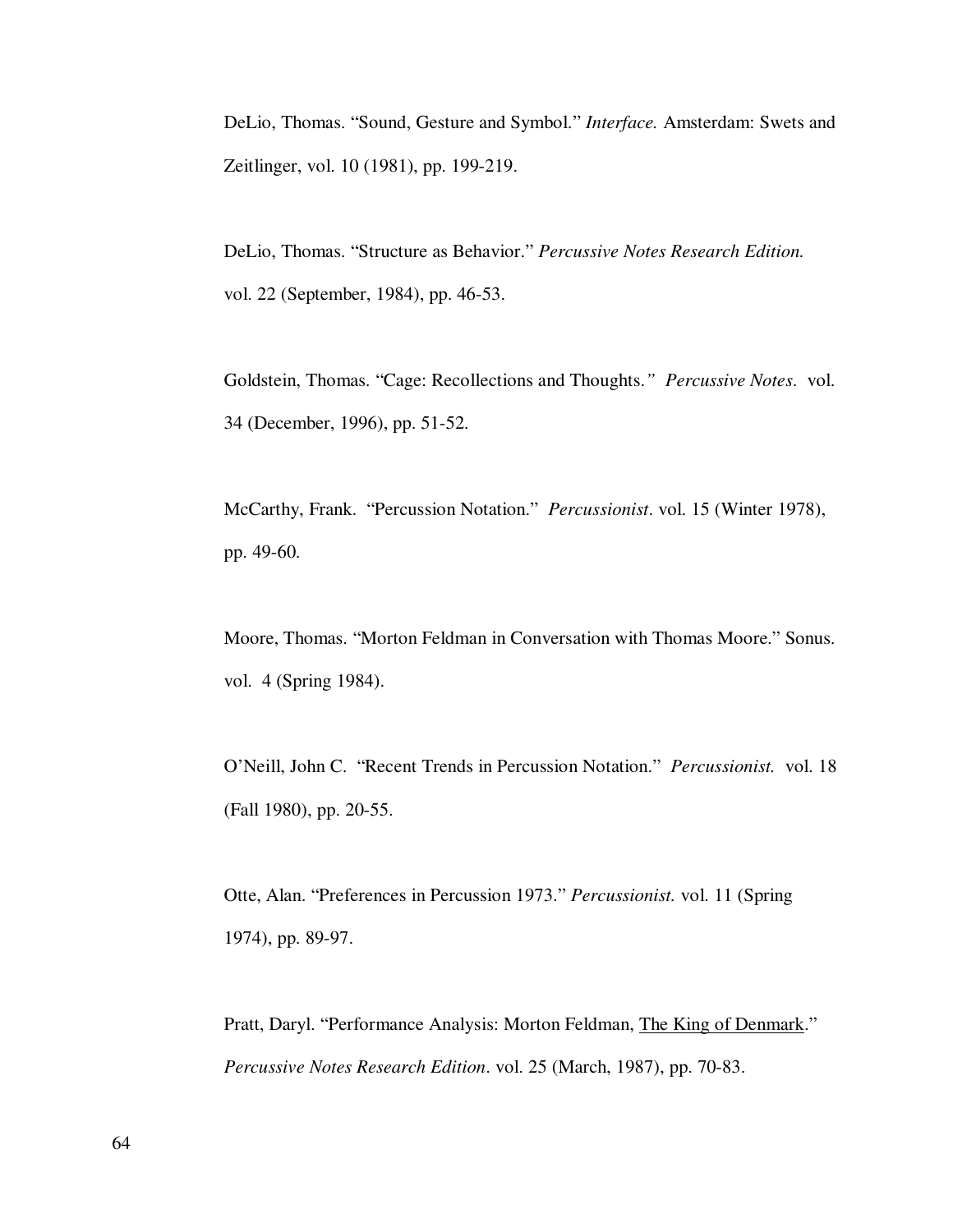Ranta, Michael. "John Cage's 27'10.554" for a Percussionist." *Percussive Notes research Edition*. vol. 7 (October, 1969), pp. 8-12.

Revill, David. "John Cage.*" Percussive Notes.* vol. 37 (October, 1999), pp. 73- 75.

Smith, Stuart Saunders. "An Interview with John Cage." *Percussive Notes Research Edition.* vol. 21 (March, 1983), pp. 3-7.

Soames, Cynthia. "Feldman: The King of Denmark." *Percussionist*. vol. 15 (Winter 1979), pp. 86-87.

Welsh, John. "The Secret Structure in Morton Feldman's 'The King of Denmark'." Percussive Notes, vol. 46 (April, 2008), pp.34-41.

Welsh, John. "The Secret Structure in Morton Feldman's 'The King of Denmark' Part Two." Percussive Notes, vol. 46 (June, 2008), pp.32-39

Williams, B. Michael. "John Cage: Professor, Maestro, Percussionist, Composer". *Percussive Notes.* vol. 36 (August, 1998), pp. 55-61.'